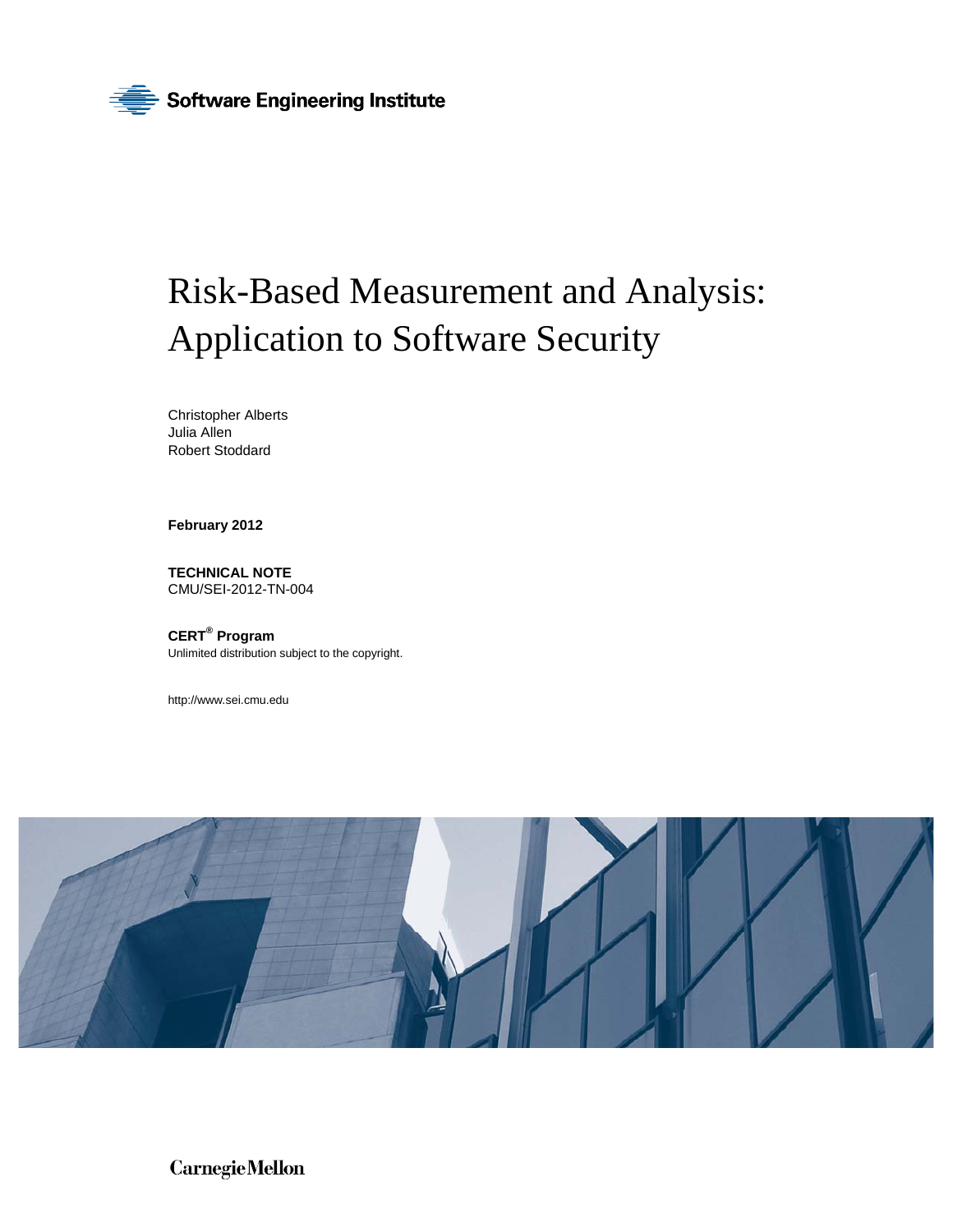Copyright 2012 Carnegie Mellon University.

This material is based upon work funded and supported by United States Department of Defense under Contract No. FA8721-05-C-0003 with Carnegie Mellon University for the operation of the Software Engineering Institute, a federally funded research and development center sponsored by the United States Department of Defense.

Any opinions, findings and conclusions or recommendations expressed in this material are those of the author(s) and do not necessarily reflect the views of the United States Department of Defense.

This report was prepared for the

Contracting Officer ESC/CAA 20 Shilling Circle Building 1305, 3rd Floor Hanscom AFB, MA 01731-2125

#### NO WARRANTY

THIS CARNEGIE MELLON UNIVERSITY AND SOFTWARE ENGINEERING INSTITUTE MATERIAL IS FURNISHED ON AN "AS-IS" BASIS. CARNEGIE MELLON UNIVERSITY MAKES NO WARRANTIES OF ANY KIND, EITHER EXPRESSED OR IMPLIED, AS TO ANY MATTER INCLUDING, BUT NOT LIMITED TO, WARRANTY OF FITNESS FOR PURPOSE OR MERCHANTABILITY, EXCLUSIVITY, OR RESULTS OBTAINED FROM USE OF THE MATERIAL. CARNEGIE MELLON UNIVERSITY DOES NOT MAKE ANY WARRANTY OF ANY KIND WITH RESPECT TO FREEDOM FROM PATENT, TRADEMARK, OR COPYRIGHT INFRINGEMENT.

This material has been approved for public release and unlimited distribution except as restricted below.

Internal use:\* Permission to reproduce this material and to prepare derivative works from this material for internal use is granted, provided the copyright and "No Warranty" statements are included with all reproductions and derivative works.

External use:\* This material may be reproduced in its entirety, without modification, and freely distributed in written or electronic form without requesting formal permission. Permission is required for any other external and/or commercial use. Requests for permission should be directed to the Software Engineering Institute at [permission@sei.cmu.edu.](mailto:permission@sei.cmu.edu) 

CERT® is registered in the U.S. Patent and Trademark Office by Carnegie Mellon University.

\* These restrictions do not apply to U.S. government entities.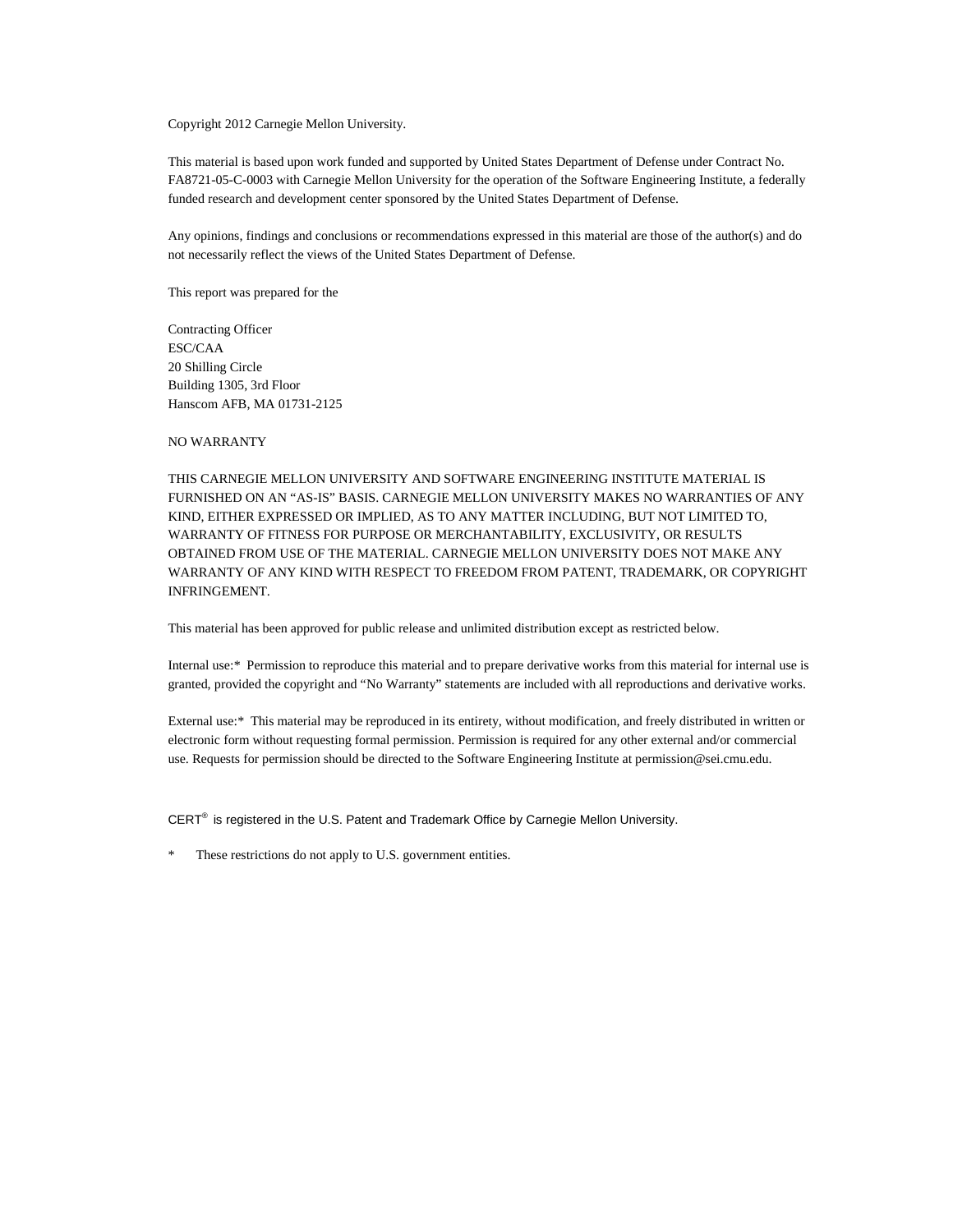# **Table of Contents**

| <b>Acknowledgments</b>                                                                                                                                                                                                                                                                                                                                                                                                 | vii                                                                  |
|------------------------------------------------------------------------------------------------------------------------------------------------------------------------------------------------------------------------------------------------------------------------------------------------------------------------------------------------------------------------------------------------------------------------|----------------------------------------------------------------------|
| <b>Abstract</b>                                                                                                                                                                                                                                                                                                                                                                                                        | ix                                                                   |
| <b>Introduction</b><br>1<br>1.1<br><b>Technical Approach</b><br>1.2<br>Audience<br>1.3<br>Structure of this Report                                                                                                                                                                                                                                                                                                     | 1<br>$\overline{2}$<br>$\ensuremath{\mathsf{3}}$<br>3                |
| $\mathbf{2}$<br><b>Measurement Concepts</b><br>2.1<br><b>Establish and Sustain Commitment</b><br>2.2<br><b>Plan Measurement</b><br>2.3<br>Perform Measurement<br>$2.4^{\circ}$<br>Evaluate Measurement<br>2.5<br><b>Technical and Management Processes</b>                                                                                                                                                             | 4<br>6<br>6<br>$\overline{7}$<br>$\overline{7}$<br>8                 |
| 3<br>Two Approaches for Analyzing Risk<br>3.1<br><b>Tactical Risk Analysis</b><br>3.2<br>Systemic Risk Analysis                                                                                                                                                                                                                                                                                                        | 9<br>9<br>10                                                         |
| <b>Mission Risk Diagnostic (MRD)</b><br>4<br>4.1<br><b>Driver Identification</b><br>4.1.1 Mission<br>4.1.2 Objectives<br>4.1.3 Drivers<br>4.1.4 Deriving a Set of Drivers<br>4.1.5 A Standard Set of Drivers for Software Security<br>4.1.6 Tailoring an Existing Set of Drivers<br>4.2<br><b>Driver Analysis</b><br><b>Driver Profile</b><br>4.3<br>4.4<br><b>Mission Risk</b><br>4.5<br>The MRD: Key Tasks and Steps | 12<br>12<br>12<br>13<br>14<br>15<br>15<br>16<br>17<br>20<br>21<br>22 |
| 5<br><b>Integrated Measurement and Analysis Framework (IMAF)</b><br>Using the IMAF to Direct Measurement, Analysis, and Reporting Activities<br>5.1<br>Applying ISO 15939 Measurement in an IMAF Context<br>5.2                                                                                                                                                                                                        | 23<br>24<br>26                                                       |
| <b>Additional Research Tasks</b><br>6<br>6.1<br>Measure Identification<br>6.2<br><b>Standard Mapping</b><br><b>Driver Modeling</b><br>6.3                                                                                                                                                                                                                                                                              | 27<br>27<br>28<br>29                                                 |
| <b>Summary and Next Steps</b><br>7<br>The IMAF and the MRD<br>7.1<br>7.2<br><b>Additional Research</b><br>7.3<br><b>Next Steps</b>                                                                                                                                                                                                                                                                                     | 32<br>32<br>34<br>34                                                 |
| Appendix: Standard Set of Drivers for Software Security                                                                                                                                                                                                                                                                                                                                                                | 35                                                                   |
| Glossary                                                                                                                                                                                                                                                                                                                                                                                                               | 46                                                                   |
| <b>References</b>                                                                                                                                                                                                                                                                                                                                                                                                      | 49                                                                   |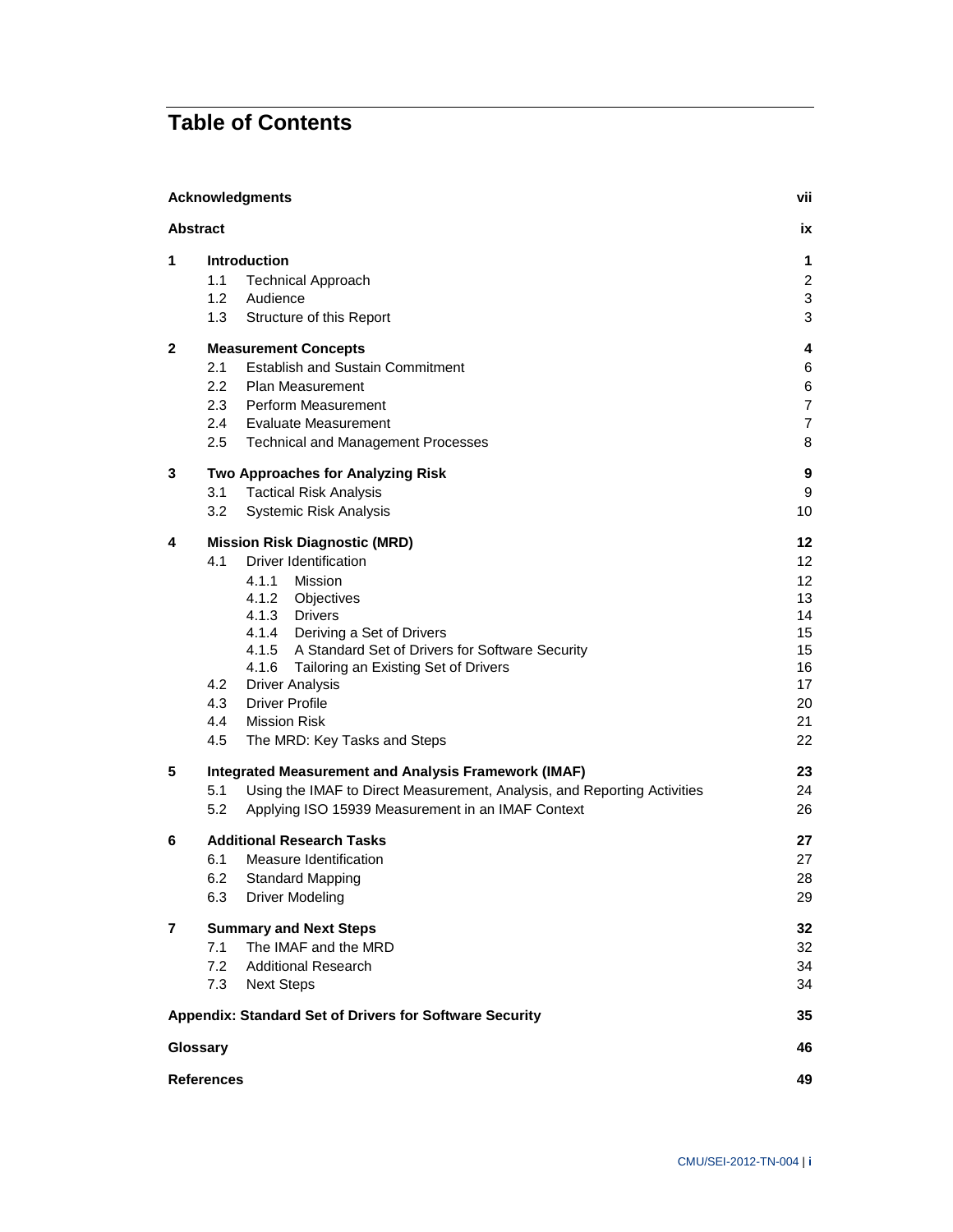CMU/SEI-2012-TN-004 | ii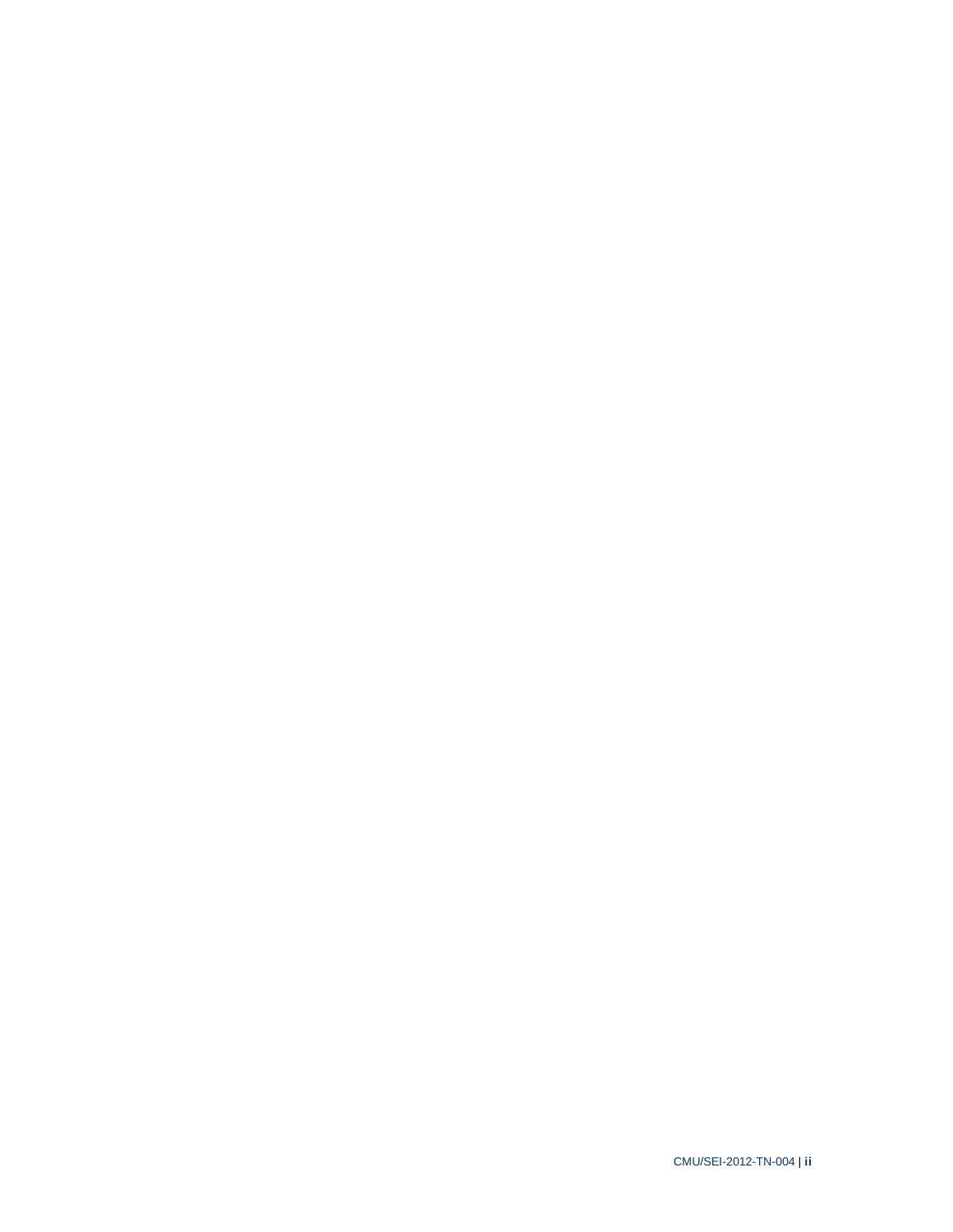# **List of Figures**

| Figure 1:  | Risk-Based Decision Making                             | 2  |
|------------|--------------------------------------------------------|----|
| Figure 2:  | <b>Measurement Process</b>                             | 5  |
| Figure 3:  | Relationships among Objectives and Drivers             | 15 |
| Figure 4:  | Driver Question and Range of Responses                 | 18 |
| Figure 5:  | Driver Value Criteria                                  | 19 |
| Figure 6:  | <b>Analyzed Driver</b>                                 | 20 |
| Figure 7:  | <b>Driver Profile</b>                                  | 21 |
| Figure 8:  | The Relationship between Driver Value and Mission Risk | 21 |
| Figure 9:  | Integrated Measurement and Analysis Framework (IMAF)   | 23 |
| Figure 10: | <b>IMAF Scenario</b>                                   | 25 |
| Figure 11: | The IMAF in an ISO 15939 Measurement Context           | 26 |
| Figure 12: | Link from Mission to Measures (Conceptual View)        | 27 |
|            | Figure 13: Standard Mapping (Conceptual View)          | 28 |
| Figure 14  | Driver Model (Bayesian Belief Network)                 | 30 |
|            | Figure 15: The IMAF Revisited                          | 33 |
|            |                                                        |    |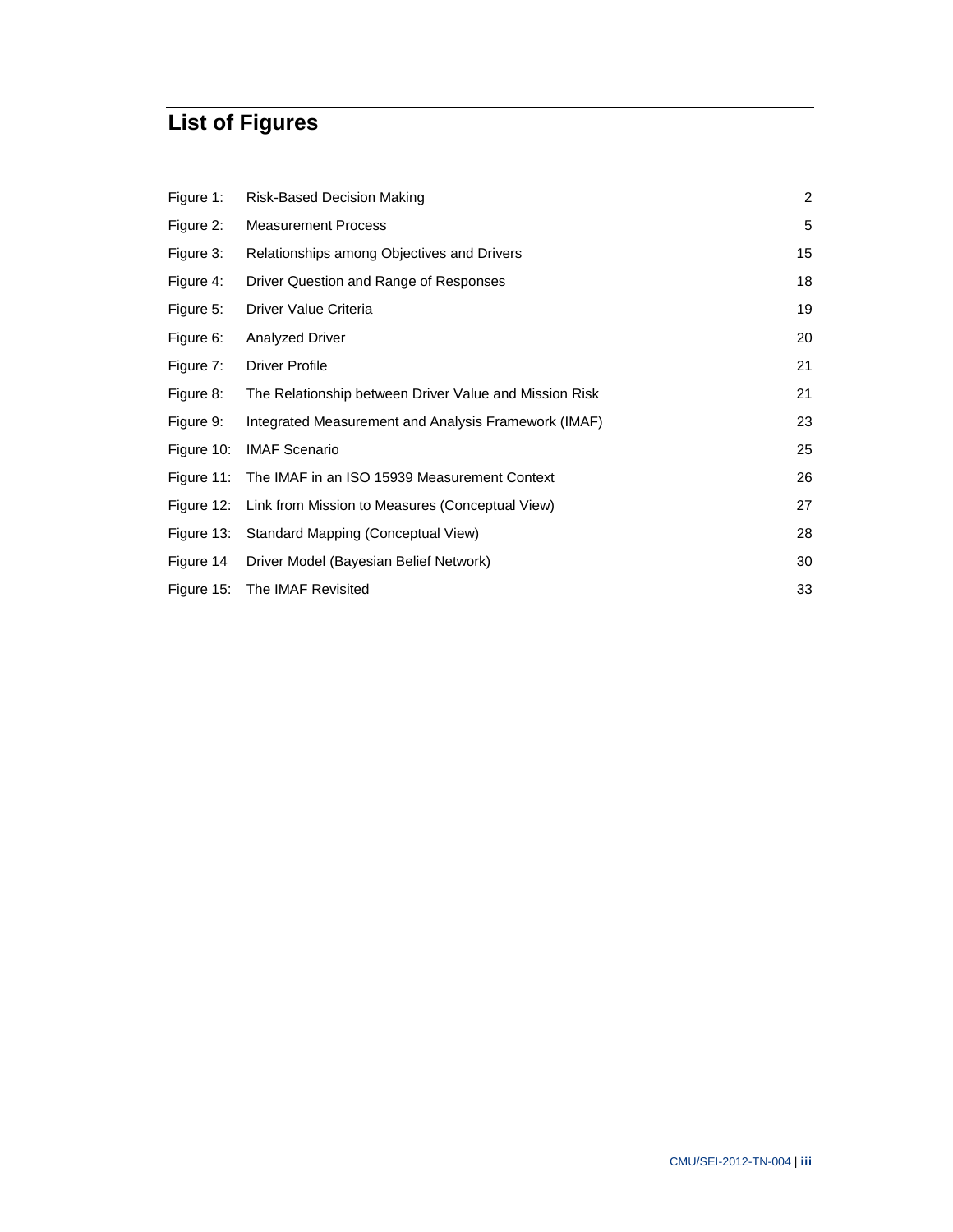CMU/SEI-2012-TN-004 | iv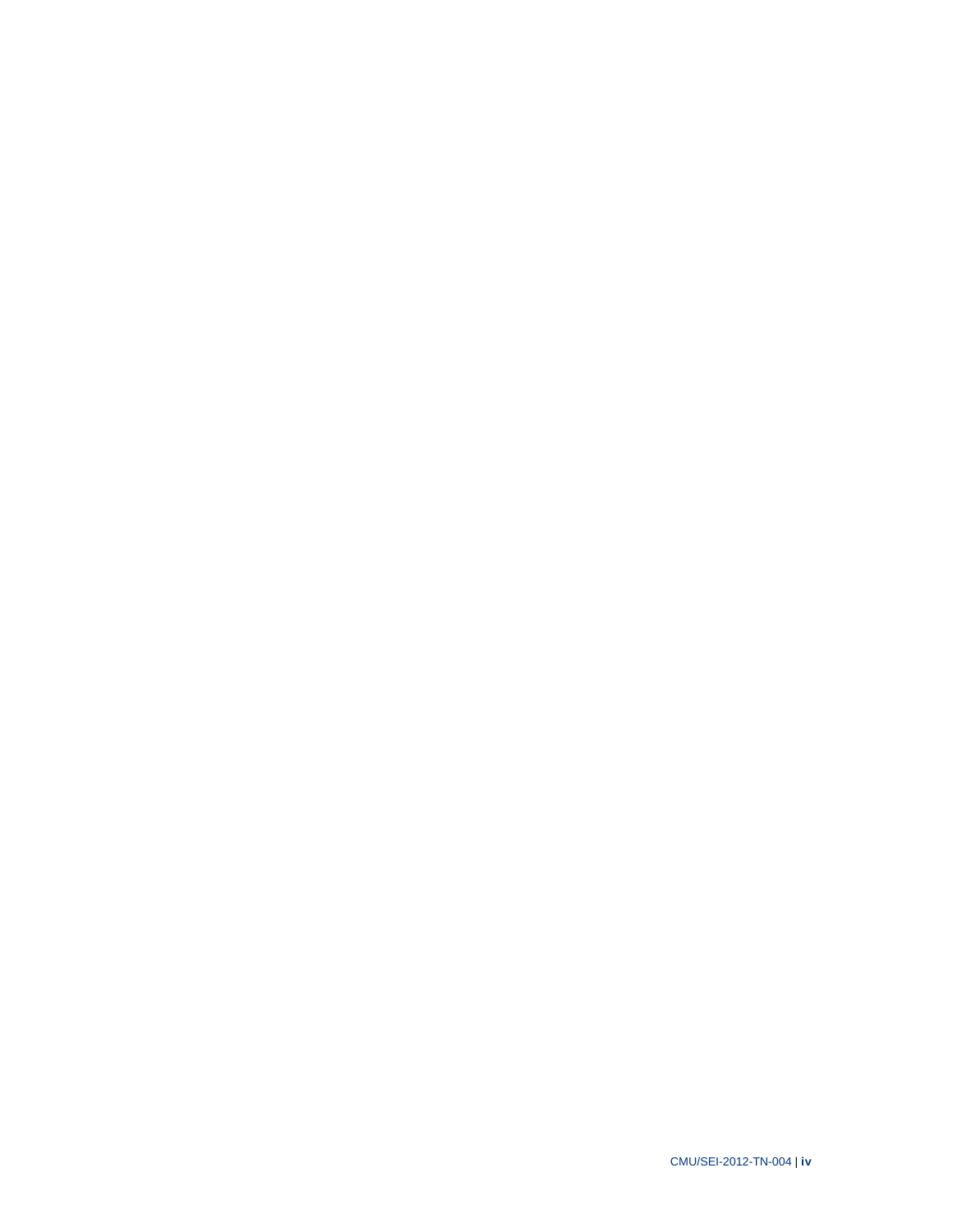# **List of Tables**

| Table 1: | <b>Driver States</b>                                    | 14 |
|----------|---------------------------------------------------------|----|
| Table 2: | Prototype Set of Driver Questions for Software Security | 16 |
| Table 3: | The MRD: Key Tasks and Steps                            | 22 |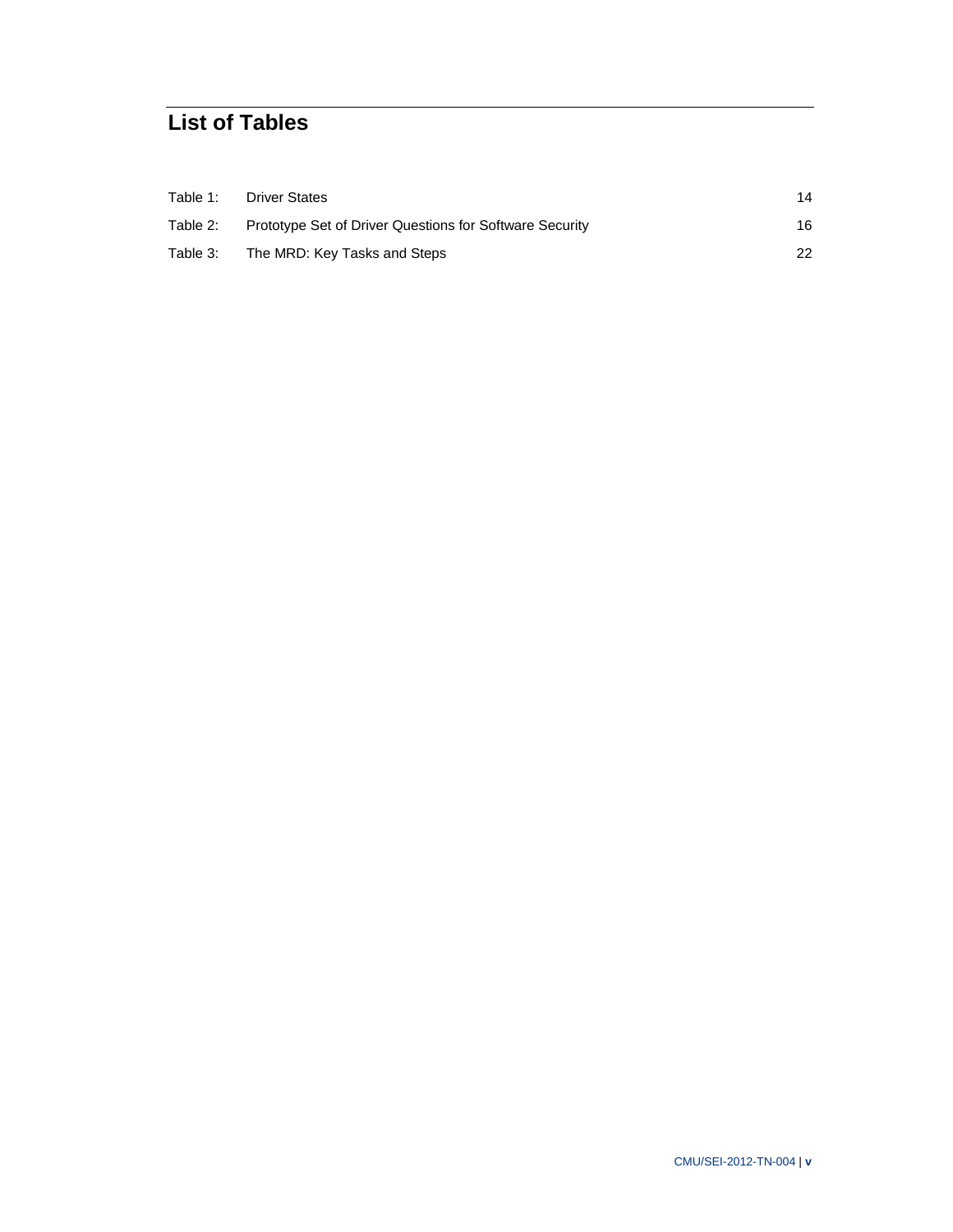CMU/SEI-2012-TN-004 | vi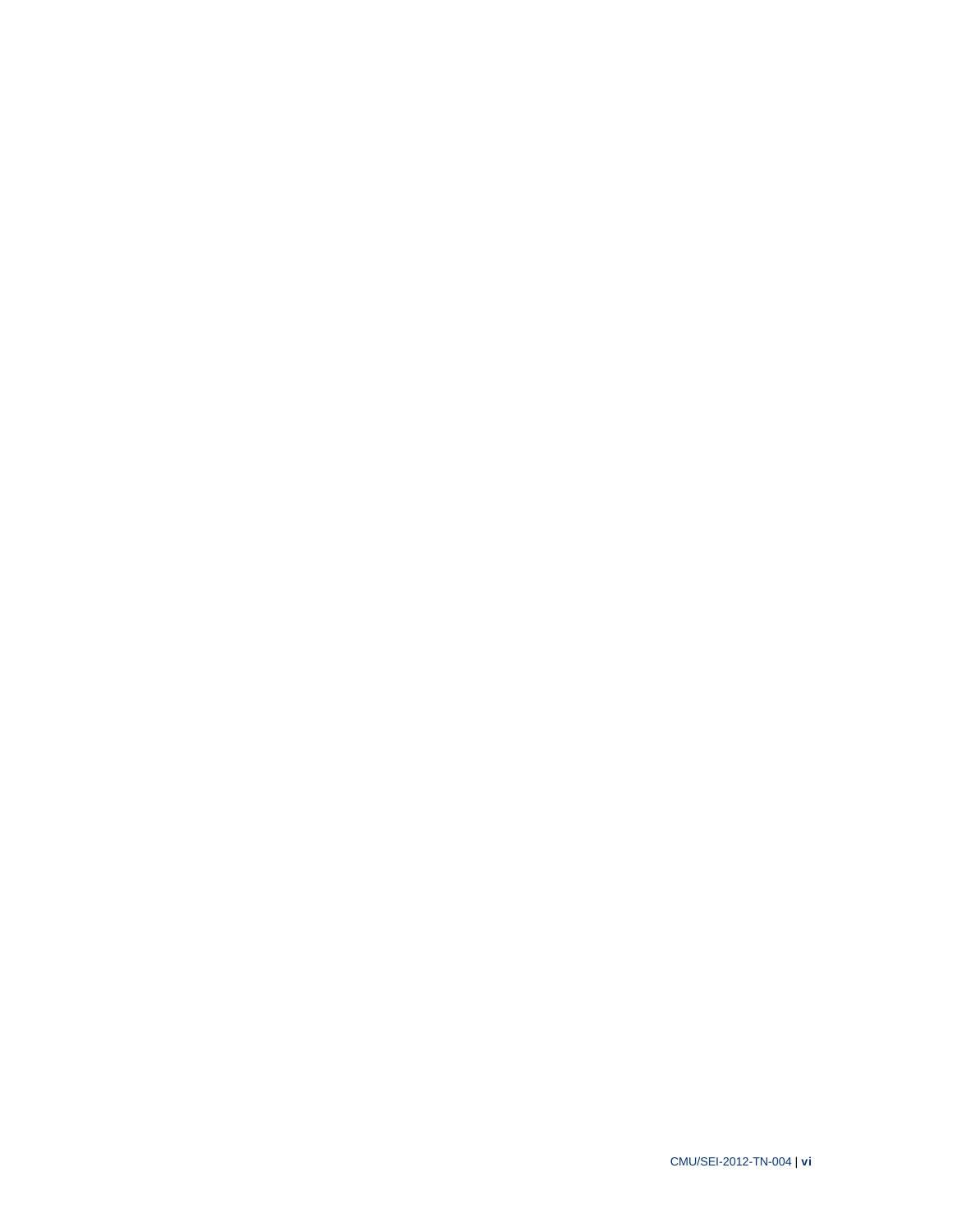# **Acknowledgments**

The authors thank Archie Andrews, Carol Woody, and Dave Zubrow for their sponsorship and support of this work. We thank Rita Creel and Audrey Dorofee for their careful technical review of this document and their thoughtful comments. We also thank Audrey Dorofee for her technical contribution to the development of the Mission Risk Diagnostic as part of the SEI's Mission Success in Complex Environments (MSCE) special project. We would also like to thank Alexa Huth for editing this document. Finally, the authors thank the SEI's CERT<sup>®</sup> Program for providing the funding to conduct this research effort.

<sup>®</sup> CERT is a registered mark owned by Carnegie Mellon University.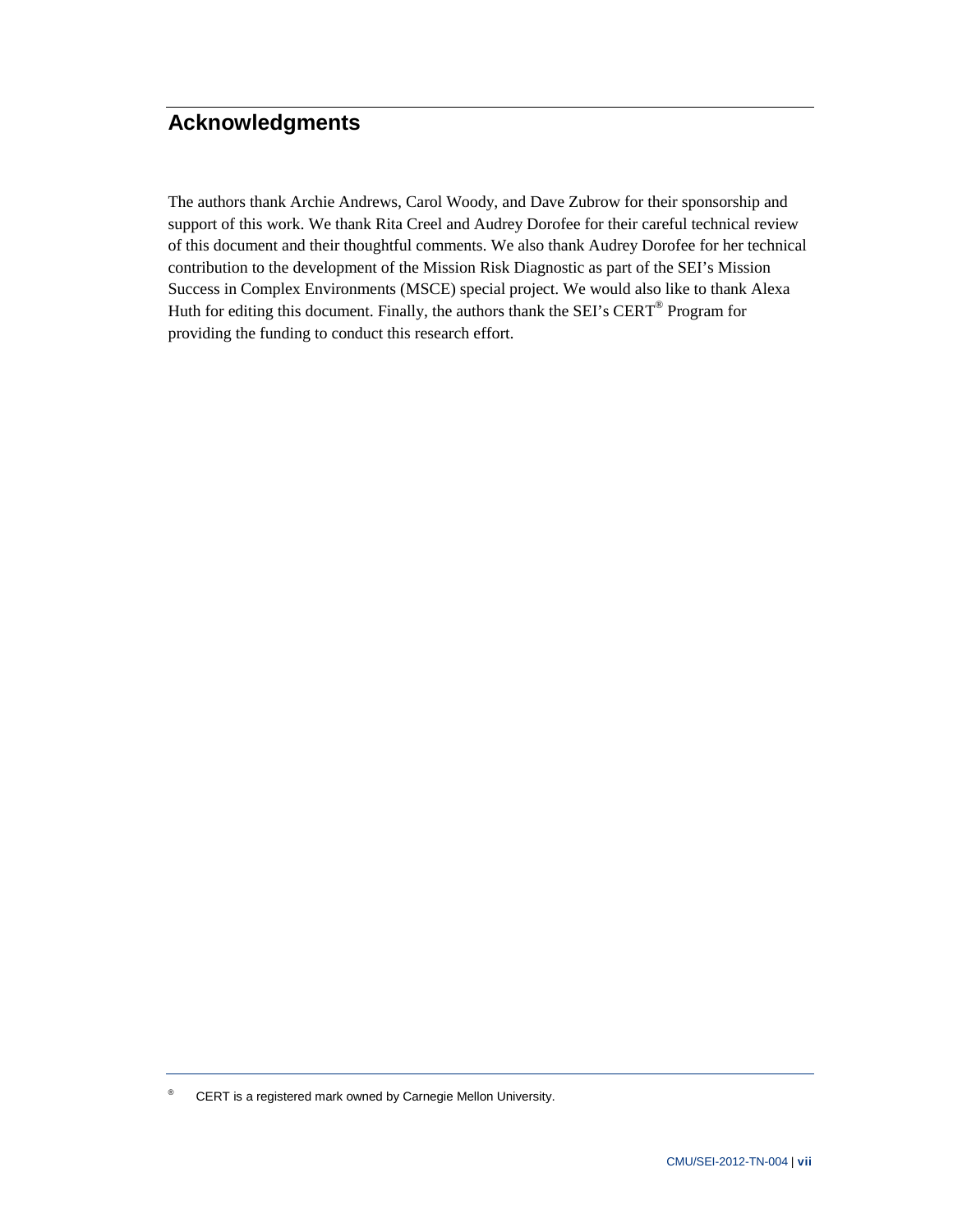CMU/SEI-2012-TN-004 | viii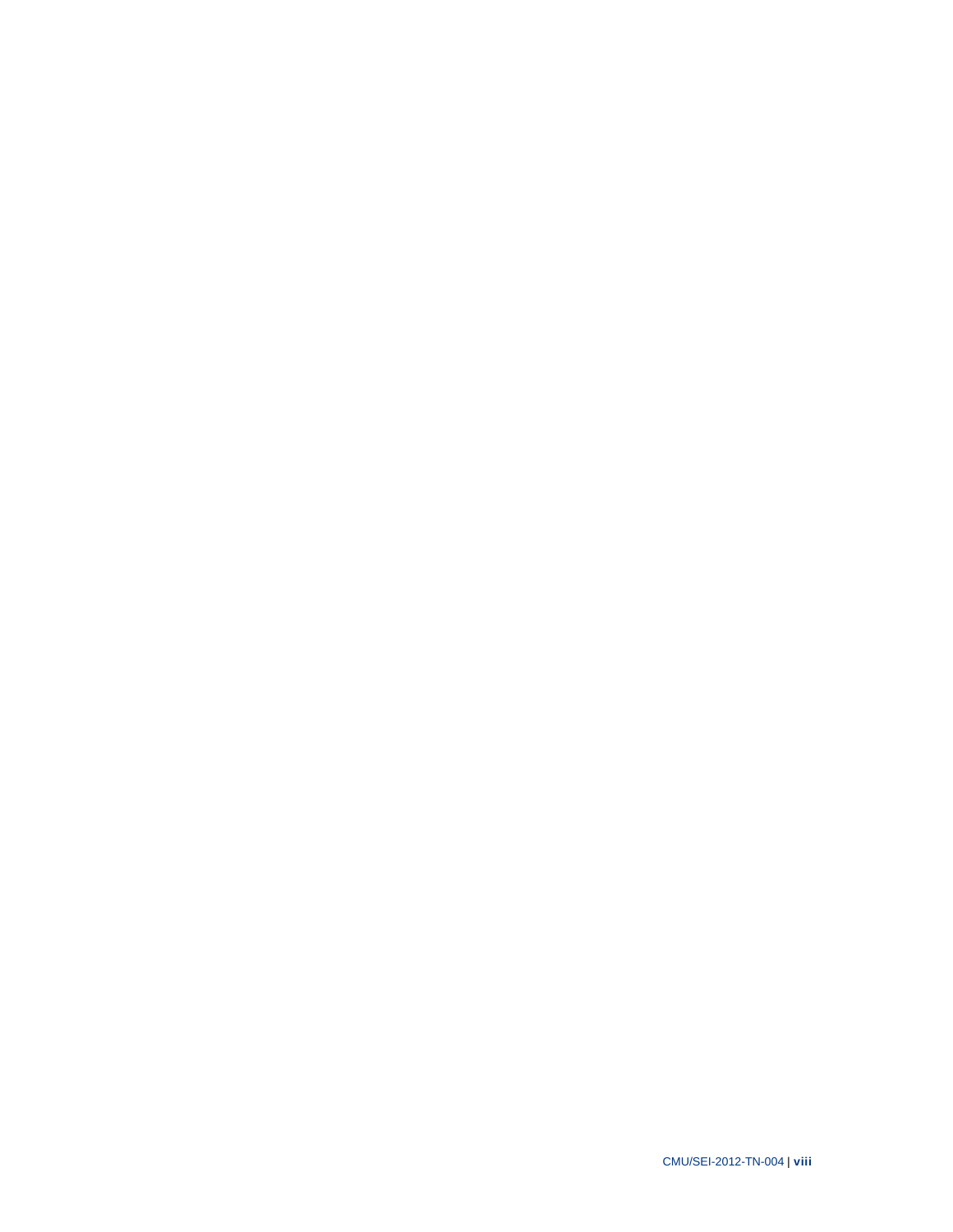# **Abstract**

For several years, the software engineering community has been working to identify practices aimed at developing more secure software. Although some foundational work has been performed, efforts to measure software security assurance have yet to materialize in any substantive fashion. As a result, decision makers (e.g., development program and project managers, acquisition program offices) lack confidence in the security characteristics of their software-reliant systems. The CERT<sup>®</sup> Program at Carnegie Mellon University's Software Engineering Institute (SEI) has chartered the Software Security Measurement and Analysis (SSMA) Project to advance the state-of-the-practice in software security measurement and analysis. The SSMA Project is exploring how to use risk analysis to direct an organization's software security measurement and analysis efforts. The overarching goal is to develop a riskbased approach for measuring and monitoring the security characteristics of interactively complex software-reliant systems across the lifecycle and supply chain. To accomplish this goal, the project team has developed the SEI Integrated Measurement and Analysis Framework (IMAF) and refined the SEI Mission Risk Diagnostic (MRD). This report is an update to the technical note, *Integrated Measurement and Analysis Framework for Software Security* (CMU/SEI-2010- TN-025), published in September 2010. This report presents the foundational concepts of a riskbased approach for software security measurement and analysis and provides an overview of the IMAF and the MRD.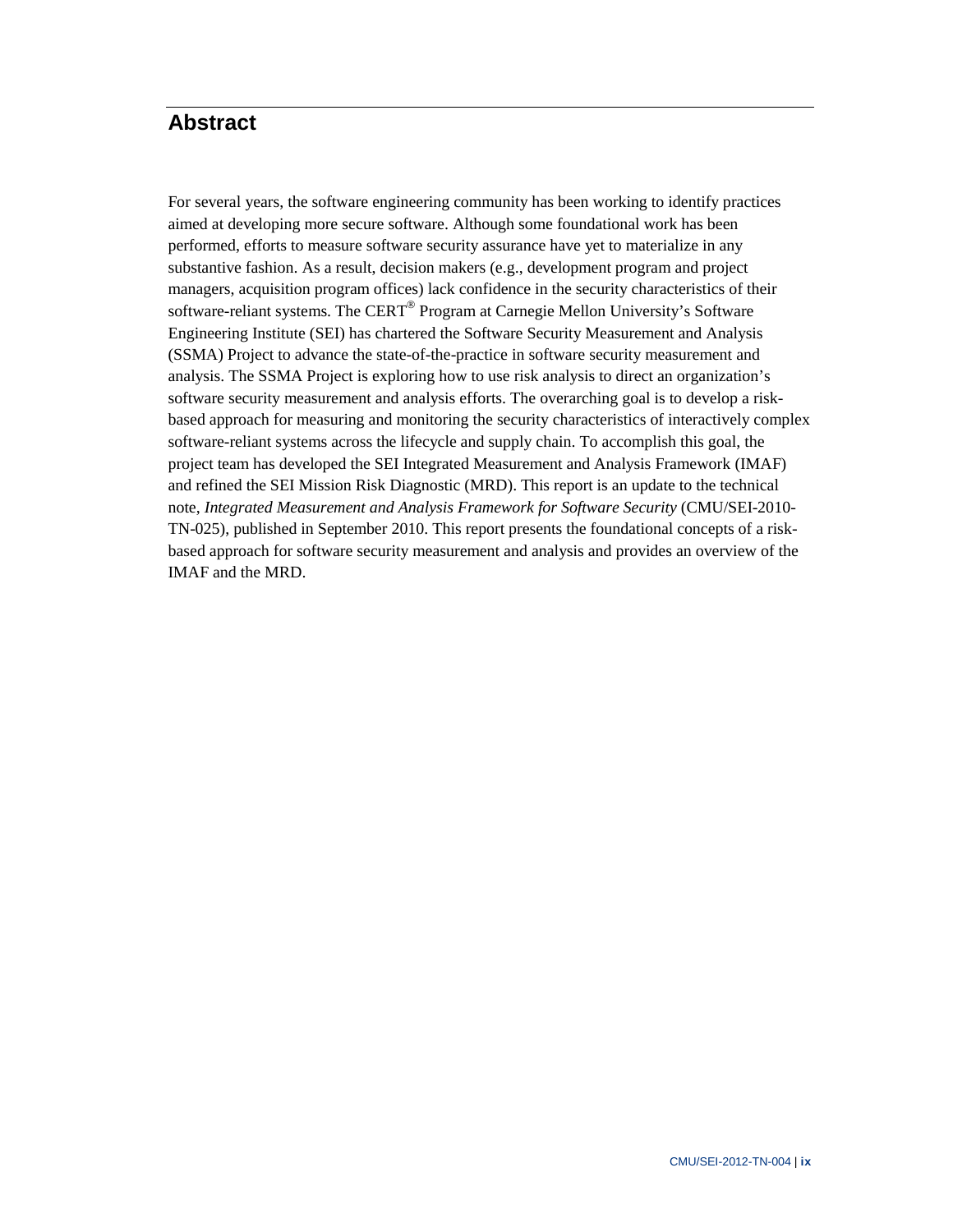CMU/SEI-2012-TN-004 | x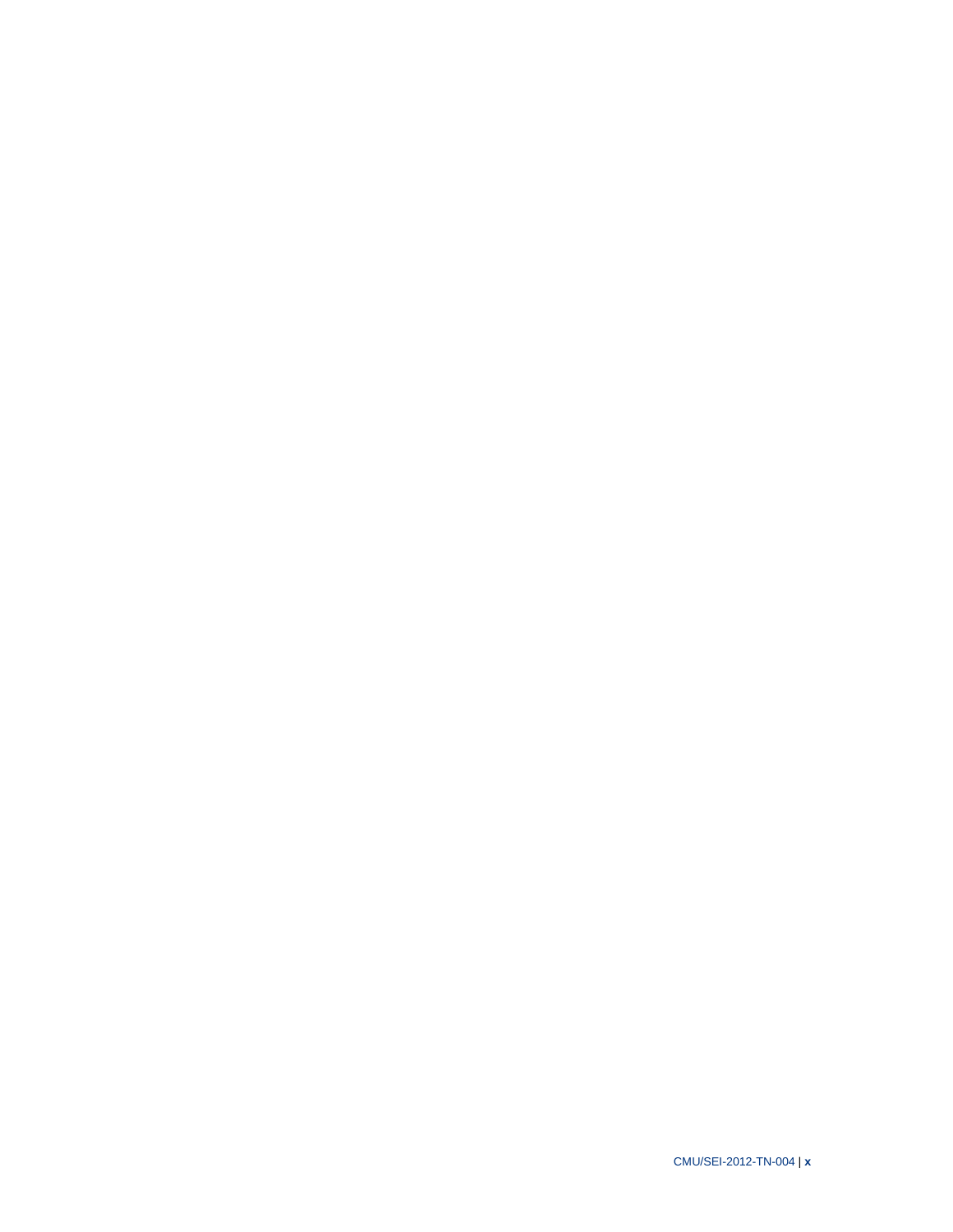# **1 Introduction**

Many organizations measure just for the sake of measuring, with little or no thought given to what purpose and business objectives are being satisfied or what questions each measure is intended to answer. However, meaningful measurement is about transforming strategic direction, policy, and other forms of management decision into action and measuring the performance of that action.

Effective measures express the extent to which objectives are being met, how well requirements are being satisfied, how well processes and controls are functioning, and the extent to which performance outcomes are being achieved. The basic goal of measurement and analysis is to provide decision makers with the information they need, when they need it, and in the right form. In recent years, researchers have begun to turn their attention to the topic of software security assurance and how to measure it.

*Software security assurance* is justified confidence that software-reliant systems are adequately planned, acquired, built, and fielded with sufficient security to meet operational needs, even in the presence of attacks, failures, accidents, and unexpected events. For several years, various groups within the software engineering community have been working diligently to identify practices aimed at developing more secure software. However, efforts to measure software security assurance have yet to materialize in any substantive fashion, although some foundational work has been performed.

As a result of the software engineering community's interest, the CERT<sup>®</sup> Program at Carnegie Mellon University's Software Engineering Institute (SEI) chartered the Software Security Measurement and Analysis (SSMA) Project in October 2009 to advance the state-of-the-practice related in software security measurement and analysis. The SSMA Project builds on the CERT Program's core competency in software and information security as well as the SEI's work in software engineering measurement and analysis. The purpose of this new research project is to address the following two questions:

- 1. How do we establish, specify, and measure justified confidence that interactively complex software-reliant systems are sufficiently secure to meet operational needs?
- 2. How do we measure at each phase of the development or acquisition life cycle that the required/desired level of security has been achieved?

In essence, the two research questions examine how decision makers (for example, development program and project managers as well as acquisition program officers) can measure and monitor the security characteristics of interactively complex software-reliant systems across the life cycle and supply chain. This report is primarily focused on answering the first research question.

<sup>®</sup> CERT is a registered mark owned by Carnegie Mellon University.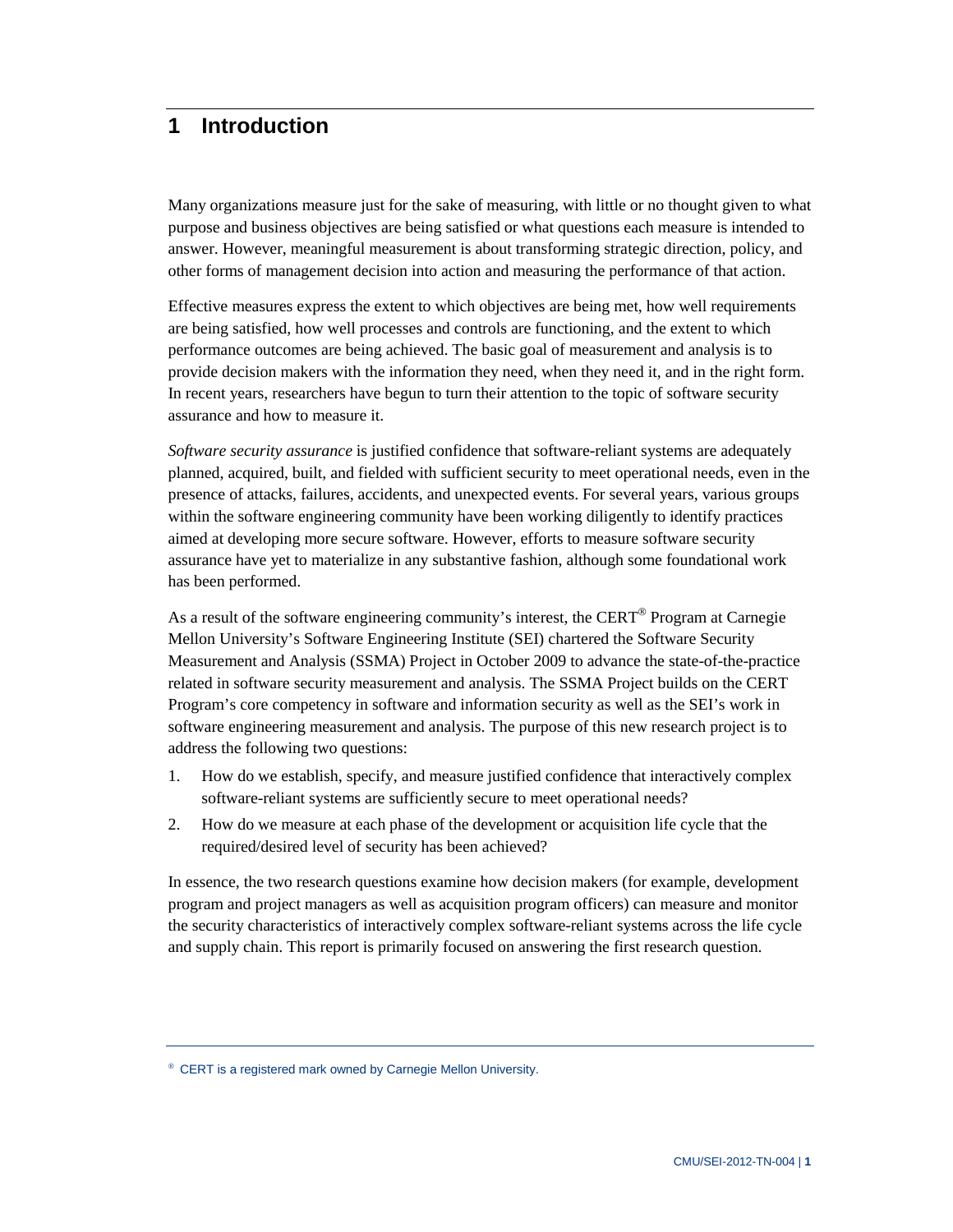### **1.1 Technical Approach**

To answer the first research question, we are proposing to use risk analysis as a means of directing an organization's software security measurement and analysis efforts. This concept is shown in Figure 1. Consider the specific example where the decision maker is an acquisition program manager. From a software security perspective, the program manager wants to establish a reasonable degree of confidence that the software product being acquired and developed will be sufficiently secure to meet operational needs. In other words, the program manager is interested in establishing some benchmark of software security assurance.



*Figure 1: Risk-Based Decision Making* 

Risk analysis is one approach that can be used to establish software security assurance for a software product. If the security risk to the deployed software product is kept within an acceptable tolerance, then the manager will have a reasonable degree of confidence that the software product is sufficiently secure to meet operational needs (i.e., reasonable assurance). An inverse relationship exists between risk and assurance: As risk is reduced, the degree of assurance increases proportionally (and vice versa).

Figure 1 shows that risk analysis provides the program manager with an understanding of the program's current risks and uncertainties. A risk analysis can provide the manager with an indication of whether or not the program is on track for success. However, uncertainties reflect circumstances where there are known gaps in the underlying data or where the data collected are not fully trusted. As a result, uncertainties provide the program manager with an opportunity to collect additional data in order to reduce the degree of decision-making uncertainty inherent in the current situation.

The program manager can then update his or her decision-making needs or requirements based on the goal of reducing uncertainty. The decision-making needs or requirements are then translated into revised information needs that are used to identify additional data that need to be collected. These data can be collected using a variety of mechanisms, including assessments, status reporting, and measurement. Over time, the reduction in uncertainty resulting from new data that are collected, analyzed, and reported should provide decision makers with more clarity regarding system performance. As a result, the reduction in uncertainty enables better decision making based on more objective data.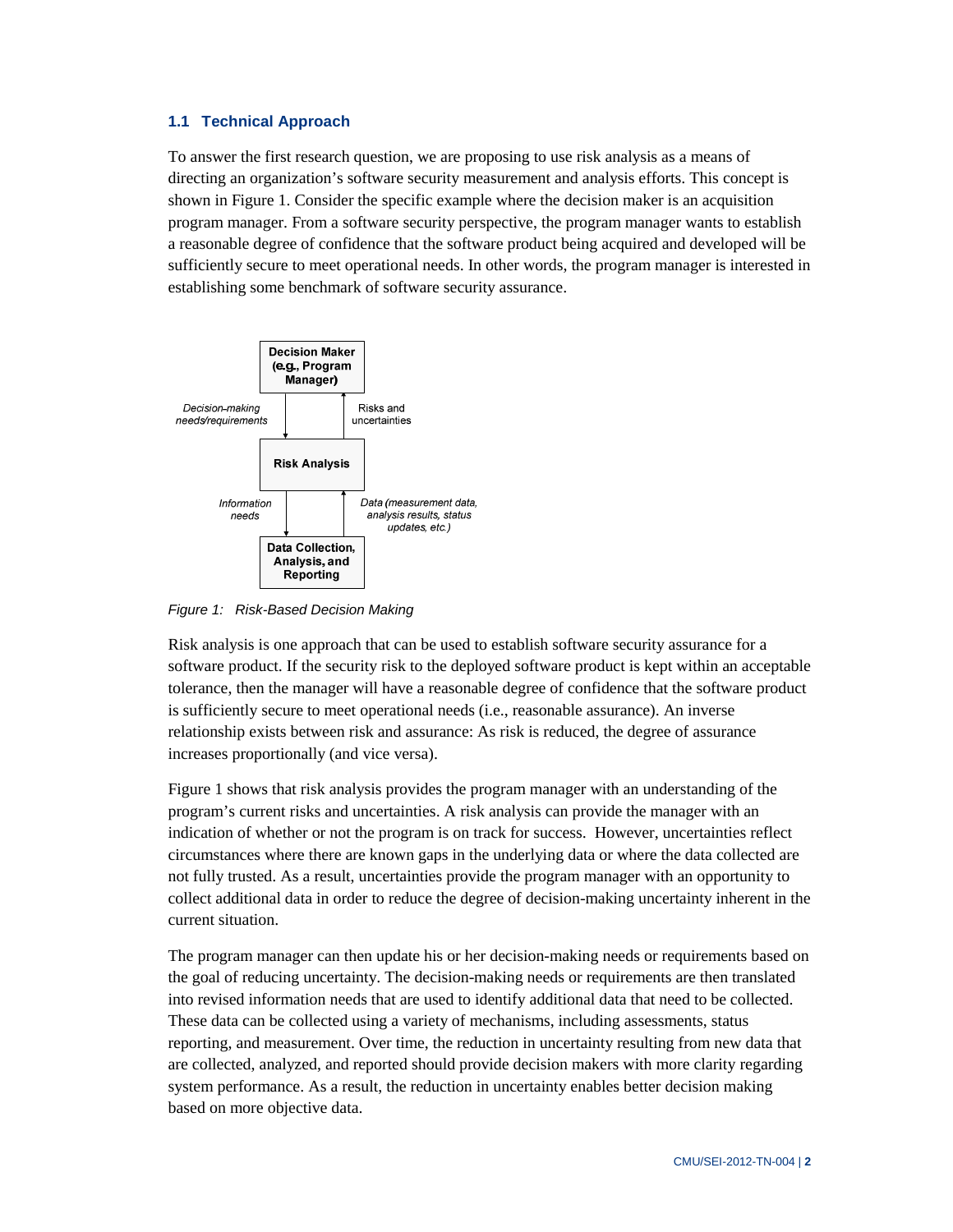### **1.2 Audience**

Our primary audiences for this technical report are measurement program implementers and measurement researchers. Managers who are responsible for overseeing software acquisition and development programs will find information in this report to be helpful. In addition, people interested in software and security measurement and analysis or process improvement will also find useful information in this report.

### **1.3 Structure of this Report**

This technical report is an update to the technical note, *Integrated Measurement and Analysis Framework for Software Security* (CMU/SEI-2010-TN-025), published in September 2010 [Alberts 2010]. This report includes the following sections:

- *Section 2: Measurement Concepts*—provides an overview of key measurement and analysis concepts and describes a measurement process
- *Section 3: Two Approaches for Analyzing Risk*—presents an overview of concepts underlying tactical risk analysis and systemic risk analysis
- *Section 4: Mission Risk Diagnostic (MRD)*—describes an approach for conducting systemic risk analysis of interactively complex software-reliant systems
- *Section 5: Integrated Measurement and Analysis Framework (IMAF)*—presents a framework that uses risk and uncertainty to direct measurement and analysis activities
- *Section 6: Additional Research Tasks*—describes three additional research tasks addressed by the SSMA research project: measure identification, standard mapping, and driver modeling
- *Section 7: Summary and Next Steps*—summarizes the key content of the report and highlights next steps for the SSMA project
- *Appendix: Standard Set of Drivers for Software Security*—presents the standard set of 17 drivers for software security

Overall, the goal of this report is to describe a risk-based approach for establishing, specifying, and measuring justified confidence that interactively complex software-reliant systems are sufficiently secure to meet operational needs. The next section provides the foundation for achieving this goal by presenting key measurement concepts.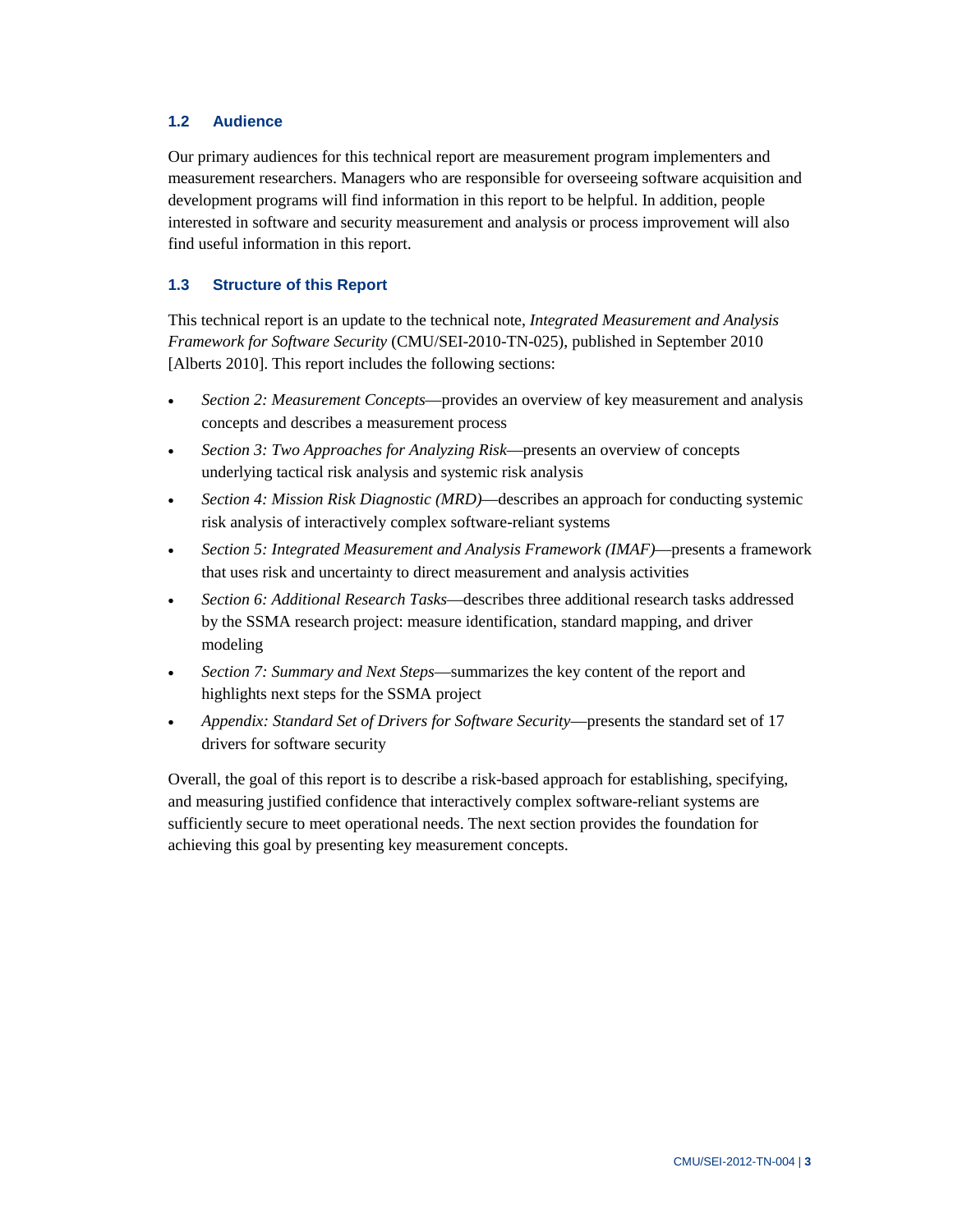# **2 Measurement Concepts**

The SEI has engaged in software engineering measurement and analysis for many years, and we drew from this body of knowledge to inform the SSMA research project and this report. Measurement and analysis involves gathering quantitative data about products, processes, and projects and analyzing that data to influence actions and plans. Measurement and analysis activities allow decision makers to achieve the following outcomes [Park 1996, SEI 2010]:

- **characterize**, to gain an understanding of processes, products, resources, and environments and to establish baselines for comparisons with future assessments
- **evaluate**, to determine the current status with respect to plans
- **predict**, by understanding relationships among processes and products and building models of these relationships, so that the values observed for some attributes can be used to predict others
- **improve**, by identifying roadblocks, root causes, inefficiencies, and other opportunities for improving product quality and process performance

Many definitions for the term *measurement* exist. For this project, we have adopted the following definition: a set of observations that reduce uncertainty where the result is expressed as a quantity [Hubbard 2007]. For measurement to have an impact, it must affect the behavior of decision makers. If decisions are not influenced by measurement activities, then measurement provides no added value [Hubbard 2007].

A process for measurement and analysis defines, implements, and sustains a measurement capability, ensuring that the information needs of decision makers are satisfied. For the purpose of this research project and report, an organizational entity may be of a size and complexity ranging from a single organization up to and including multiple, independently managed organizations that are working collaboratively to achieve a common mission (e.g., a global supply chain).

Measurement activities and their relationships are shown in Figure 2, which is adapted from *ISO/IEC 15939:2007 Systems and Software Engineering – Measurement Process* [ISO 2007]. A version of this figure also appears in *Practical Software Measurement: Objective Information for Decision Maker*s [McGarry 2002]. An effective measurement process, such as the one illustrated in Figure 2, exhibits the following characteristics [ISO 2007]:

- Commitment for measurement is established and sustained across the organizational entity.
- The information needs of decision makers, and the technical and management processes that support them, are identified.
- An appropriate set of measures driven by the information needs are identified and/or developed.
- Measurement activities are identified.
- Identified measurement activities are planned.
- The required data are collected, stored, and analyzed, and the results are interpreted.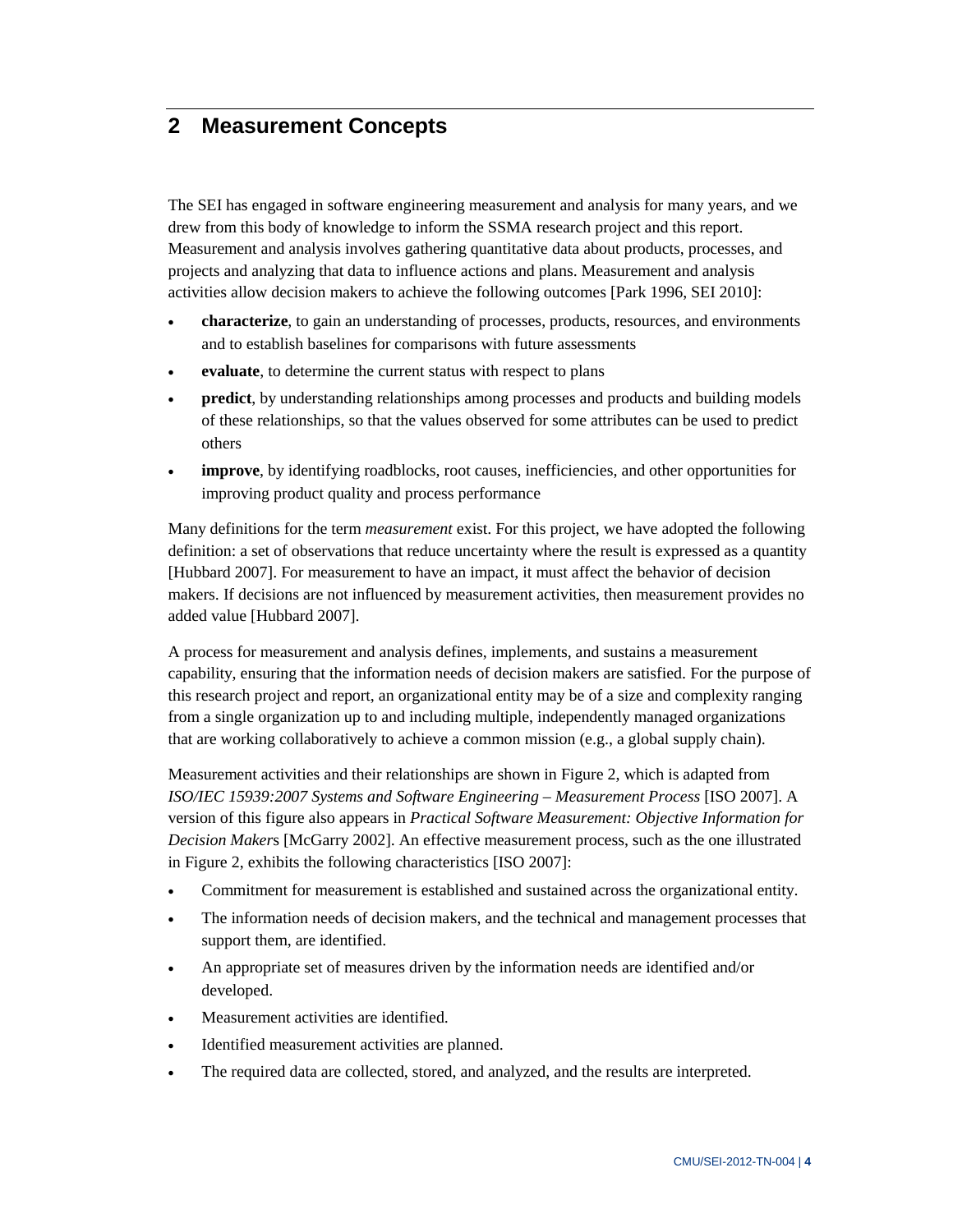- Information products are used to support decisions and provide an objective basis for communication.
- The measurement process and measures are evaluated.
- Improvements identified through evaluation and use of the measurement process and measures are communicated to the measurement process owner.



*Figure 2: Measurement Process* 

Our research agenda maps to the core measurement activities depicted in Figure 2 (*plan measurement* and *perform measurement*). In Section 1 of this report, we highlighted the two questions that we intend to answer when conducting this research project. The first question is: How do we establish, specify, and measure justified confidence that interactively complex software-reliant systems are sufficiently secure to meet operational needs? This question maps to the *plan measurement* activity from Figure 2. This report is primarily focused on answering this question by describing an approach for planning measurement activities.

Our second research question is: How do we measure at each phase of the development or acquisition life cycle that the required/desired level of security has been achieved? Question two is focused on how to conduct measurement activities during each lifecycle phase. As a result, question two maps to the *perform measurement* activity of Figure 2. While our current work only touches upon the second research question, our future research and development activities will focus on addressing this research question and describing an approach for performing measurement activities. As our research project progresses, we intend to address all four measurement-related activities from Figure 2 (establish and sustain commitment, plan measurement, perform measurement, and evaluate measurement).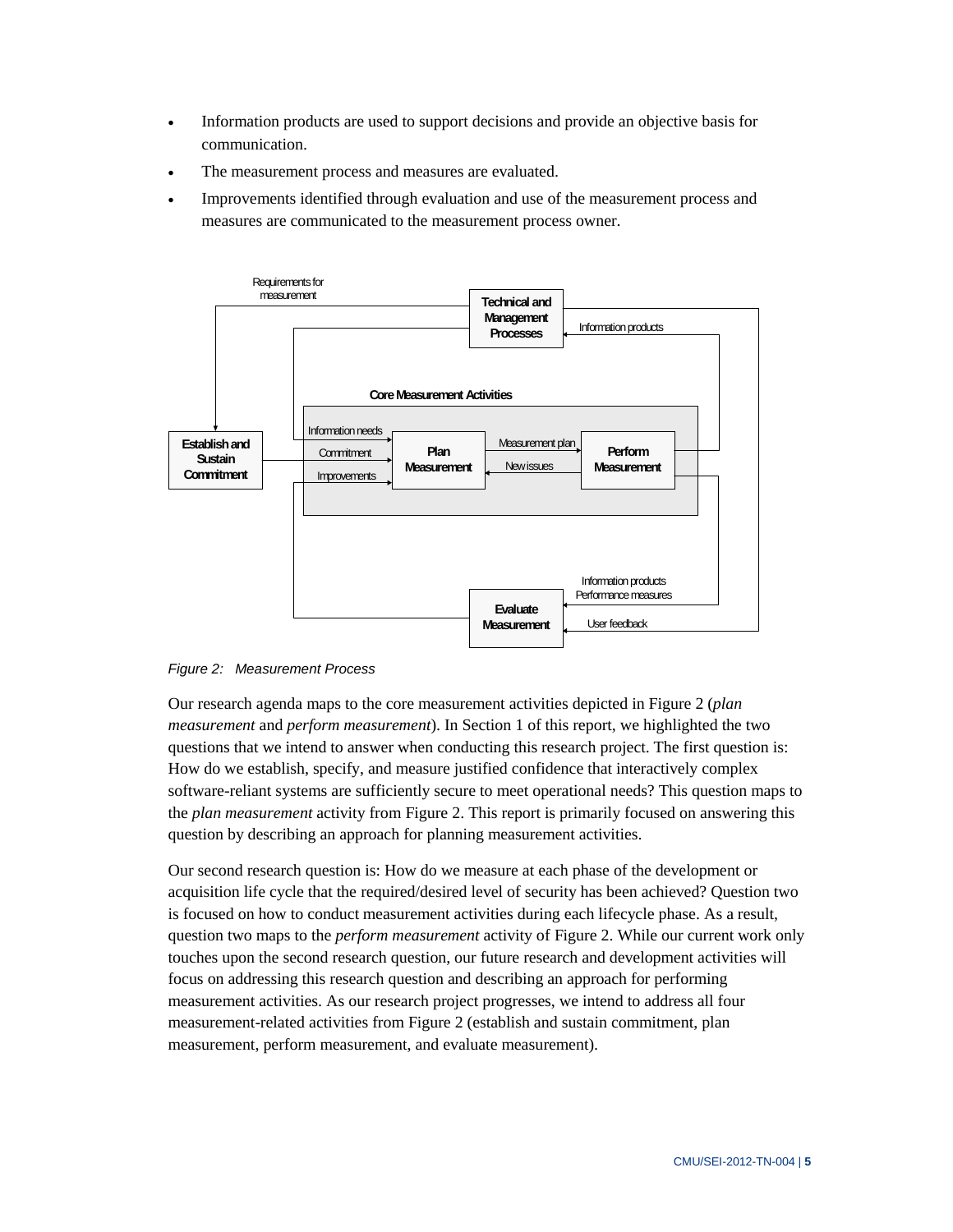The measurement and analysis activities depicted in Figure 2 are briefly described in the remainder of this section so that *plan measurement* and *perform measurement* are presented in the context of the full process. $<sup>1</sup>$ </sup>

# **2.1 Establish and Sustain Commitment**

Measurement and analysis cannot succeed without management and stakeholder commitment, both up front as the measurement and analysis process is being scoped and defined and on an ongoing basis as the process is implemented. Stakeholder commitment requires a sponsor who ensures that decision makers and key stakeholders are fully engaged. The sponsor works with measurement stakeholders to

- allocate the resources necessary to execute all process activities on a sustaining basis
- use the measurement reports that result from the process
- identify improvements that will make results most useful for informing key decisions

Additionally, a grassroots commitment to establishing and sustaining measurement must exist in the sense that each individual in the organization feels free to provide accurate and timely data. To achieve such a grassroots commitment, organizations must recognize the psychology of measurement and address any institutional barriers to a comprehensive measurement and analysis effort. Individuals and project groups must view measurement as a positive and purposeful activity that is deserving of the utmost discipline and quality. Additional policies that may be warranted include sufficient data security and usage controls, sometimes including a measurement code of ethics to be signed by all managers, data custodians, and other users of the data repository.

# **2.2 Plan Measurement**

The *plan measurement* activity encompasses (1) the identification of information needs for decision makers and (2) the selection and definition of appropriate measures to address those needs. As defined in this report, a *measure* is a variable to which a value is assigned as the result of measurement [ISO 2007]. Planning for measurement considers a project's goals, constraints, risks, and issues or problems. Information needs can be derived from societal, political, environmental, economic, business, organizational, regulatory, technological, product, and programmatic objectives.

For the purpose of this research project, the scope of information needs and the decisions they inform are intended to cover a wide range of contexts for the measurement and analysis of software security, including

- a single-software application, a set of applications, a software-reliant system, and a system of systems
- software and systems that are being developed or acquired
- software and systems in operation, including the modification of existing systems and the addition of new software and systems
- single organizations and multiple organizations collaborating to achieve a joint mission

<sup>1</sup> A detailed description of each measurement and analysis activity is available in *ISO/IEC 15939: 2007* [ISO 2007] and *Practical Software Measurement* [McGarry 2002].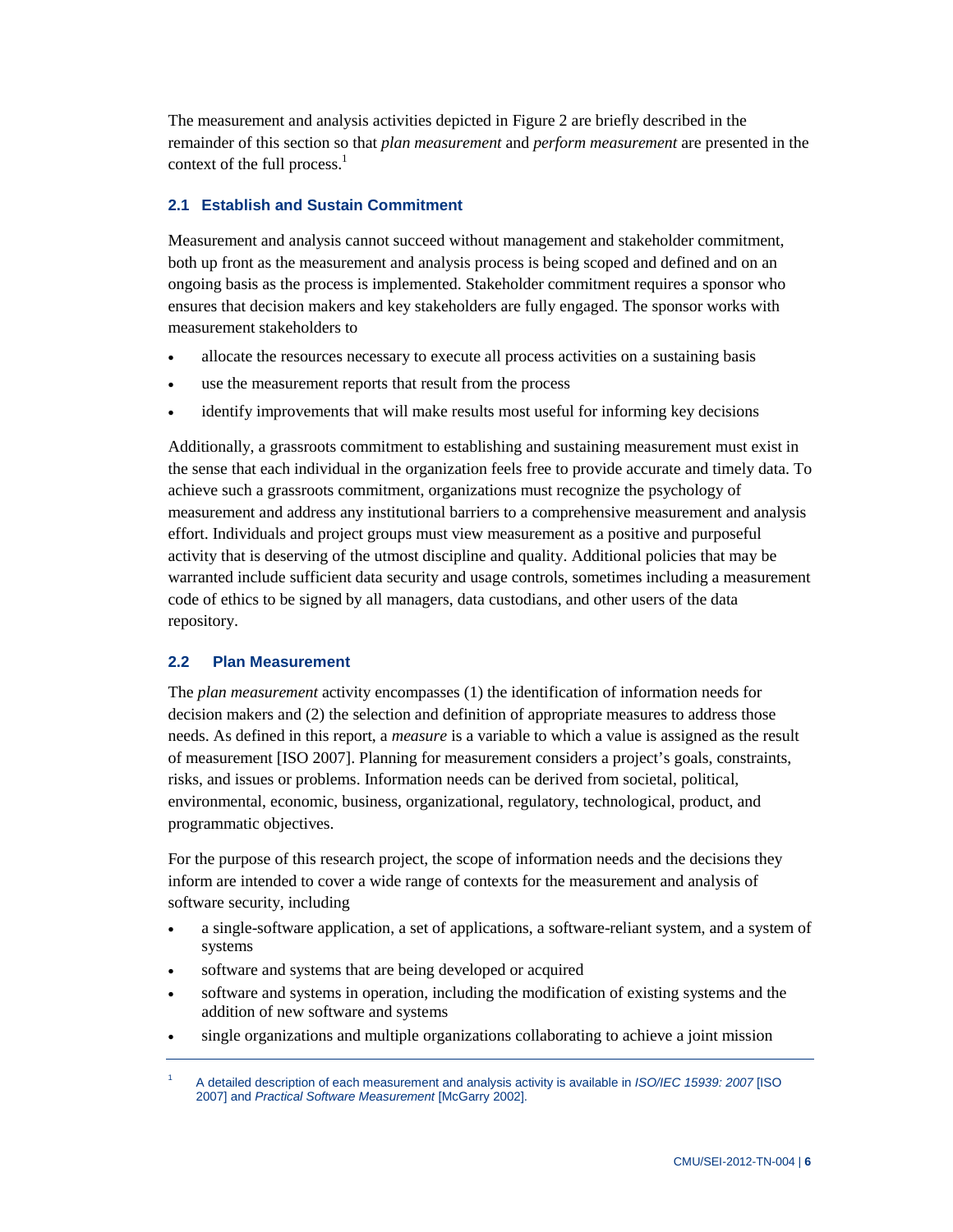Planning for measurement also addresses the tasks, schedule, and resources (staff, technologies, facilities, etc.) required to accomplish all measurement process activities. This includes defining the procedures that will be used for data collection, storage, analysis, and reporting.

# **2.3 Perform Measurement**

The *perform measurement* activity encompasses the timely collection, analysis, storage, and reporting of measurement data to provide decision makers with the information products that satisfy their information needs. Analysis and reporting includes formulating recommendations for decision makers and providing alternative courses of action based on measurement results.

# **2.4 Evaluate Measurement**

The *evaluate measurement* activity assesses both the measures that are used, as well as the capability of the measurement process itself. It ensures that the measurement approach is continually updated to address the information needs of decision makers as well as to promote an increasing maturity of the measurement process.

The quality of measurement data is particularly important. Poor quality data can lead to incorrect assumptions and bad decisions, which can erode people's trust in the measurement data that are collected. As a result, the quality and effectiveness of all information products produced by the measurement process must be evaluated using predefined criteria.

Evaluating a measurement process ultimately leads to the identification of improvements to the measurement effort. The measurement process may be evaluated in the following four ways [SEMA 2009]:

- 1. *Measurement and analysis planning*—an evaluation of the planning for measurement at various levels of the organization down to and including the project level
- 2. *Data collection and storage*—an evaluation of the processes, responsibilities, and tools used to collect and store data
- 3. *Data analysis*—an evaluation of how an organization conducts data analysis including analytical methods and tools
- 4. *Measurement and analysis reporting*—an evaluation of the processes, integrity, and effectiveness of reporting the results of measurement and analysis

Improving the measurement process involves a wide variety of solutions based on identified deficiencies. Improvements can range from building proper senior management commitment and support for measurement to increasing the quality of collected measurement data. Common process aids used by teams in identifying measurement process improvements include the Ishikawa diagram<sup>2</sup> (otherwise known as the fishbone diagram) and Failure Modes and Effects Analysis (FMEA) [Stamatis 2003]. Both of these techniques structure the discussion about what can go wrong and why.

<sup>2</sup> [http://en.wikipedia.org/wiki/Ishikawa\\_diagram](http://en.wikipedia.org/wiki/Ishikawa_diagram)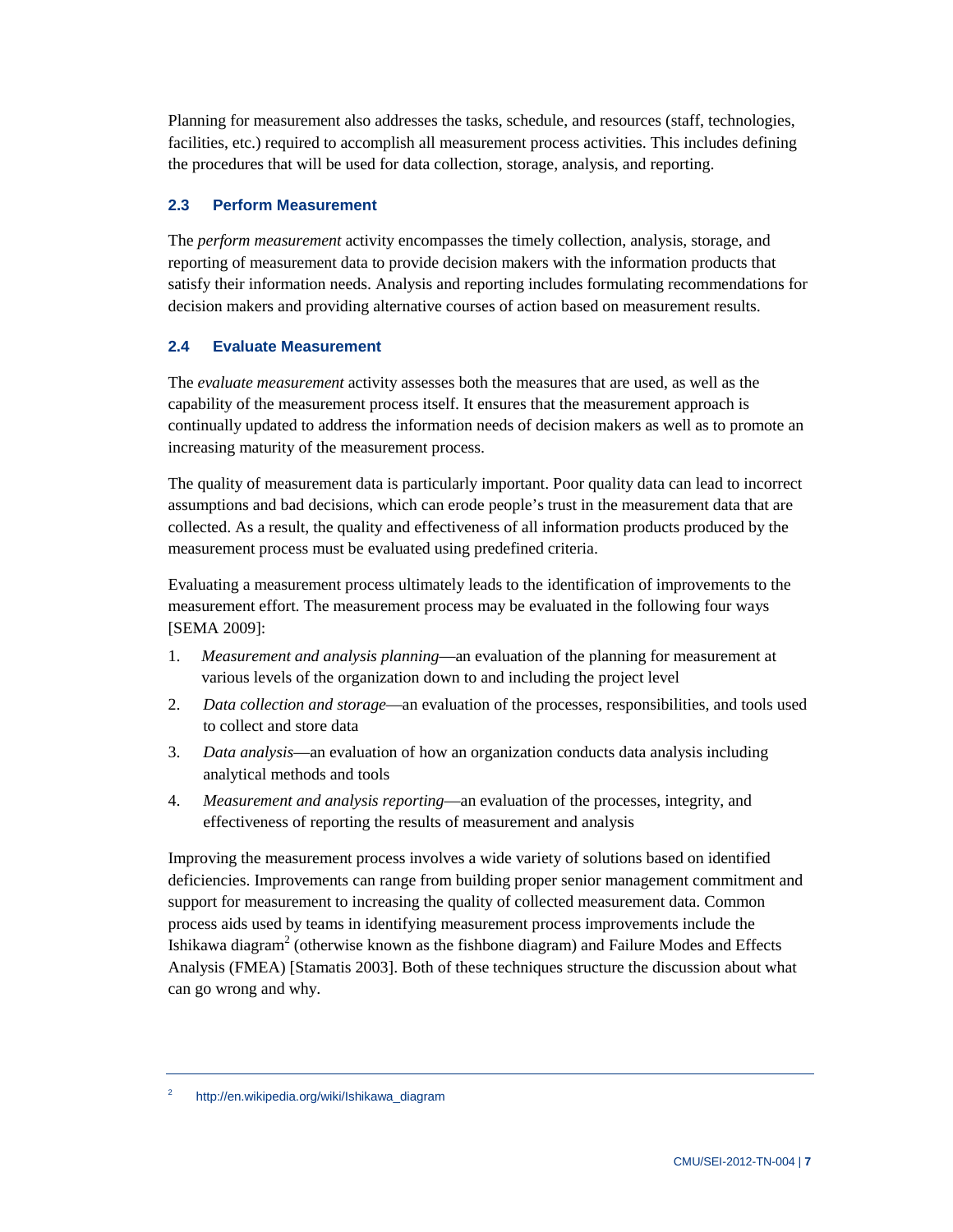### **2.5 Technical and Management Processes**

A fifth activity, *technical and management processes*, is shown in Figure 2. While this activity is not a measurement-oriented activity, it is important for setting the context within which measurement is conducted. As illustrated in Figure 2, technical and management processes interface directly with the measurement process. Decision makers use their knowledge of technical and management processes to define information needs that are used to direct measurement activities. In addition, decision makers consume information products provided by the measurement process to support the decisions they make when managing technical and management processes.

To this point in the report, we have focused on the foundational concepts of measurement and analysis. In the next section, we expand the foundation by presenting two basic approaches for conducting risk analysis: tactical risk analysis and systemic risk analysis.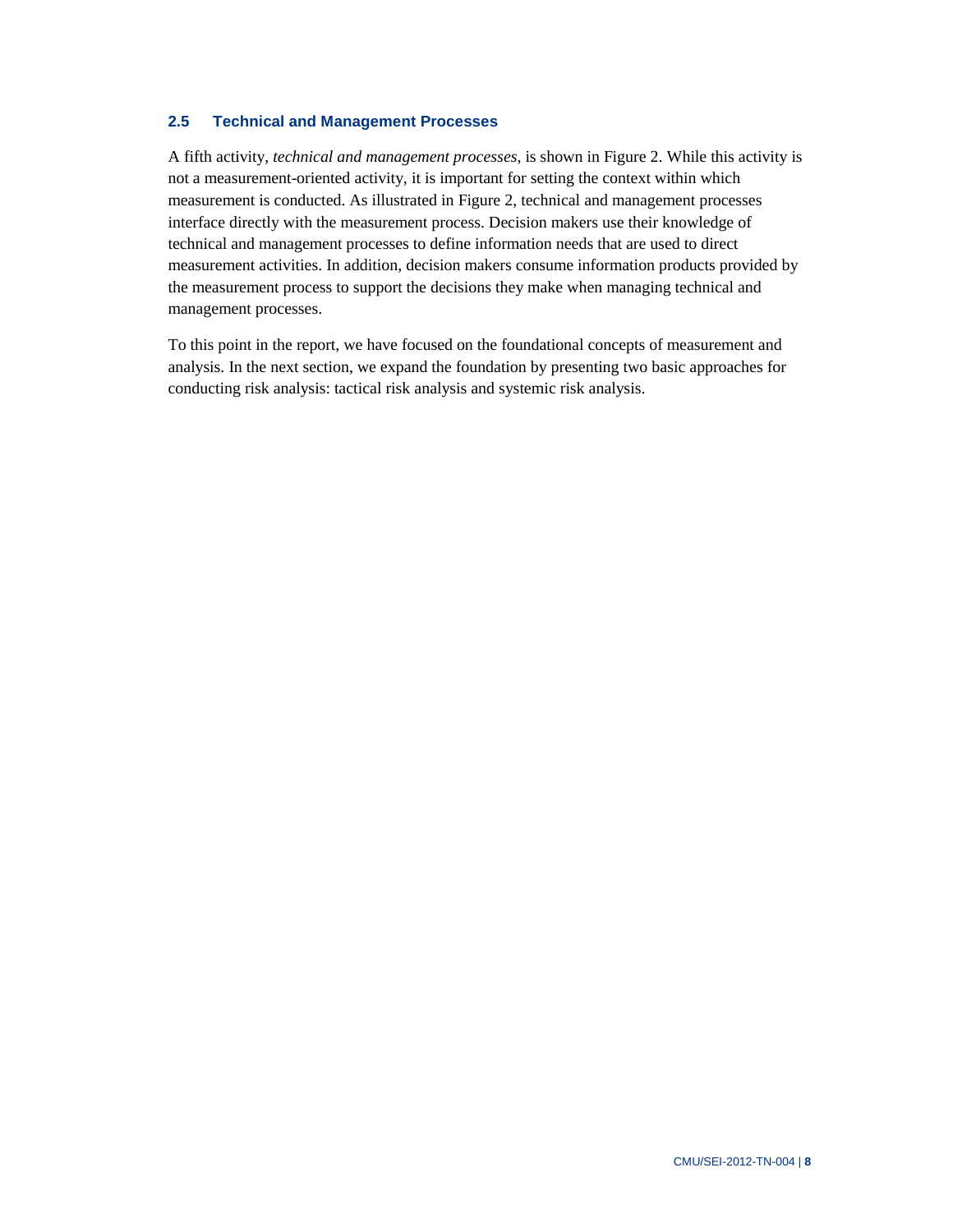# **3 Two Approaches for Analyzing Risk**

Our research is focused on developing risk-based approaches for measuring and analyzing the performance of interactively complex software-reliant systems across the life cycle and supply chain. To fully appreciate what this statement means, you need to understand the phrase, "interactively complex software-reliant systems."

A *socio-technical system* is defined as interrelated technical and social elements that are engaged in goal-oriented behavior. Elements of a socio-technical system include the people who are organized in teams or departments to do their work tasks and the technologies on which people rely when performing work tasks. Projects, programs, and operational processes are all examples of socio-technical systems. A *software-reliant system* is a socio-technical system whose behavior (e.g., functionality, performance, safety, security, interoperability, and so forth) is dependent on software in some significant way [Bergey 2009]. In the remainder of this document, when we use the word *system*, we are referring to a software-reliant system.

*Interactive complexity* refers to the presence of unplanned and unexpected sequences of events in a system that are either not visible or not immediately understood [Perrow 1999]. The components in an interactively complex system interact in relatively unconstrained ways. When a system is interactively complex, independent failures can interact with the system in ways that cannot be anticipated by the people who design and operate the system.

Measurement and analysis should be tailored to the context in which it will be applied. In our research project, we have been focused on using risk analysis to direct the measurement and analysis of interactively complex systems. Two distinct risk analysis approaches can be used when evaluating systems: (1) tactical risk analysis and (2) systemic risk analysis.<sup>3</sup>

# **3.1 Tactical Risk Analysis**

*Risk* is the probability of suffering harm or loss. From the tactical perspective, risk is defined as the probability that an event will lead to a negative consequence or loss. The basic goal of tactical risk analysis is to evaluate a system's components for potential failures. Tactical risk analysis is based on the principle of system decomposition and component analysis. The first step of this approach is to decompose a system into its constituent components. The individual components are then prioritized, and a subset of components is designated as being critical. Next, the risks to each critical component are analyzed.

Tactical risk analysis enables stakeholders to (1) determine which components are most critical to a system and (2) analyze ways in which those critical components might fail (i.e., analyze the risk to critical components). Stakeholders can then implement effective controls designed to mitigate those potential failures. Because of its focus on preventing potential failures, tactical risk analysis has been applied extensively within the discipline of systems engineering. However, analysts need

<sup>3</sup> The discussion of tactical and systemic risk analysis is adapted from "A New Accident Model for Engineering Safer Systems" [Leveson 2004].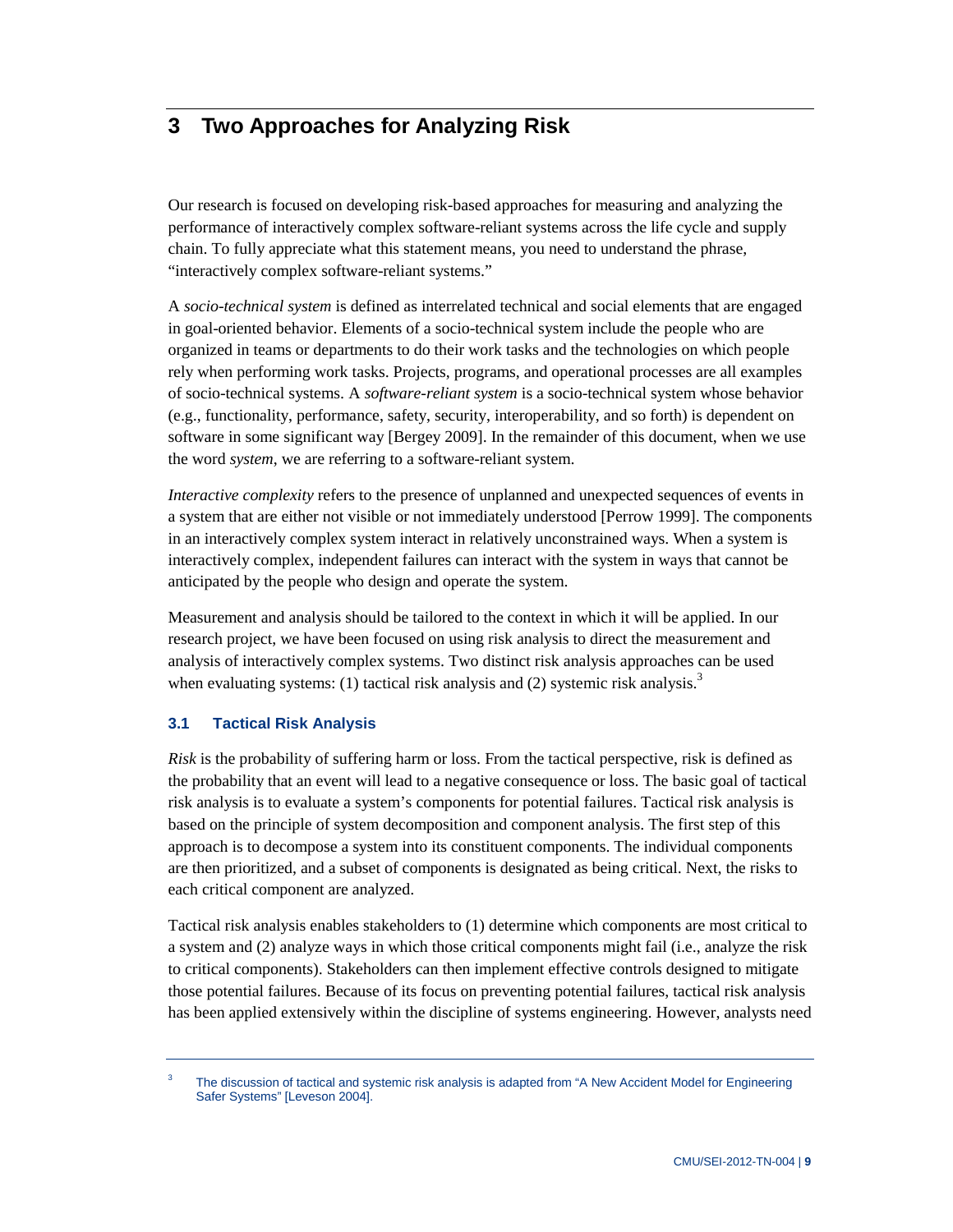to understand the limitations of using tactical risk analysis to evaluate interactively complex systems, which include the following:

- Only critical components are analyzed. Non-critical components are not examined, and interdependencies among components are not addressed.
- The selection of which conditions and events (i.e., sources or causes of risk) to consider is subjective.
- Non-linear relationships among conditions and events (e.g., feedback) are not considered. Risk causal relationships are presumed to be simple, direct, and linear.
- Events that produce extreme or catastrophic consequences are difficult to predict because they can be triggered by the contemporaneous occurrences of multiple events, cascading consequences, and emergent system behaviors.
- Confidence in the performance of individual components does not establish confidence in the performance of the parent system.

In addition, when you attempt to decompose interactively complex systems, some system-wide behaviors become lost. It is very difficult to establish the relationship between the macro-level behavior of the system and the micro-level behavior of individual components. As a result, tactical risk analysis provides a partial picture of the risks to an interactively complex system. To get a more holistic view of risk in an interactively complex system, you need to employ an alternative analysis approach.

# **3.2 Systemic Risk Analysis**

From the systemic perspective, risk is defined as the probability of mission failure (i.e., not achieving key objectives). Systemic risk, also referred to as mission risk in this document, examines the aggregate effects of multiple conditions and events on a system's ability to achieve its mission. Systemic risk analysis is based on system theory. The underlying principle of system theory is to analyze a system as a whole rather than decomposing it into individual components and then analyzing each component separately [Leveson 2004]. In fact, some properties of a system are best analyzed by considering the entire system, including

- influences of environmental factors
- feedback and nonlinearity among causal factors
- systemic causes of failure (as opposed to proximate causes)
- emergent properties

Systemic risk analysis thus provides a holistic view of the risk to an interactively complex sociotechnical system. The first step in this type of risk analysis is to establish the objectives that must be achieved. The objectives define the desired outcome, or "picture of success," for a system. Next, systemic factors that have a strong influence on the outcome (i.e., whether or not the objectives will be achieved) are identified. These systemic factors, called *drivers* in this report, are important because they define a small set of factors that can be used to assess a system's performance and gauge whether it is on track to achieve its key objectives. The drivers are then analyzed, which enables decision makers to gauge the overall risk to the system's mission.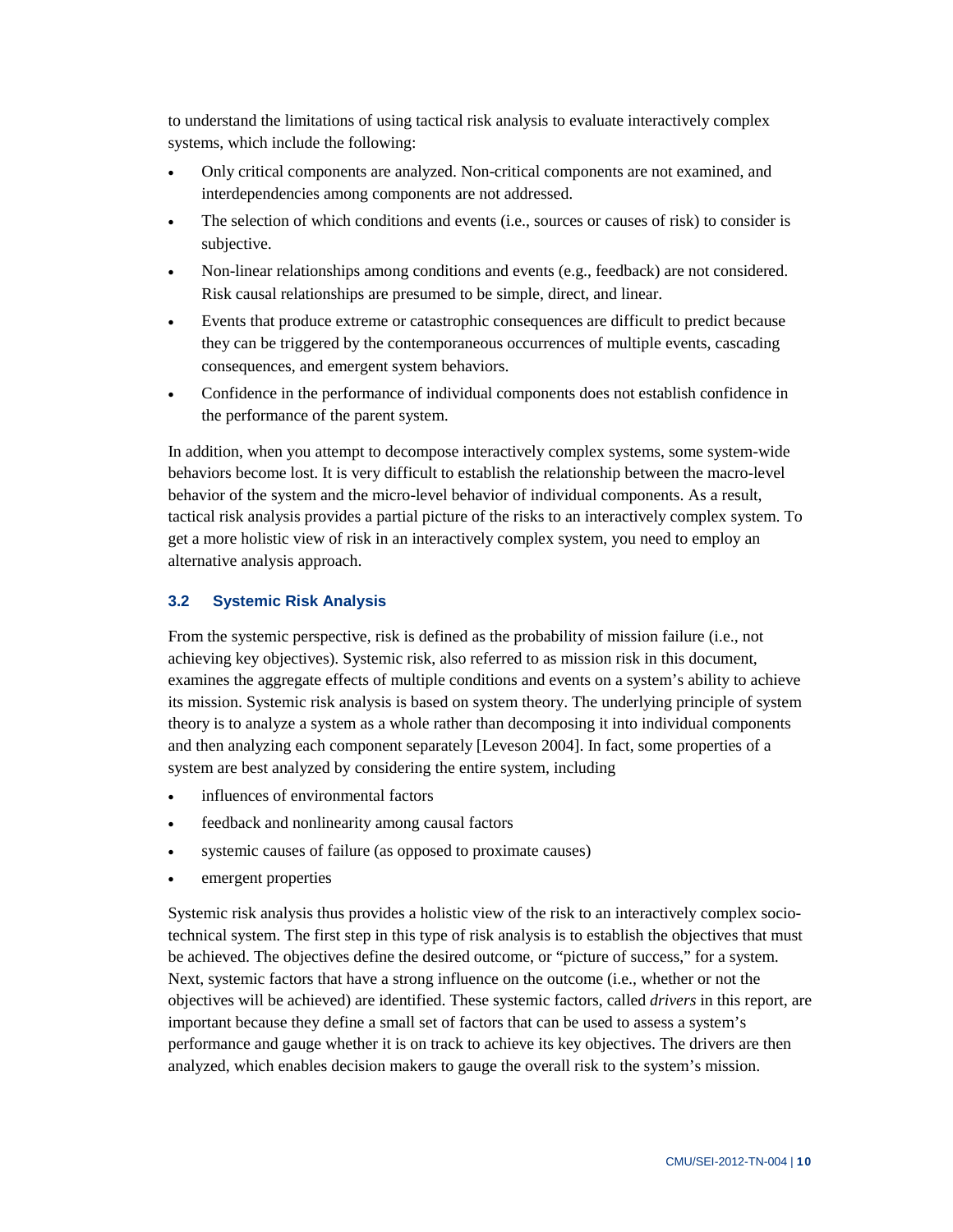Applying systemic risk analysis to interactively complex systems provides decision makers with a means of confidently assessing the behavior of the system as a whole, which is necessary when assessing assurance. The next section of this report builds on the concepts outlined in this section by describing a method for analyzing systemic risk in interactively complex systems.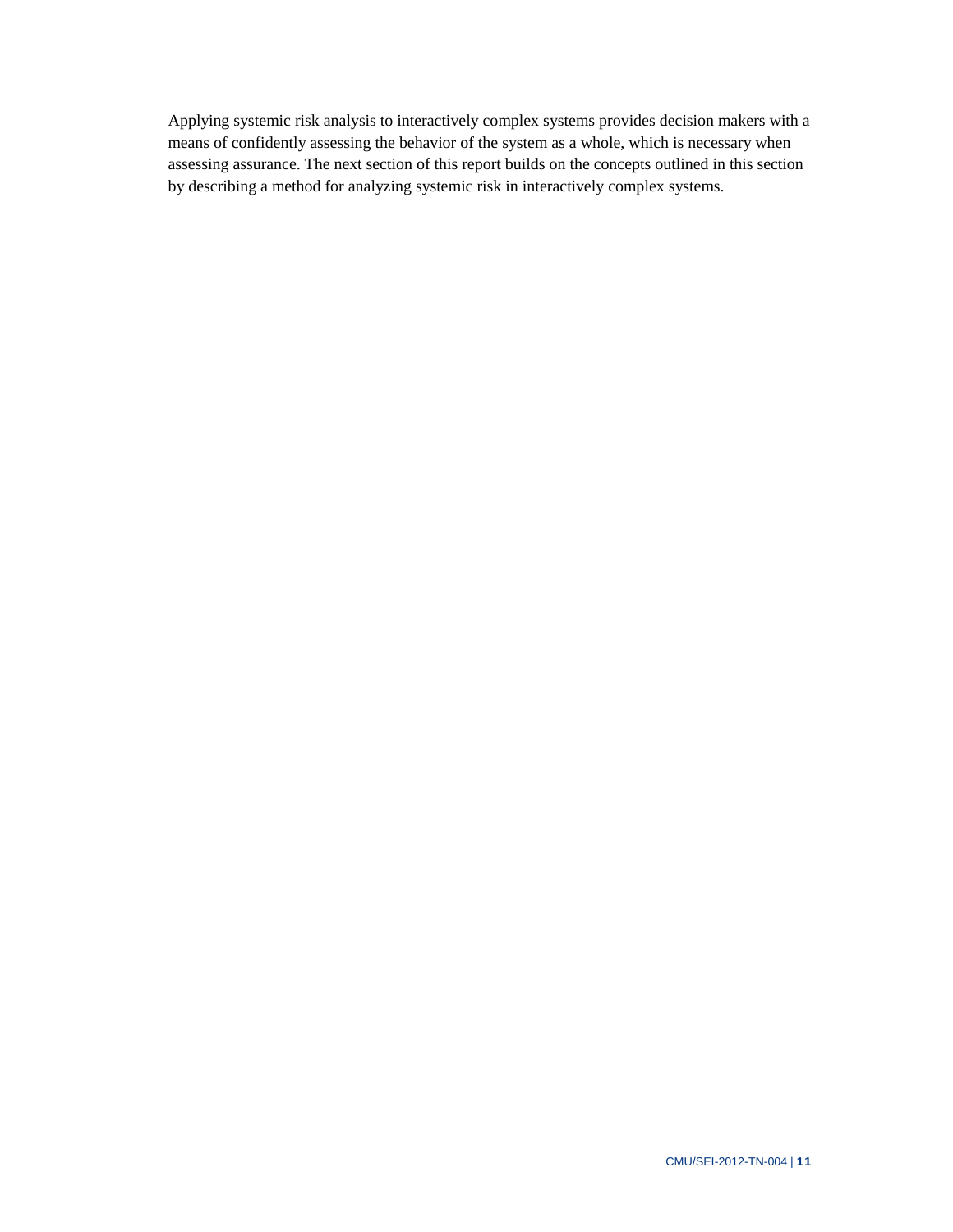# **4 Mission Risk Diagnostic (MRD)4**

The SEI is developing the Mission Risk Diagnostic (MRD) to enable systemic risk analysis of interactively complex systems. During our research and development activities over the past few years, we demonstrated how the MRD provides an efficient and effective means of analyzing risk in interactively complex systems, such as acquisition programs [Alberts 2009, Dorofee 2008].<sup>5</sup> Our current work builds on this initial research by exploring how to apply the MRD in a software security context. When the MRD is applied in this context, the target of the risk analysis is the project<sup>6</sup> or a program<sup>7</sup> that is acquiring and developing a software product (e.g., an integrated software-reliant system). <sup>8</sup> The goal is to gauge whether the security risk of the deployed software product will be within an acceptable tolerance.

The following two tasks form the foundation of the MRD: (1) driver identification and (2) driver analysis. This section describes both tasks in detail, presents a discussion of the driver profile, which is the main output of the MRD, introduces the concept of mission risk, and concludes with a description of the MRD's key tasks and steps. The concepts and examples presented in this section are described in the context of a large-scale acquisition and development program, which is one specific type of interactively complex system.

### **4.1 Driver Identification**

The main goal of driver identification is to establish a set of factors, called drivers, that can be used to measure performance in relation to a program's mission and objectives. Once the set of drivers is established, analysts can then evaluate each driver in the set to gain insight into the likelihood of achieving the mission and objectives. To measure performance effectively, analysts must ensure that the set of drivers conveys sufficient information about the mission and objectives being evaluated. As a result, the first step in identifying a set of drivers is to establish the mission.

### **4.1.1 Mission**

The MRD defines the term *mission* as the fundamental purpose of the system that is being examined. In the context of an acquisition program, the mission can be expressed in terms of the software product that is being acquired, developed, and deployed [Alberts 2009]. The following

<sup>4</sup> Much of the material in this section is adapted from *A Framework for Categorizing Key Drivers of Risk* [Alberts 2009].

<sup>5</sup> The MRD builds off of and expands on the work of the SEI Mission Success in Complex Environments (MSCE) Special Project. For more information on MSCE, see [http://www.sei.cmu.edu/risk/.](http://www.sei.cmu.edu/risk/) 

<sup>6</sup> In this document, the term *project* is defined as a planned set of interrelated tasks to be executed over a fixed period of time and within certain cost and other limitations.

<sup>7</sup> In this document, the term *program* is defined as a group of related projects managed in a coordinated way to obtain benefits and control not available from managing them individually. Programs usually include an element of ongoing activity.

<sup>8</sup> In this example, the project or program is an example of a software-reliant system because it comprises one or more groups of people that rely on software technologies when performing work tasks. Similarly, the product that is acquired, developed, and deployed in this example is also a software-reliant system.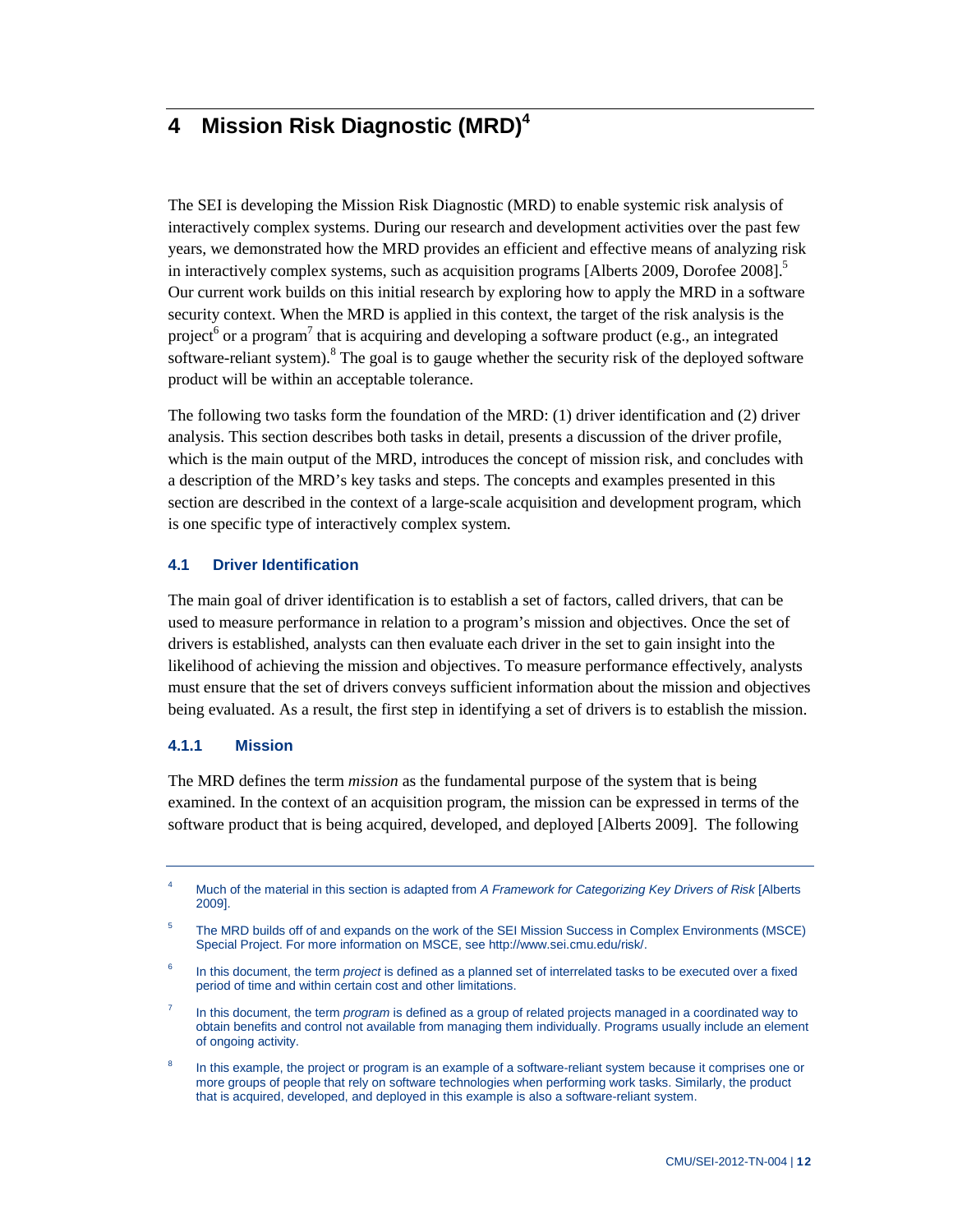is an example of a mission statement as required by the MRD: *The XYZ Program is providing a new, web-based payroll system for our organization*.

The mission statement is important because it defines the target, or focus, of the analysis effort. After the basic target has been established, the next step is to identify which specific aspects of the mission need to be analyzed in detail.

# **4.1.2 Objectives**

In the MRD, an *objective* is defined as a tangible outcome or result that must be achieved when pursuing a mission [Alberts 2009]. Each mission typically comprises multiple objectives. The goal of the second step of driver identification is to determine which of those objectives will be assessed. Selecting objectives refines the scope of the assessment to address specific aspects of the mission that are important to decision makers. In general, objectives identified during the MRD should meet the following criteria:

- specific—The objective is concrete, detailed, focused, and well defined. It emphasizes action and states a specific outcome to be accomplished.
- measurable—The objective can be measured, and the measurement source is identified.
- achievable—The expectation of what will be accomplished is attainable given the time period, resources available, and so on.
- relevant—The outcome or result embodied in the objective supports the broader mission being pursued.
- time-bound—The timeframe in which the objective will be achieved is specified.

During driver identification, analysts must select one or more objectives that will be analyzed. The number of objectives depends on the breadth and nature of the issues being investigated. The following is an example of a generic objective for determining whether an acquisition program is adequately addressing software security: *When the system is deployed, security risks to the deployed system will be within an acceptable tolerance*. 9 This example is fairly abstract; additional details must be added to the objective to meet the criteria listed above. For example, the objective could be augmented to address

- which system is being deployed
- when that system is expected to be deployed
- how risk will be measured
- how "acceptable tolerance" is defined for the program

The SEI's field experience shows that many decision makers (e.g., acquisition program managers) have difficulty constructing objectives that meet the above criteria for objectives. While decision makers have a tacit understanding of their objectives, they often cannot precisely articulate or

<sup>9</sup> This objective is focused on whether the tactical security risks affecting a deployed, operational system will be within an acceptable tolerance. Tactical risk analysis is commonly used to mitigate operational security risks when acquiring, engineering, and developing a technology. In this section, the MRD is being used to predict whether or not the tactical security risks of a deployed, operational system will be within an acceptable tolerance. Here, a systemic risk analysis approach (the MRD) is being used early in the life cycle (during development) to predict the results of a tactical risk analysis that will be performed later in the life cycle (during operations). For more information on tactical and systemic risk analysis, see Section 3 of this document.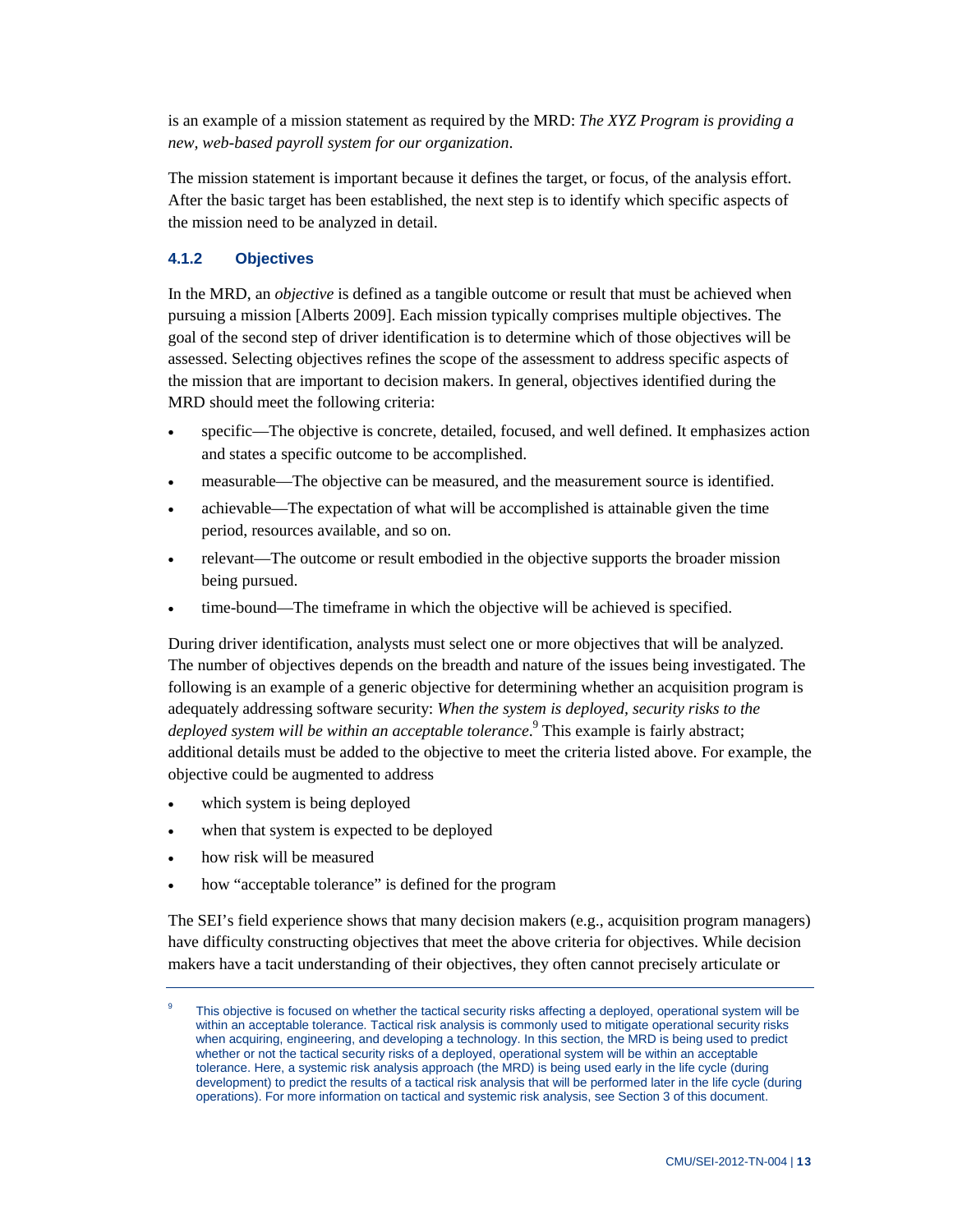express the objectives in a way that addresses the criteria. If the program's objectives are not clearly articulated, decision makers can have trouble assessing whether the program is on track for success. To address this issue, qualitative implementations of the MRD allow for imprecise expressions of objectives. Specific information about objectives that is tacitly understood by program managers and staff becomes more explicit during execution of the MRD. The remainder of this section describes a qualitative implementation of the MRD. We are also working on quantitative implementation of the MRD, which we intend to present in other reports.<sup>10</sup>

# **4.1.3 Drivers**

The MRD defines a *driver* as a factor that has a strong influence on the eventual outcome or result (i.e., whether or not objectives will be achieved) [Alberts 2009]. Table 1 highlights three key attributes of a driver: *name*, *success state*, and *failure state*. The example driver in the table is named *Security Process*, and it examines how the program's processes are affecting achievement of the software security objective. Table 1 also indicates that each driver has two possible states: a success state and a failure state. The success state means that the program's processes incorporate security considerations adequately, which helps enable the achievement of the objectives. In contrast, the failure state signifies that the program's processes *do not* adequately incorporate security considerations and, as a result, the objectives will not be achieved.

#### *Table 1: Driver States*

| Attribute     | Description                                                       | Example                                                                                                |
|---------------|-------------------------------------------------------------------|--------------------------------------------------------------------------------------------------------|
| Name          | A concise label that describes the<br>basic nature of the driver. | Security process                                                                                       |
| Success state | A driver exerts a positive influence on<br>the outcome.           | The process being used to develop and deploy the<br>system sufficiently incorporates security.         |
| Failure state | A driver exerts a negative influence on<br>the outcome.           | The process being used to develop and deploy the<br>system does not sufficiently incorporate security. |

Analysis of a driver requires determining how it is currently acting (i.e., its current state) by examining the effects of conditions and potential events on that driver. The goal is to determine if the driver is

- almost certainly in its success state
- most likely in its success state
- equally likely to be in its success or failure states
- most likely in its failure state
- almost certainly in its failure state

The above list can be used define a qualitative scale for driver analysis. Analyzing each driver in relation to the qualitative scale establishes a benchmark of performance in relation to a system's documented mission and objectives.

At this point in time, we do not have a good understanding of the relative values of using qualitative and quantitative implementations of the MRD. A goal of our research is to provide guidance about the benefits of using each implementation.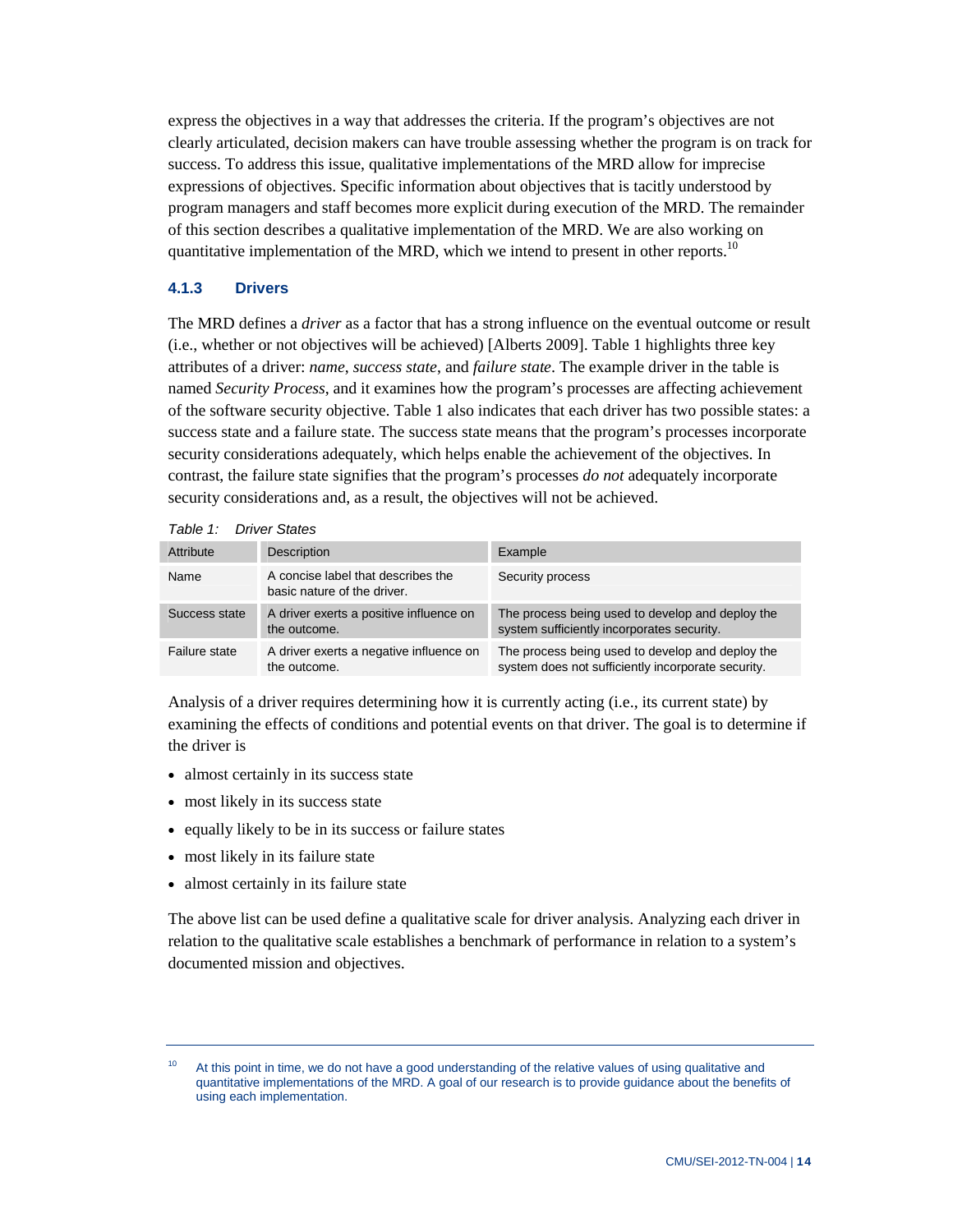### **4.1.4 Deriving a Set of Drivers**

The starting point for identifying a set of drivers is to articulate the mission and objectives that are being assessed. Analysts can then derive a set of drivers from them. The relationships among mission, objectives, and drivers are depicted in Figure 3. When dealing with multiple objectives, analysts must be sure to record these relationships to enable effective decision making.



*Figure 3: Relationships among Objectives and Drivers* 

Deriving a unique set of drivers based on the program's mission and objectives requires gathering information from people with experience and expertise relevant to the specified mission and objectives. For example, identifying a set of drivers for software development objectives requires input from acquisition programs managers and software-reliant systems developers. Similarly, analysts seeking to identify a set of drivers for software security would consult with security experts.

The experts from whom information is elicited should be familiar with the objectives that have been defined. Analysts can use the objectives to focus interviews or discussions with experts. During interviews or discussions, experts answer the following questions:

- What circumstances, conditions, and events will drive your program toward a *successful* outcome?
- What circumstances, conditions, and events will drive your program toward a *failed* outcome?

After they obtain information from the experts, analysts organize the information into approximately 10–25 groups that share the driver as the central idea or theme of each group. SEI staff has employed this approach for identifying drivers in a variety of areas, including software acquisition and development programs, cyber security processes, and business portfolio management [Alberts 2009]. The most recent focus has been on establishing drivers for software security. The next section presents a set of software security drivers that have been developed by SEI researchers.

# **4.1.5 A Standard Set of Drivers for Software Security**

The SEI has applied driver identification to software security. As a result, a standard set of 17 drivers for software security has been identified and documented. (More details about the 17 drivers can be found in the appendix section of this report.) Table 2 lists the name of each software security driver along with a question that is used when analyzing that driver's state.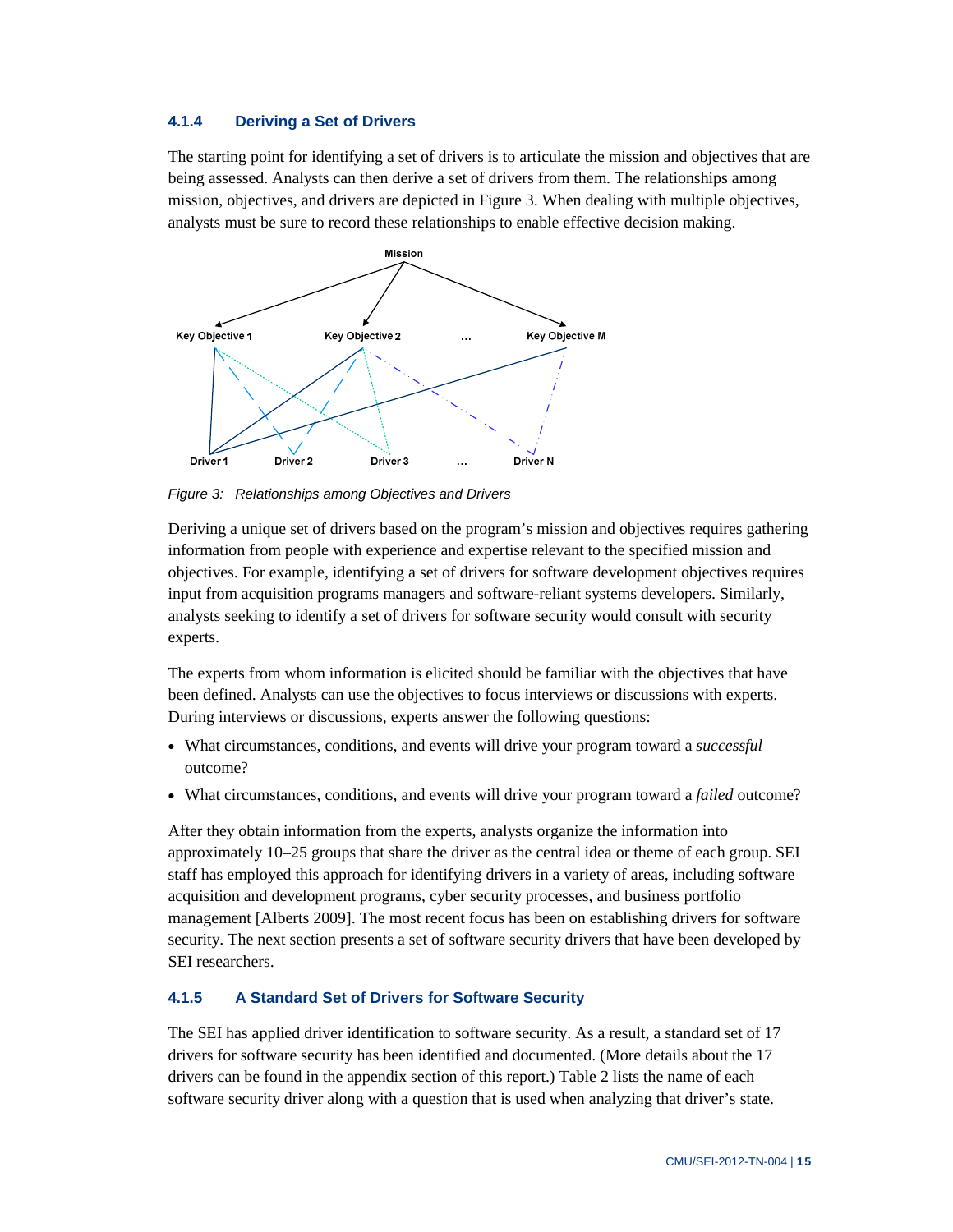These standard drivers were derived from the software security objective highlighted in Section 4.1.2 and have not been validated in pilot assessments.<sup>11</sup> The next step in the development of the software security drivers is to validate them through field testing. Once a set of drivers is validated, it serves as an archetype that analysts can quickly tailor and apply to specific programs.

|     | <b>Driver Name</b>                               | <b>Driver Question</b>                                                                                                                                      |
|-----|--------------------------------------------------|-------------------------------------------------------------------------------------------------------------------------------------------------------------|
| 1.  | <b>Program Security</b><br><b>Objectives</b>     | Are the program's security objectives realistic and achievable?                                                                                             |
| 2.  | <b>Security Plan</b>                             | Does the plan for developing and deploying the system sufficiently address<br>security?                                                                     |
| 3.  | Contracts                                        | Do contract mechanisms with partners, collaborators, subcontractors, and<br>suppliers sufficiently address security?                                        |
| 4.  | <b>Security Process</b>                          | Does the process being used to develop and deploy the system sufficiently<br>incorporate security?                                                          |
| 5.  | Security Task Execution                          | Are security-related tasks and activities performed effectively and efficiently?                                                                            |
| 6.  | <b>Security Coordination</b>                     | Are security activities within the program coordinated appropriately?                                                                                       |
| 7.  | <b>External Interfaces</b>                       | Do work products from partners, collaborators, subcontractors, or suppliers<br>meet security requirements?                                                  |
| 8.  | Organizational and<br><b>External Conditions</b> | Are organizational and external conditions facilitating completion of security<br>tasks and activities?                                                     |
| 9.  | <b>Event Management</b>                          | Is the program able to identify and manage potential events and changing<br>circumstances that affect its ability to meet its software security objectives? |
| 10. | <b>Security Requirements</b>                     | Do requirements sufficiently address security?                                                                                                              |
| 11. | Security Architecture and<br>Design              | Do the architecture and design sufficiently address security?                                                                                               |
| 12. | <b>Code Security</b>                             | Is the code sufficiently secure?                                                                                                                            |
| 13. | <b>Integrated System Security</b>                | Does the integrated system sufficiently address security?                                                                                                   |
| 14. | <b>Adoption Barriers</b>                         | Have barriers to customer/user adoption of the system's security features been<br>managed appropriately?                                                    |
| 15. | <b>Operational Security</b><br>Compliance        | Will the system comply with applicable security policies, laws, and regulations?                                                                            |
| 16. | <b>Operational Security</b><br>Preparedness      | Are people prepared to maintain the system's security over time?                                                                                            |
| 17. | <b>Product Security Risk</b><br>Management       | Is the approach for managing product security risk sufficient?                                                                                              |

*Table 2: Prototype Set of Driver Questions for Software Security* 

The drivers in Table 2 can be divided into two fundamental types: programmatic drivers and product drivers. Drivers 1–9 are referred to as *programmatic* drivers because they provide insight into how well a system (e.g. an acquisition program) is being managed. Drivers 10-17 are referred to as *product* drivers because they provide insight into the product that is being acquired, developed, and deployed.

# **4.1.6 Tailoring an Existing Set of Drivers**

The standard drivers (Table 2) describe general security concerns that analysts should consider when assessing the security characteristics of software products being developed and deployed by

<sup>&</sup>lt;sup>11</sup> The standard set of software security drivers were derived from the following objective: When the system is deployed, security risks to the deployed system will be within an acceptable tolerance.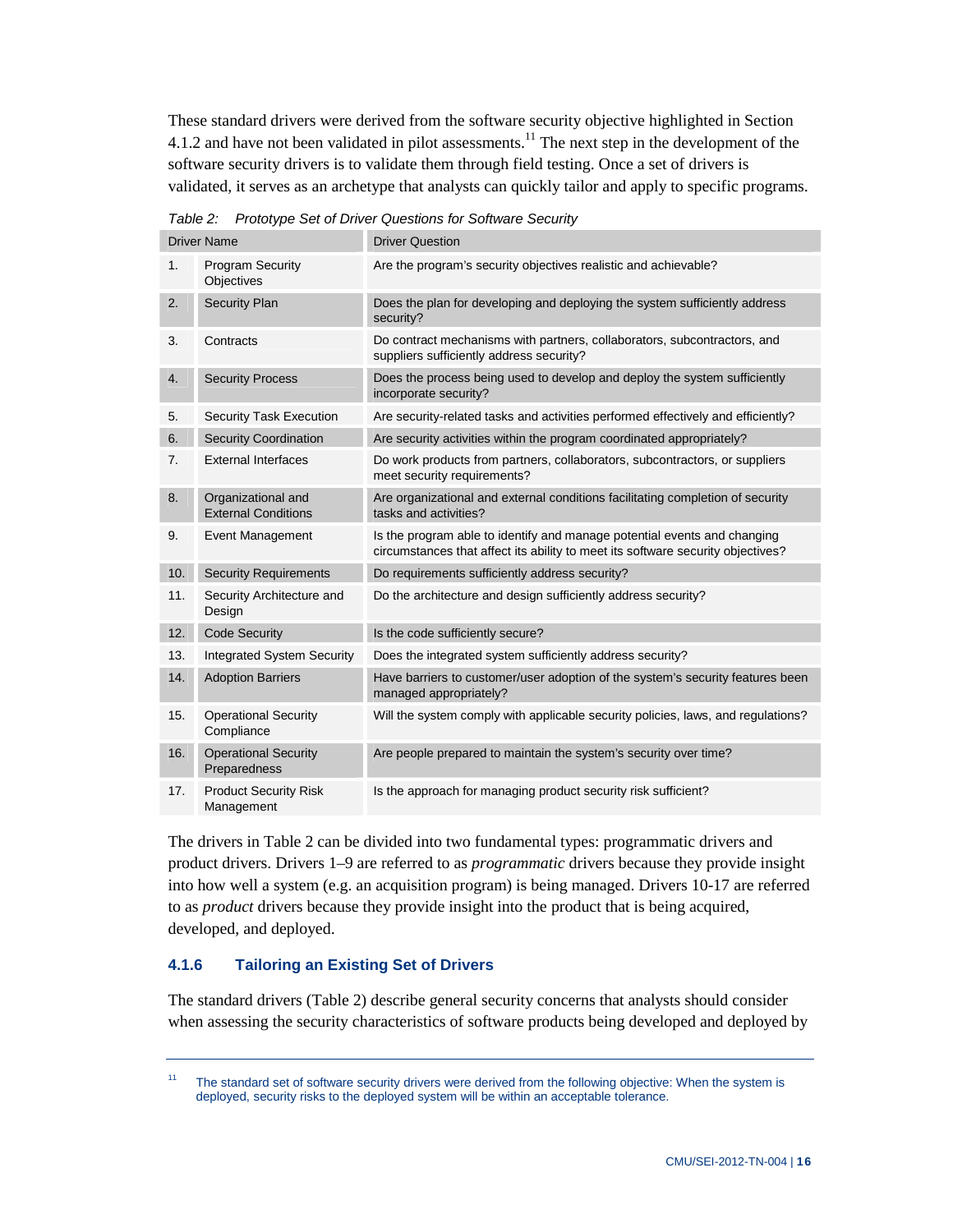acquisition programs. However, the standard set must be to tailored to the requirements of a specific acquisition program to ensure that the

- set of drivers accurately reflects the key objectives of the specific program being assessed
- set of drivers is adjusted appropriately based on the program's context and characteristics
- phrasing of each driver is consistent with the program's terminology

The first step when tailoring an existing set of drivers is to clearly articulate the program's objectives. In addition, background information about the program is required to understand what the program is trying to accomplish and to gain an appreciation for its unique context and characteristics.

After analysts gain a basic understanding of the program's context, they can then begin to tailor the drivers. Based on the objectives being assessed and the data that has been gathered, analysts must complete the following steps:

- 1. Determine which drivers do not apply to the program. Eliminate extraneous drivers from the set.
- 2. Establish whether any drivers are missing from the list. Add those drivers to the set.
- 3. Decide if multiple drivers from the set should be combined into a single, high-level driver. Replace those drivers with a single driver that combines them.
- 4. Decide if any drivers should be decomposed into multiple, more detailed drivers. Decompose each of those drivers into multiple drivers.
- 5. Adjust the wording of each driver to be consistent with the terminology and language of the program that is being assessed.

At this point, the tailored set of drivers can be used to assess the program's current state by conducting driver analysis.

# **4.2 Driver Analysis**

The goal of driver analysis is to determine how each driver is influencing the objectives. More specifically, the probability of success state or failure state for each driver must be established. Notice that each driver question in Table 2 is expressed as a yes/no question that is phrased from the *success perspective*. Figure 4 depicts a driver question for the Security Process driver. This example will be used throughout this section when discussing driver analysis.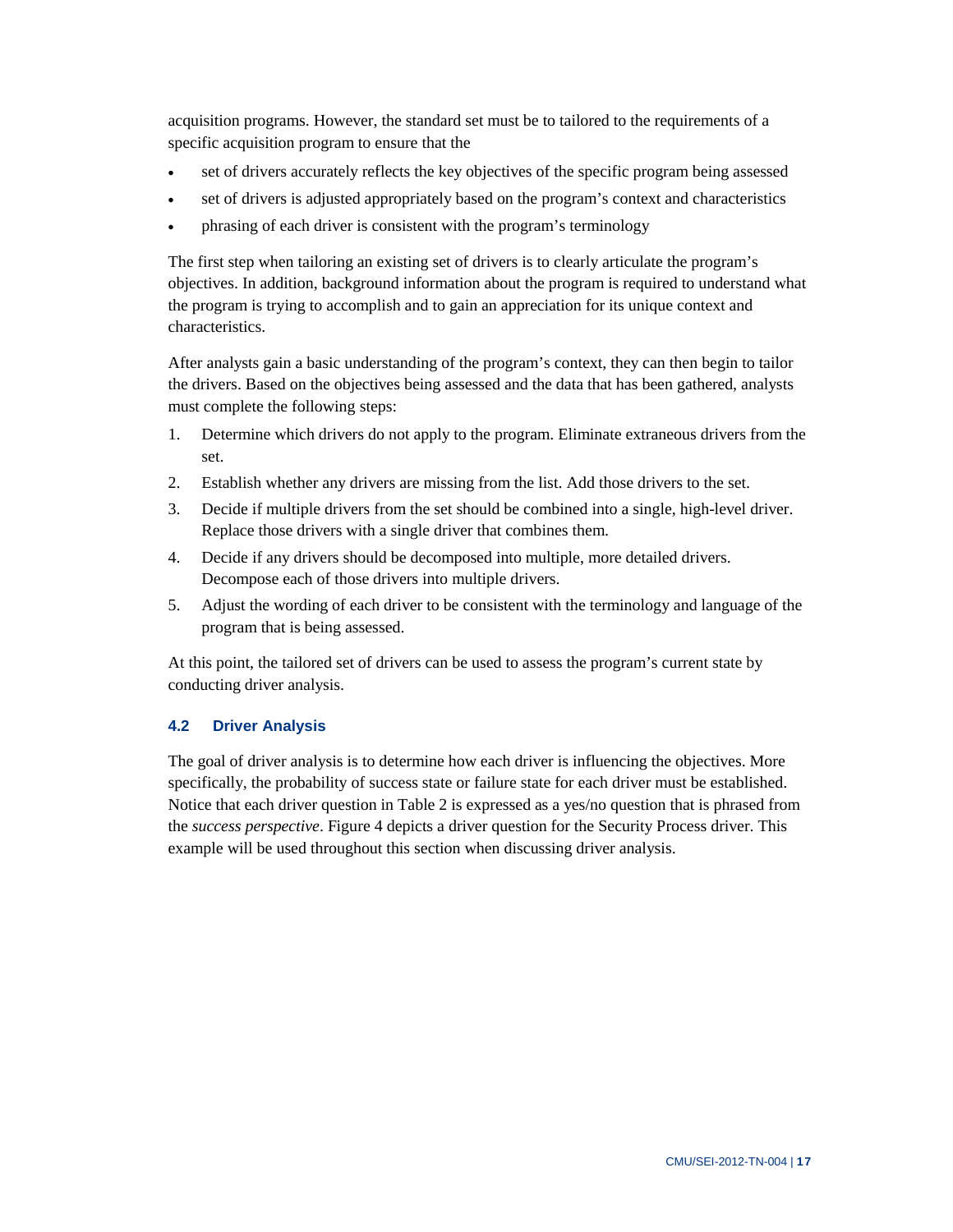| <b>Driver Question</b>                                                                                                                                                                     | Response                    |
|--------------------------------------------------------------------------------------------------------------------------------------------------------------------------------------------|-----------------------------|
| Does the process being used to develop and deploy the system<br>sufficiently address security?                                                                                             | ⊔ Yes                       |
| Considerations:                                                                                                                                                                            | <b>Likely Yes</b>           |
| Security-related tasks and activities in the program workflow<br>Conformance to security process models<br>Measurements and controls for security-related tasks and activities             | Equally Likely<br>Likely No |
| Process efficiency and effectiveness<br>ш                                                                                                                                                  | No.                         |
| Software security development life cycle<br>Security-related training<br>п<br>Compliance with security policies, laws, and regulations<br>п<br>Security of all product-related information | Don't Know                  |

*Figure 4: Driver Question and Range of Responses* 

Because the question in Figure 4 is phrased from the success perspective, an answer of *yes* indicates the driver is in its success state and an answer of *no* indicates it is in its failure state. A range of answers is used to determine probabilities (likely yes, equally likely yes or no, likely no) when the answer is not a definitive yes or no. In addition, key items to consider when answering each question, called *considerations*, are provided for each driver question. The prototype set of standard driver questions for software security along with the considerations for each question are listed in the appendix section of this report.

A set of *driver value criteria*, such as those shown in Figure 5, are normally used to support driver analysis. Driver value criteria serve two main purposes:

- They provide a definition of applicable responses to a driver question.
- They translate each response into the probability that the driver is in its success state, as well as the probability that it is in its failure state.

The criteria for analyzing a driver must be tailored for each application of driver analysis. For example, the criteria in Figure 5 are based on a five-point scale, which allows decision makers to incorporate different levels of probability in their answers. A different number of answers (i.e., more or less than five) can be incorporated into the analysis when appropriate. In addition, some people prefer to include a response of *don't know* to highlight those instances where more information or investigation is needed before a driver can be analyzed appropriately.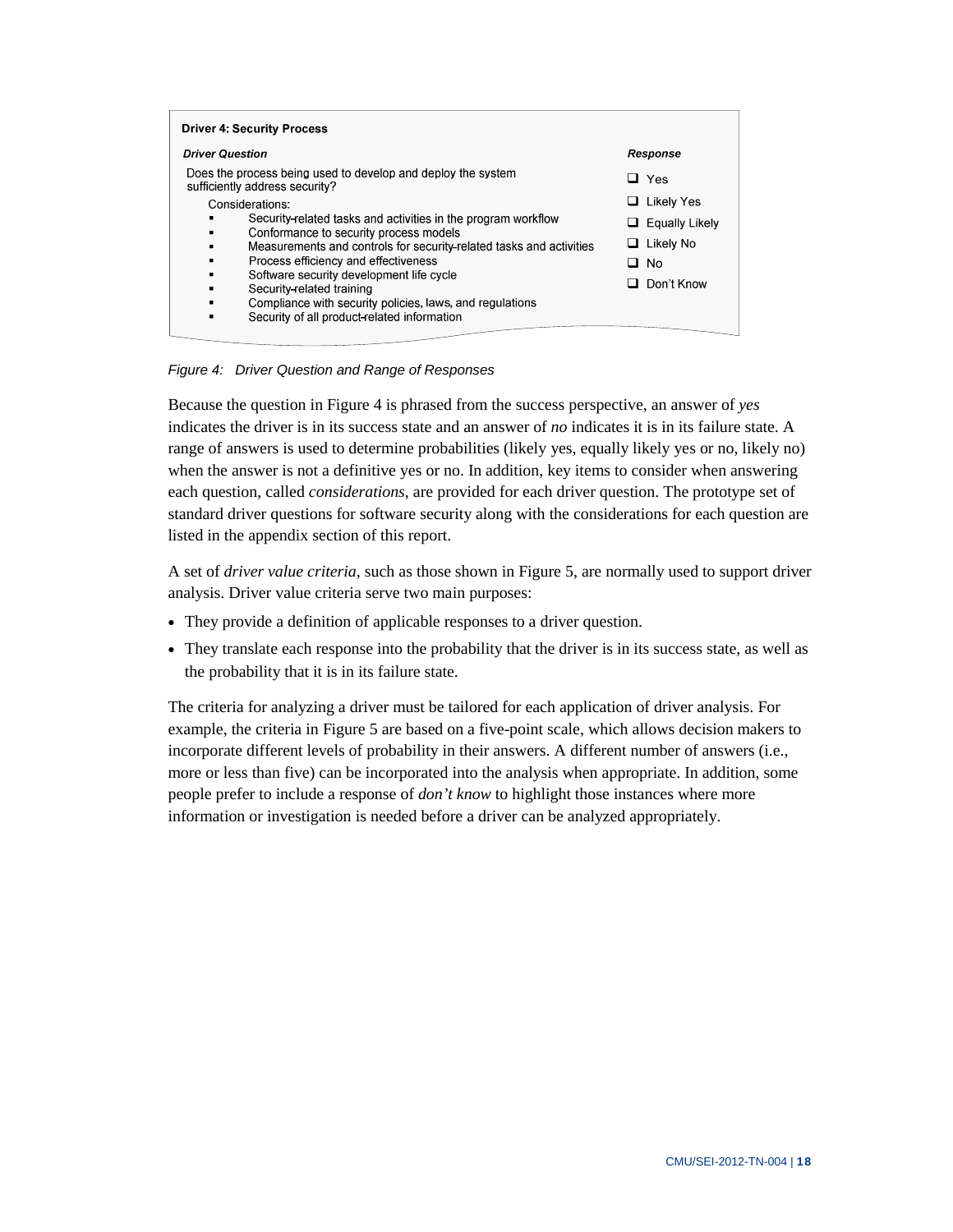|                                                                                                                                                                                   |                                                                                                                                                                                 | Values                                 |                                        |
|-----------------------------------------------------------------------------------------------------------------------------------------------------------------------------------|---------------------------------------------------------------------------------------------------------------------------------------------------------------------------------|----------------------------------------|----------------------------------------|
| Response                                                                                                                                                                          | Definition                                                                                                                                                                      | Probability of<br><b>Success State</b> | Probability of<br><b>Failure State</b> |
| Yes                                                                                                                                                                               | The answer is almost certainly "yes." Almost no<br>uncertainty exists. There is little or no probability that the<br>answer could be "no."<br>$(\sim$ > 95% probability of yes) | Maximum                                | Minimum                                |
| Likely yes                                                                                                                                                                        | The answer is most likely "yes." There is some chance<br>that the answer could be "no."<br>$\sim$ 75% probability of yes)                                                       | High                                   | Low                                    |
| Equally likely                                                                                                                                                                    | The answer is just as likely to be "yes" or "no."<br>$($ ~ 50% probability of yes)                                                                                              | Medium                                 | Medium                                 |
| Likely no                                                                                                                                                                         | The answer is most likely "no." There is some chance<br>that the answer could be "yes."<br>$\sim$ 25% probability of yes)                                                       | Low                                    | High                                   |
| The answer is almost certainly "no." Almost no<br>uncertainty exists. There is little or no probability that the<br>No<br>answer could be "yes."<br>$(<$ < 5% probability of yes) |                                                                                                                                                                                 | Minimum                                | Maximum                                |

#### *Figure 5: Driver Value Criteria*

When they analyze a driver, analysts need to consider how conditions and potential events $12$  affect that driver. In general, the following items should be considered for each driver that is analyzed:

- positive conditions that support a response of *yes*
- negative conditions that support a response of *no*
- potential events with positive consequences that support a response of *yes*
- potential events with negative consequences that support a response of *no*
- unknown factors that contribute to uncertainty regarding the response
- assumptions that might bias the response

Figure 6 shows an example of an analyzed driver. The answer to the driver question is *likely no*, which means that the driver is most likely in its failure state. As a result, the program's processes for security are most likely insufficient for achieving the objectives. The rationale for the response to each driver question must also be documented because it captures the reasons why analysts selected the response. Any evidence supporting the rationale, such as the results of interviews with system stakeholders and information cited from system documentation must also be cited as well. Recording the rationale and evidence is important for validating the data and associate information products, for historical purposes, and for developing lessons learned.

<sup>&</sup>lt;sup>12</sup> A *condition* is defined as the current state of being or existence. Conditions define the current set of circumstances that have an impact on system performance. A *potential event* is defined as an occurrence or happening that alters current conditions and, as a result, changes a system's performance characteristics [Alberts 2009].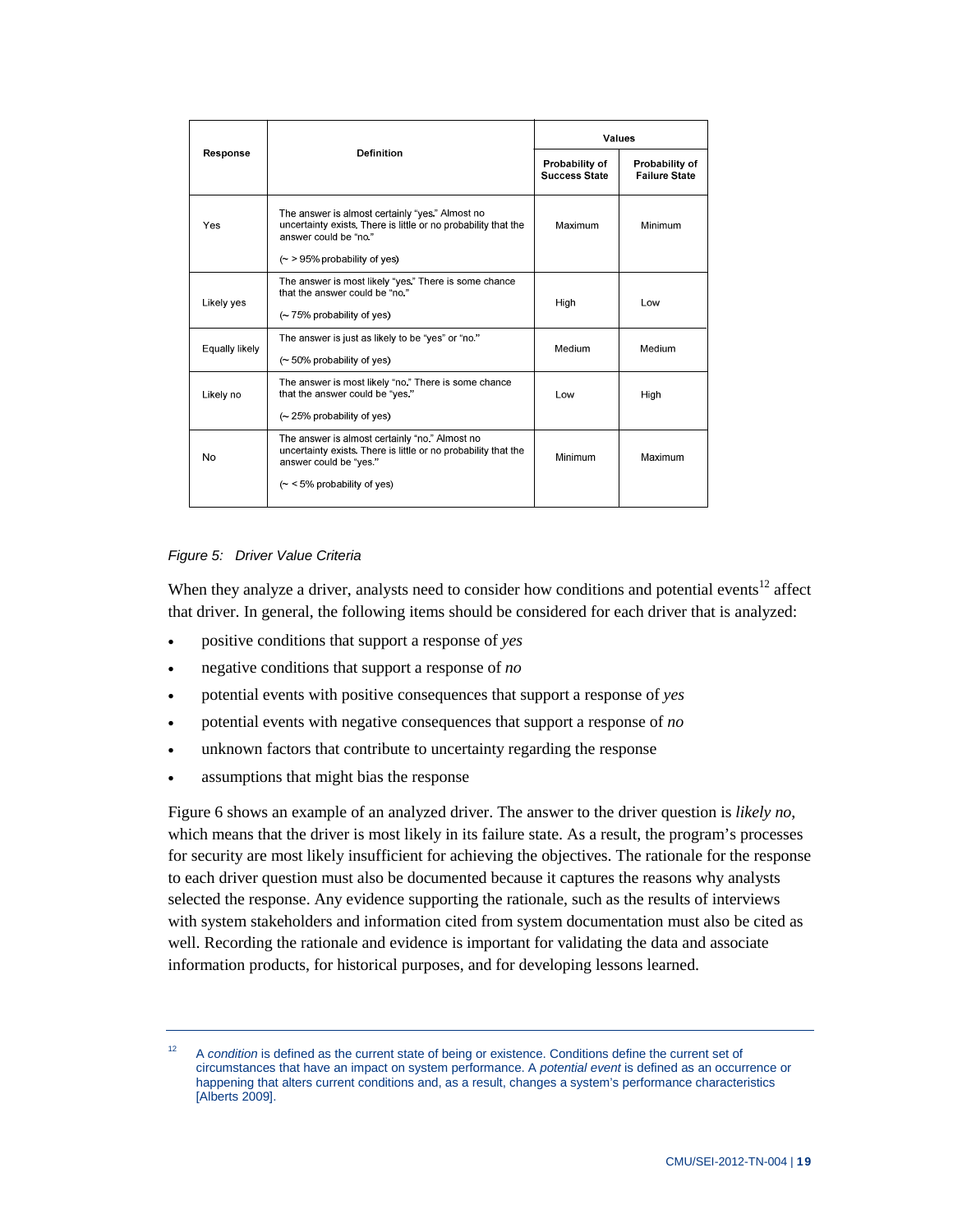

*Figure 6: Analyzed Driver* 

### **4.3 Driver Profile**

A *driver profile* provides a visual summary of the current values of all drivers relevant to the mission and objectives being assessed. A driver profile can be viewed as a dashboard that provides decision makers with a graphical summary of current conditions and expected performance in relation to the mission and objectives being pursued by a program. It depicts the probability that each driver is in its success state. A high probability for a driver indicates that the driver has a high probability of being in its success state.

Figure 7 provides an example of a driver profile for software security. In Figure 7, a bar graph is used to show 17 drivers that correspond to the standard set for software security, and programmatic drivers are separated from the product drivers. The profile in Figure 7 indicates that the following four drivers have a high probability of being in their failure states: Security Process, Code Security, Integrated System Security, and Product Security Risk Management. The likely states of these four drivers should concern the program's decision makers.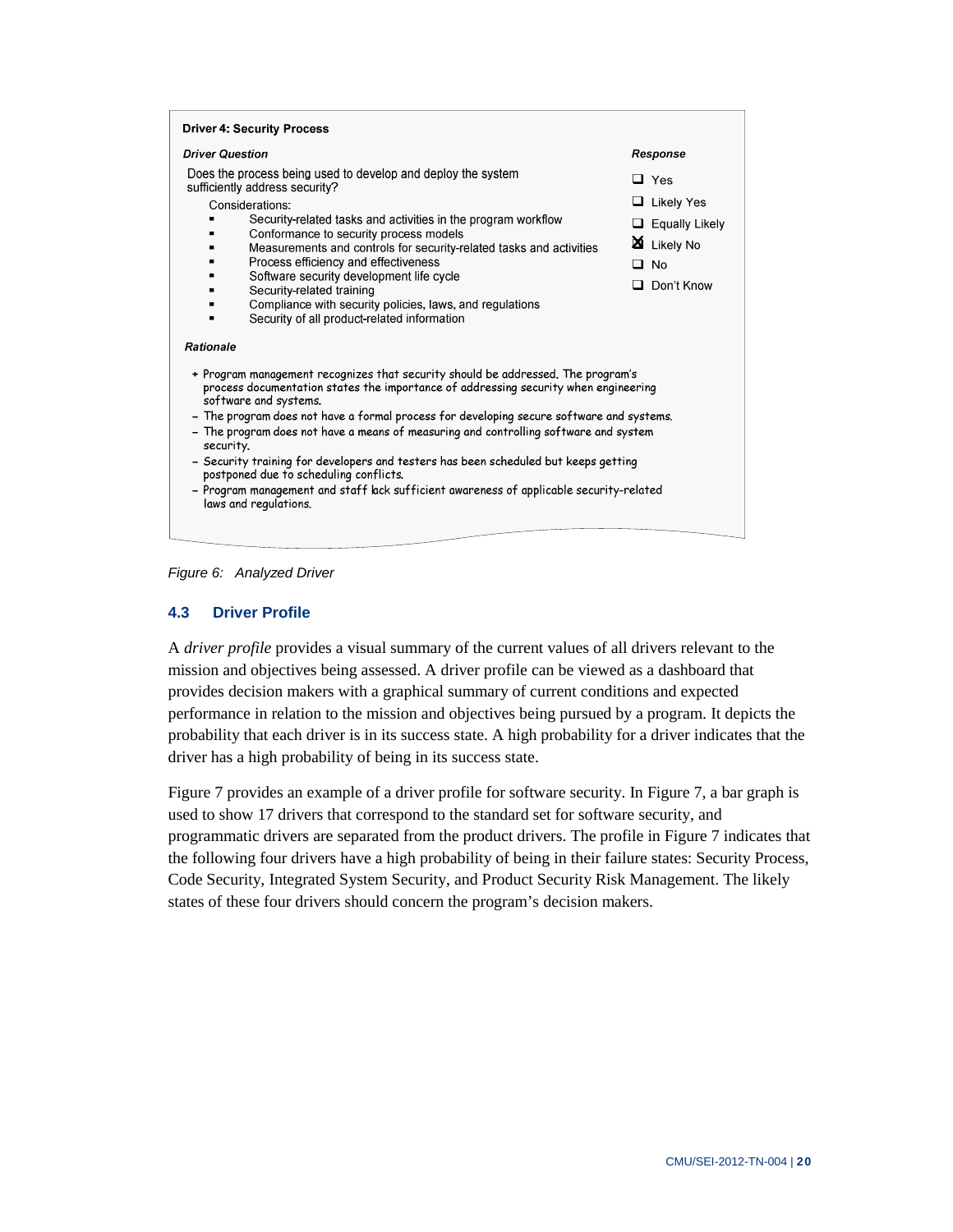

*Figure 7: Driver Profile* 

### **4.4 Mission Risk**

*Mission risk* is defined as the probability of mission failure (i.e., not achieving key objectives). In this document, the term *mission risk* is used synonymously with the term *systemic risk*. From the MRD perspective *mission risk* is defined as the probability that a driver is in its failure state. As illustrated in Figure 8, a relationship exists between a driver's success state (as depicted in a driver profile) and mission risk.



*Figure 8: The Relationship between Driver Value and Mission Risk* 

A driver profile shows the probability that drivers are in their success states. Thus, a driver with a high probability of being in its success state (i.e., a high degree of momentum toward the mission) translates to a low degree of mission risk for that driver. Likewise, a driver with a low probability of being in its success state (i.e., a high probability of being in its failure state) translates to a high degree of mission risk for that driver. The driver profile thus helps decision makers understand how much mission risk is currently affecting a system. Decision makers can then identify actions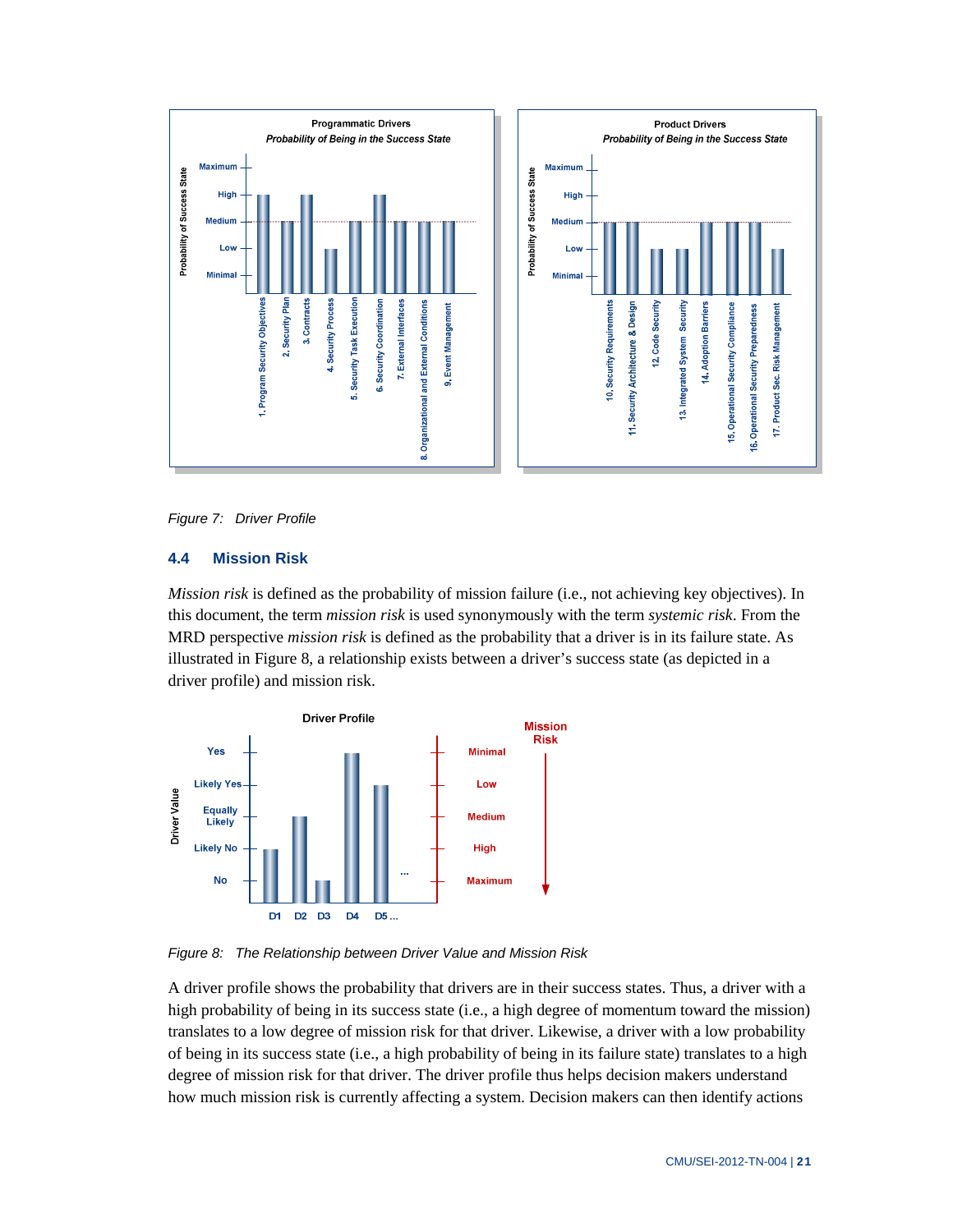intended to increase the probabilities of selected drivers being in their success states and, as a result, mitigate systemic risk to the mission (i.e., mitigate mission risk).

# **4.5 The MRD: Key Tasks and Steps**

Table 3 describes the key tasks and steps that must be performed when conducting the MRD.

| Task                         | <b>Step</b>      |                                    | Description                                                                                                                                                                                                                                                  |  |
|------------------------------|------------------|------------------------------------|--------------------------------------------------------------------------------------------------------------------------------------------------------------------------------------------------------------------------------------------------------------|--|
| <b>Driver Identification</b> | 1.               | Identify the mission               | This step establishes the target or focus of the<br>analysis.                                                                                                                                                                                                |  |
|                              | 2.               | Identify the objective(s)          | The second step of driver identification<br>determines the tangible outcome(s) that is of<br>interest to decision makers. One or more<br>objectives are identified during this activity.                                                                     |  |
|                              | 3.               | Identify drivers                   | Here, analysts establish a small set (typically 10-<br>25) of critical factors that has a strong influence<br>on whether or not the objective(s) will be<br>achieved. These factors are called drivers. At<br>this point, driver identification is complete. |  |
| <b>Driver Analysis</b>       | $\overline{4}$ . | Evaluate drivers                   | Once the set of drivers is identified, driver<br>analysis can begin. The first step of driver<br>analysis assesses the value of each driver to<br>determine how it is currently influencing<br>performance.                                                  |  |
|                              | 5.               | Document rationale and<br>evidence | This step records the reasons underlying the<br>evaluation of each driver (called the rationale)<br>and any tangible evidence that supports the<br>rationale.                                                                                                |  |
|                              | 6.               | Establish driver profile           | The final step of driver analysis produces a<br>visual summary of the current values of all<br>drivers relevant to the mission and objectives<br>being assessed.                                                                                             |  |

*Table 3: The MRD: Key Tasks and Steps* 

The MRD enables systemic risk analysis of interactively complex systems across the life cycle and supply chain. As illustrated throughout this section, the MRD defines an approach for assessing a system's potential for achieving its mission and objectives. Our early work in developing the MRD showed it to be a flexible approach that be applied in many different problems, including software acquisition and development, cyber security, and business portfolio management.

Our current research is focused on applying the MRD in a software security context. The examples provided throughout this section show how we have tailored the approach for software acquisition and development programs. In our current research effort, we are interested in using the MRD to direct an organization's software security measurement and analysis activities. In the next section, we show how the MRD forms the basis for a measurement and analysis framework that integrates software security data from multiple sources.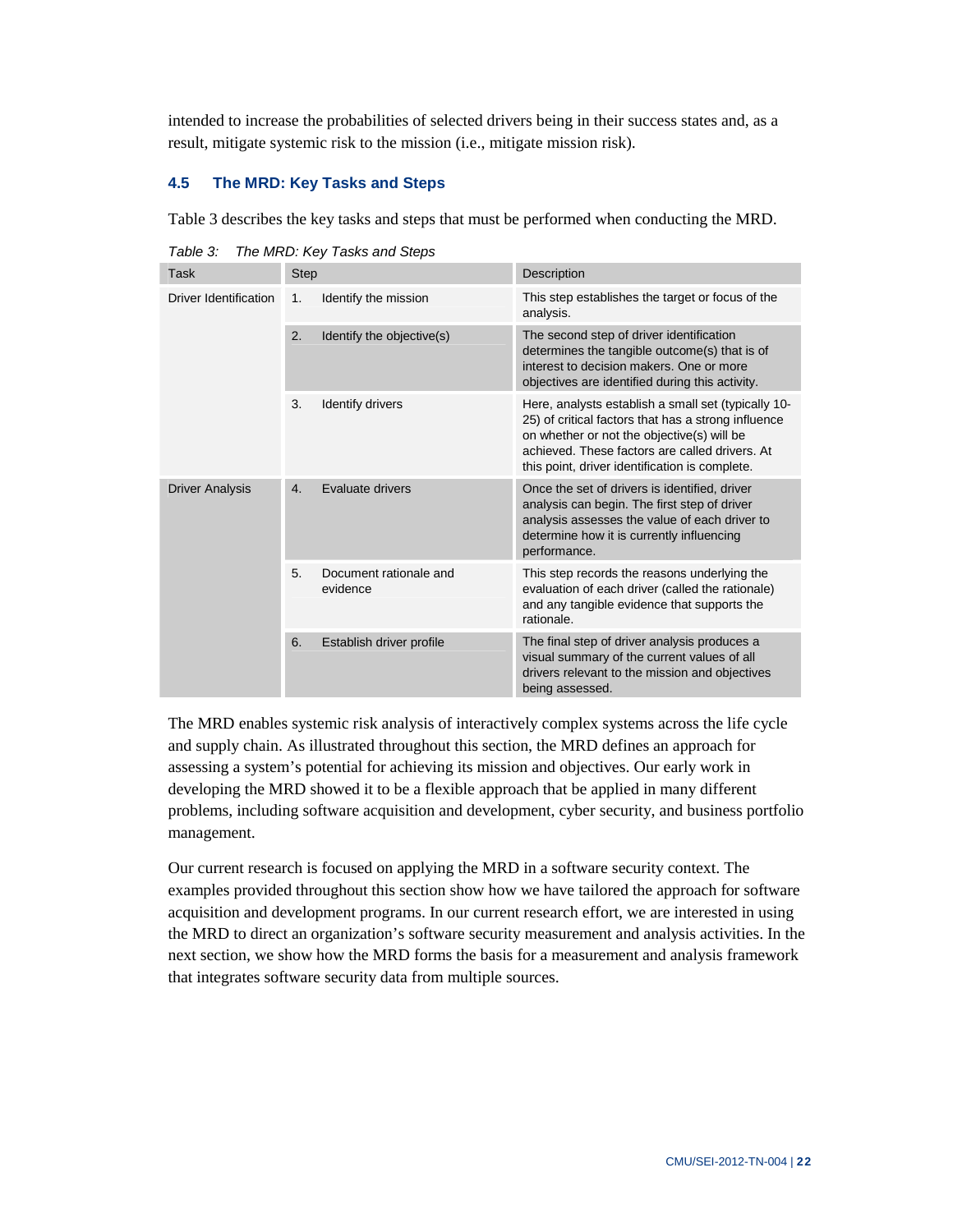# **5 Integrated Measurement and Analysis Framework (IMAF)**

The Integrated Measurement and Analysis Framework (IMAF) employs systemic risk analysis to integrate subjective and objective data from a variety of sources, including targeted analysis, status reporting, and measurement, to provide decision makers with a consolidated view of the performance of interactively complex software-reliant systems. We designed the framework for application in a variety of contexts, including acquisition program management, software development, and operational security. However, our long-term research interests are focused on applying the framework in a software security context. In this section, we present the conceptual design of the IMAF from a generic point of view, highlighting its basic structure and key elements. Details about applying the framework in a software security context are deferred to future reports. Figure 9 below illustrates the basic structure of the IMAF.



*Figure 9: Integrated Measurement and Analysis Framework (IMAF)* 

The following are the key elements of the IMAF as defined in Figure 9:

- *Decision Maker*—the individual or management team that oversees an interactively complex software-reliant system. The decision maker consumes a variety of information products to satisfy defined decision-making needs.
- *Systemic Risk Analysis*—a risk analysis that examines the aggregate effects of multiple conditions and events on a system's ability to achieve its mission. Systemic risk analysis is conducted to support decision making based on defined information needs and is used within the IMAF to direct measurement, analysis, and reporting activities. The MRD, described in Section 4, provides one way of performing a systemic risk analysis of an interactively complex system.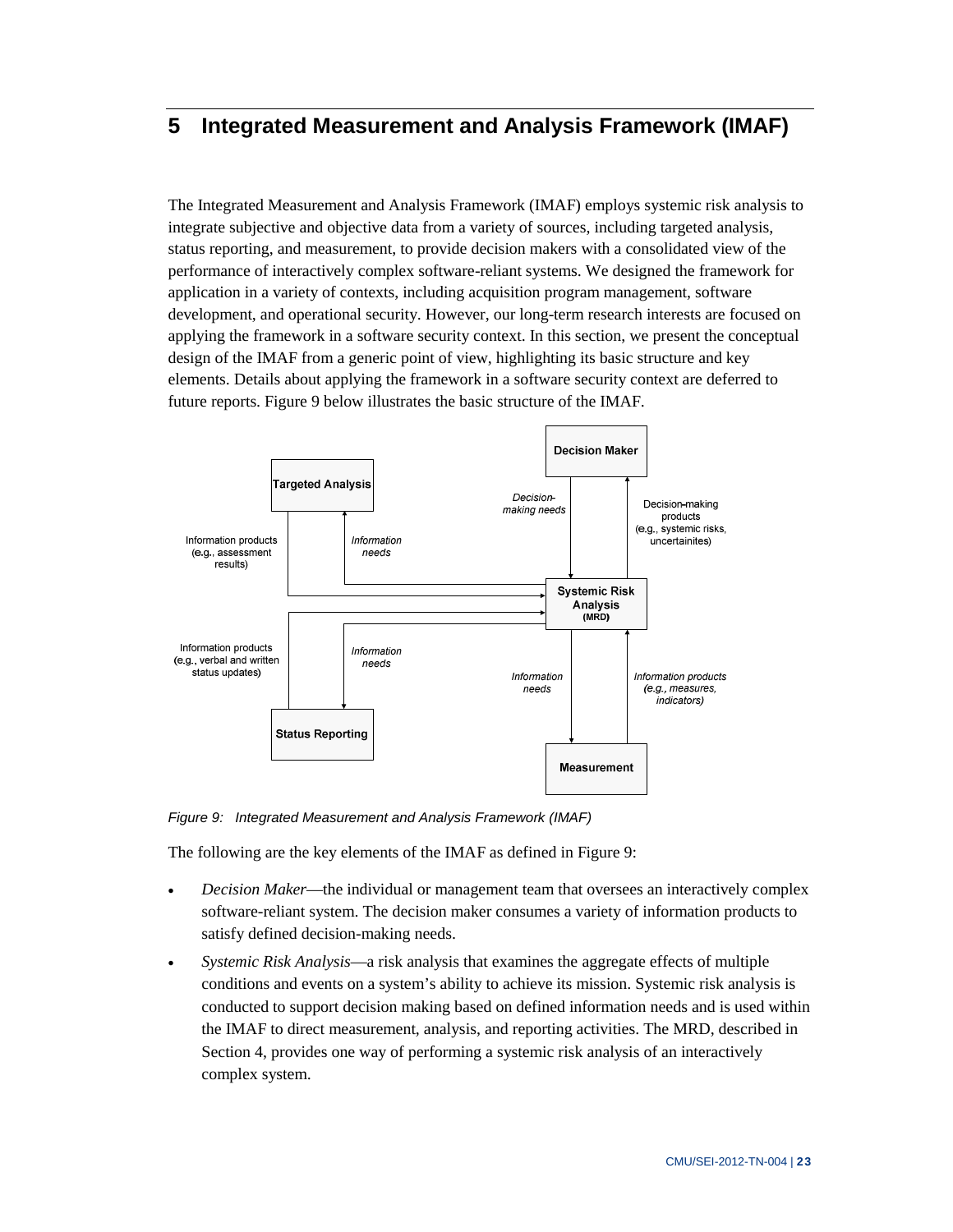- *Targeted Analysis*—any analysis that gathers data about specific aspects of components within a system and is conducted to support decision making based on defined information needs. Targeted analysis includes information and knowledge that results from the application of analysis methods, techniques, and tools, such as formal assessments, evaluations, and audits.
- *Status Reporting*—includes verbal, textual, and graphical information products that support defined information needs. Status reports are produced in the form and language that are meaningful for decision makers.
- *Measurement*—activities for selecting, defining, gathering and analyzing measurement data (measures and indicators) based on defined information needs. Measurement data provide decision makers with the quantitative information they need to effectively assess a situation and, as a result, reduce uncertainty.

Measurement, targeted analysis, and status reporting generally provide decision makers with insight into the performance of a system's individual components. However, decision makers often have trouble assessing a system's macro-level behavior from information about its individual components. The IMAF is designed to bridge this gap by integrating performance and quality data for individual components to provide insight into the system's macro-level behavior. It can also highlight where additional data need to be collected based on uncertainties in the integrated data set. For security data, this insight can help identify areas of the system that are vulnerable or are not receiving adequate attention from a security perspective. The next section of this report describes a conceptual scenario of how the IMAF can be used to direct measurement, analysis, and reporting activities and reduce system uncertainty.

# **5.1 Using the IMAF to Direct Measurement, Analysis, and Reporting Activities**

Figure 10 illustrates a scenario that shows how the IMAF can be used to support decision-making activities. The scenario depicted in the figure uses the MRD to direct measurement, analysis, and reporting activities for a given system, such as a software acquisition and development program.

In the scenario, we are making an assumption that measurement, analysis, and reporting data are already being collected on an ongoing basis. This assumption is represented by the first step in the scenario. Most decision makers have a wealth of information at their disposal. Unfortunately, in the internet age information consumers can easily become overwhelmed by too much information. As a result, decision makers can have trouble "connecting the dots" among the disparate types of data that they receive on a daily basis. The IMAF is designed to help decision makers (1) sort through the data they already have, (2) make decisions based on the available data, and (3) determine additional data to collect that will reduce current uncertainties that are present.

In the scenario's second step, a team is chartered to perform the MRD using data that are already being collected. The team conducts the systemic risk analysis and presents the decision maker with the driver profile for the system as well as the following detailed data related to each driver:

- positive conditions that are influencing the driver's state
- negative conditions that are influencing the driver's state
- potential events with positive consequences that *could* influence the driver's state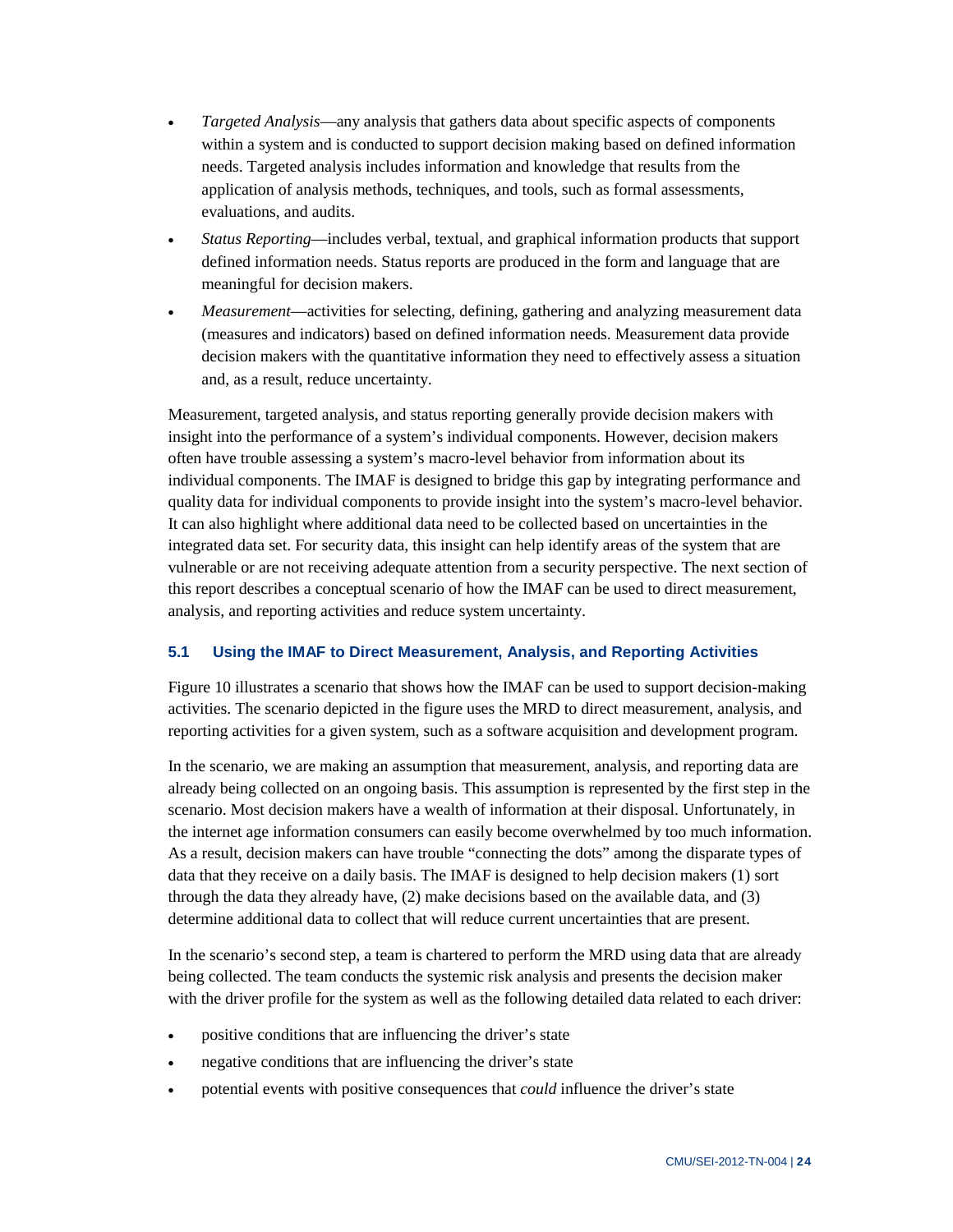- potential events with negative consequences that *could* influence the driver's state
- unknown factors that contribute to uncertainty regarding the driver's state
- assumptions that might bias the evaluation of the driver



#### *Figure 10: IMAF Scenario*

The decision maker typically starts by looking at the driver profile, which establishes a snapshot of systemic risk to the mission (i.e., a snapshot of mission risk). The driver profile enables the decision maker to identify actions intended to increase the probabilities of specific drivers being in their success states, which has the effect of mitigating mission risk.

In addition, the decision maker must look at the uncertainties related to each driver. These uncertainties often reflect circumstances where there are known gaps in the underlying data or where the data collected are not fully trusted. They tend to push a driver's probability toward the middle (i.e., equally likely to be in its success and failure states). Uncertainties provide decision makers an opportunity to collect additional information in order to refine the analysis of a driver.

In the third step of the scenario depicted in Figure 10, the decision maker updates his or her measurement, analysis, and reporting needs/requirements based on the goal of reducing uncertainties related to each driver. Finally, in the fourth step, updated information needs are identified based on the decision maker's revised requirements. These updated information needs can lead to the identification of additional

- assessments to perform
- status information to collect
- measures to collect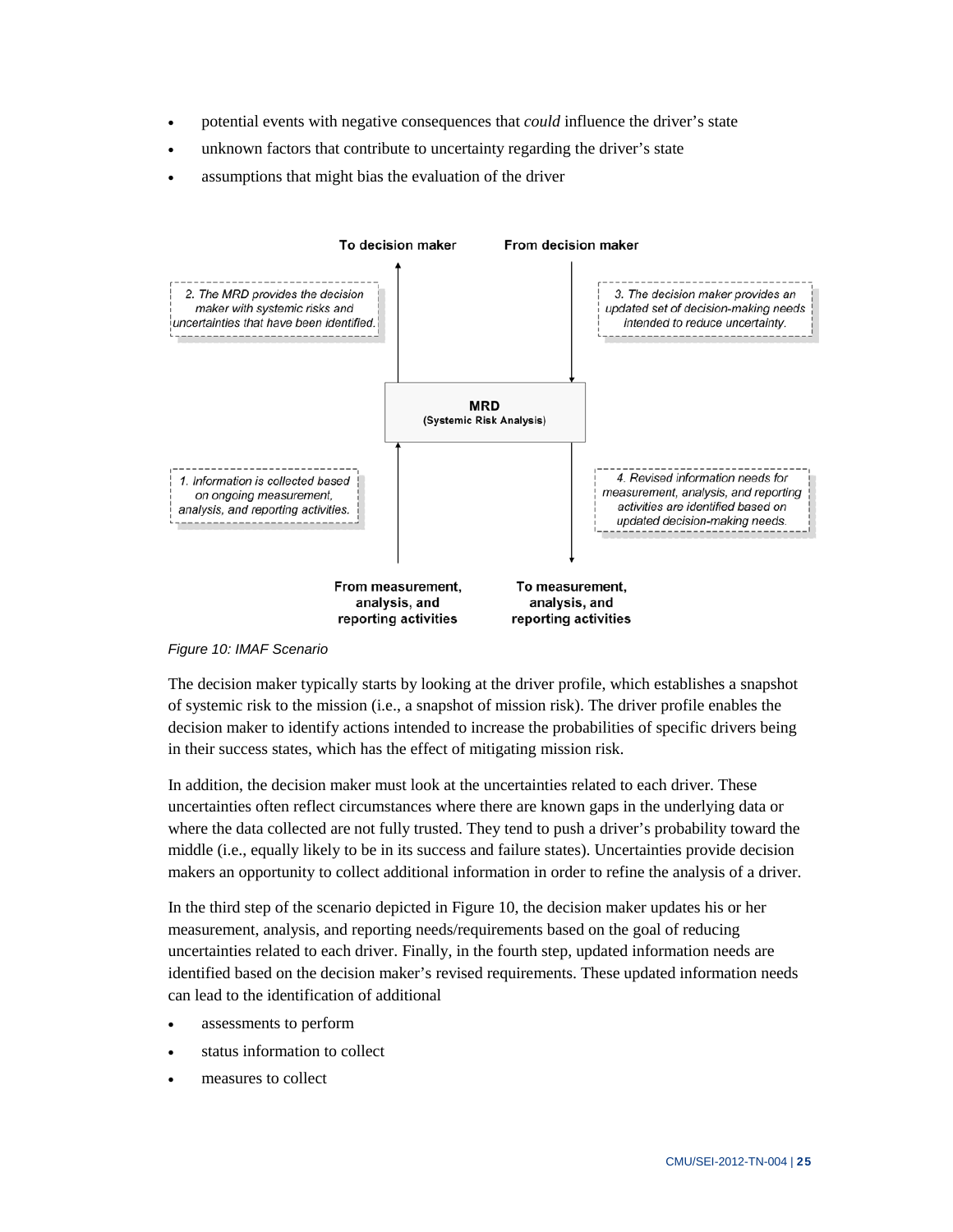The four steps listed in Figure 10 outline a basic process for identifying measurement, analysis, and reporting data that need to be collected. As additional data are collected, the process can be repeated. Over time, the reduction in uncertainty resulting from new data that are collected and analyzed should provide decision makers with more clarity regarding systemic risk to the mission and, as a result, enable better decision making based on more objective data.

# **5.2 Applying ISO 15939 Measurement in an IMAF Context**

The IMAF is a general purpose framework that can be integrated with an organization's measurement, analysis, and reporting practices. Figure 11 illustrates how the ISO 15939 measurement process presented in Section 2 of this report can be applied within an IMAF context. The single measurement box shown in the basic IMAF diagram (Figure 9) has been expanded to include the detailed ISO 15939 measurement process depicted in Figure 2 (in Section 2 of this report). The MRD provides information needs to the *plan measurement* activity of the ISO 15939 measurement process and receives information products, such as measures and indicators, from the *perform measurement* activity.



*Figure 11: The IMAF in an ISO 15939 Measurement Context* 

Based on our field work with customers, we believe that the IMAF will help provide decision makers with the information they need, when they need it, and in the right form. The next step in our research and development activities is to begin piloting the framework with customer organizations in a software security context.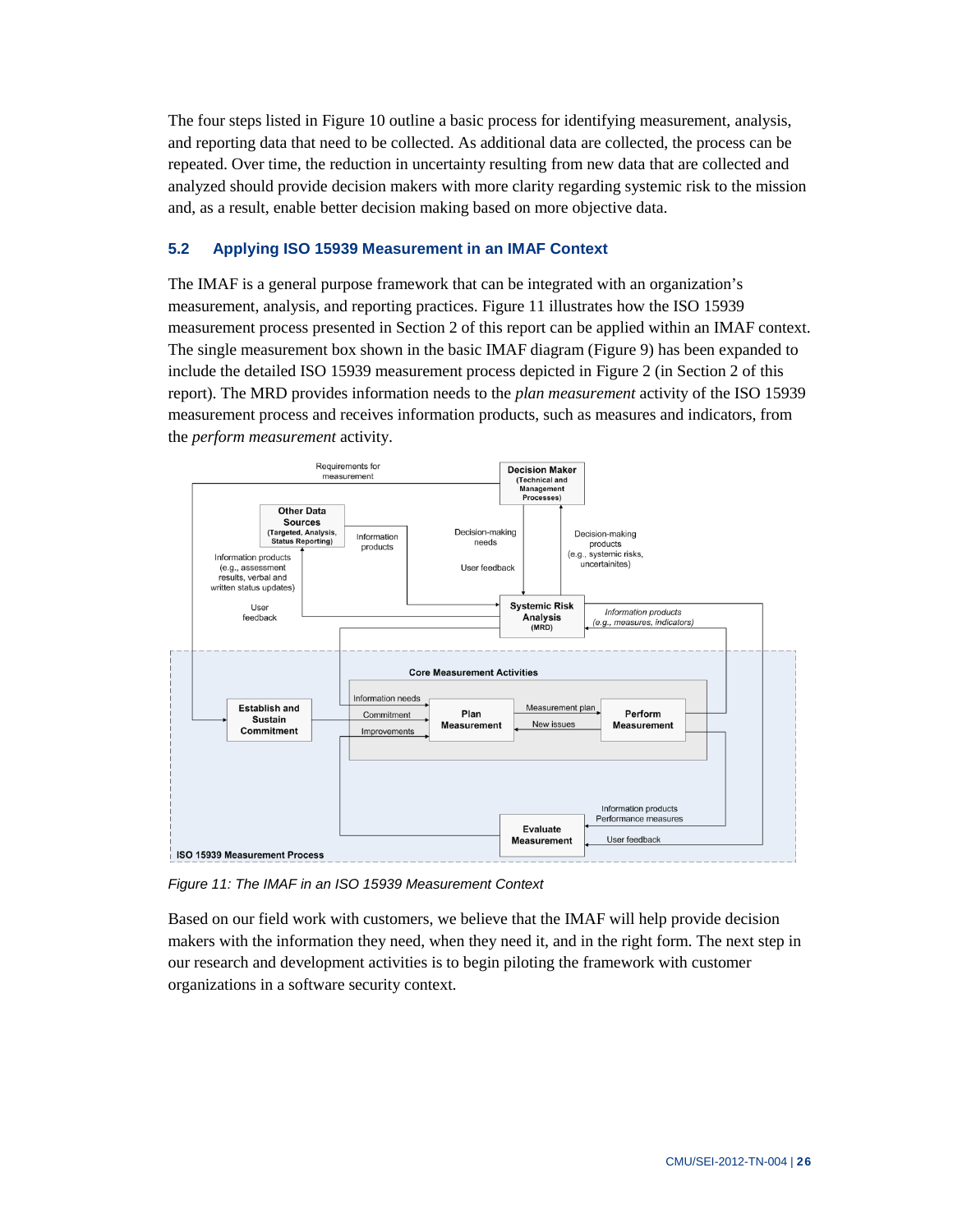# **6 Additional Research Tasks**

The IMAF and the MRD form the foundation for research and development activities being performed by the SSMA project. In this section, we briefly highlight three additional tasks that build on this foundation: (1) measure identification, (2) standard mapping, and (3) driver modeling. Measure identification will enable practitioners to identify and select software security measures based on driver uncertainties (as identified by applying the IMAF). With the standard mapping task, we are developing an approach for linking software security drivers, practices, and measures to the controls specified in commonly used security standards. As part of our driver modeling task, we are beginning to applying predictive analytics in a software security context to enable more informed decision making through quantitative measurement and analysis. Our intent in this section is to provide a conceptual overview of each task. Future reports, white papers, and presentations will provide more in-depth treatments of these three tasks in a software security context.

#### **6.1 Measure Identification**

Meaningful measurement and analysis is based on carefully considered and defined measures that are linked to the mission of the system being assessed. Figure 12 provides a conceptual view of how measures can be linked to the mission using the IMAF.



*Figure 12: Link from Mission to Measures (Conceptual View)* 

The discussion of the MRD in Section 4 describes how to decompose a mission into objectives and drivers using driver identification. During driver analysis, the set of drivers is evaluated to determine each driver's influence on the system's mission and objectives. As a result, driver analysis provides decision makers with insight into the degree of systemic risk and uncertainty affecting the mission and objectives.

In previous sections, we conceptually showed how driver uncertainties can be used to define a set of information needs for targeted analysis, status reporting, and measurement. In our measure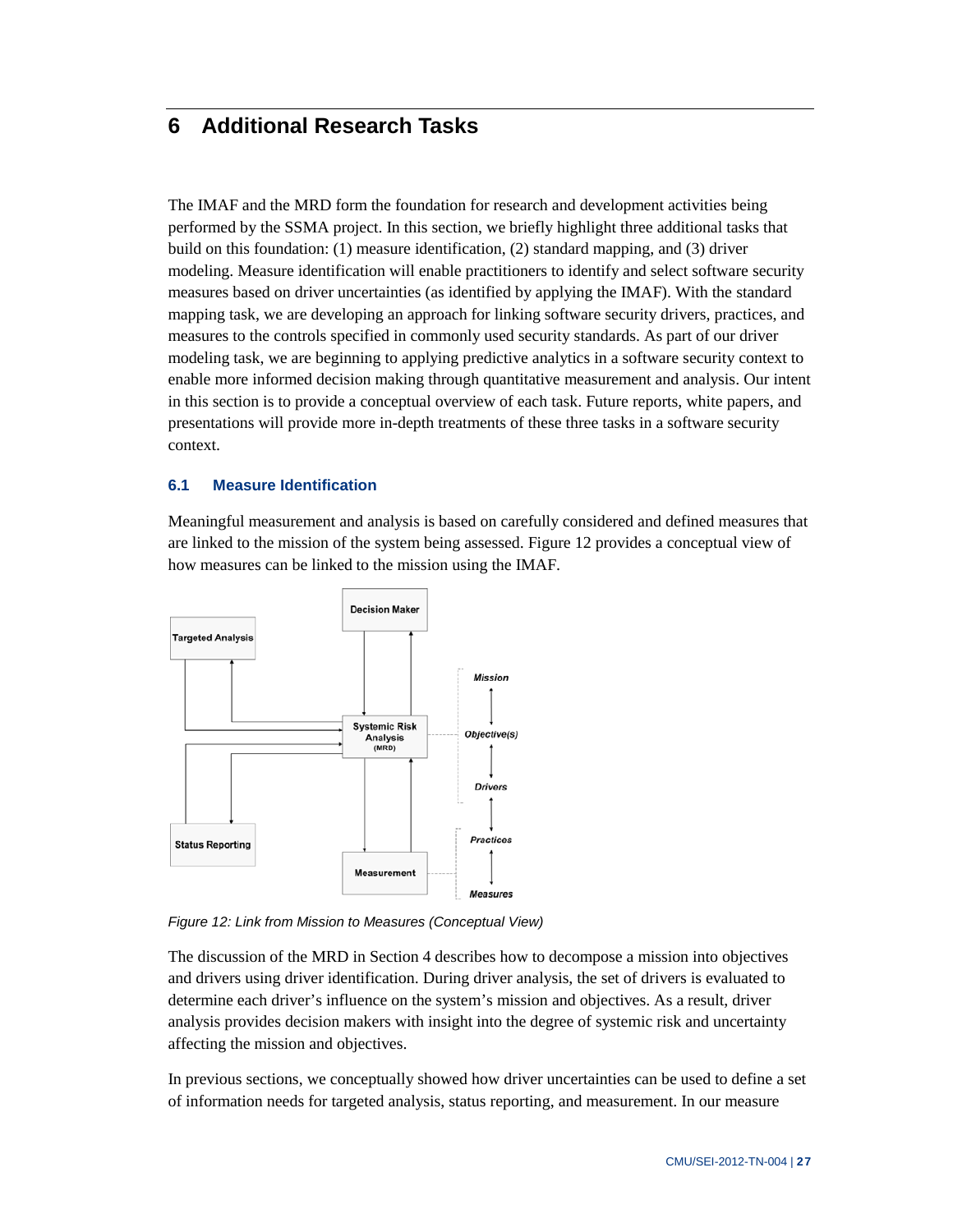identification research task, we are exploring how to derive measures from specified information needs. Given uncertainties related to each driver, we must then answer the following question: How do we then derive meaningful measures that will help reduce driver uncertainties?

To answer this question, we are developing an approach for identifying practices and measures related to a given driver. The approach employs the Goal Question (Indicator) Metric (GQIM) Method developed at the SEI [Park 1996]. The first step in the approach is to determine which practices influence a driver's state. As used in this context, a *practice* is a generally accepted activity (e.g., technique, method, or process) used to achieve a desired goal.

After identifying practices that influence each driver's state, we then derive a set of candidate measures that will provide insight into how practices are implemented as well as how effective they are. Decision makers and analysts can then select which measures from the candidate list will provide the desired reduction in driver uncertainty.

Our work in this area is still early in its development. We have conducted pilot activities where we identified software security practices and candidate software security measures using the standard set of 17 software security drivers (presented in Section 4.1.5 and the appendix). Additional development and piloting activities are needed to test and refine the approach. Further details about this work will be provided in future reports, white papers, and presentations.

# **6.2 Standard Mapping**

As a complement to measure identification, we are also developing an approach for mapping security community standards to software security drivers, practices, and measures. This mapping is conceptually depicted using the dotted, arrowed lines in Figure 13. At the present time, we are mapping the 17 software security drivers along with their associated practices and measures (determined using measure identification) to the controls specified in the NIST 800-53 standard, which is entitled *Recommended Security Controls for Federal Information Systems and Organizations* [NIST 2009].



*Figure 13: Standard Mapping (Conceptual View)*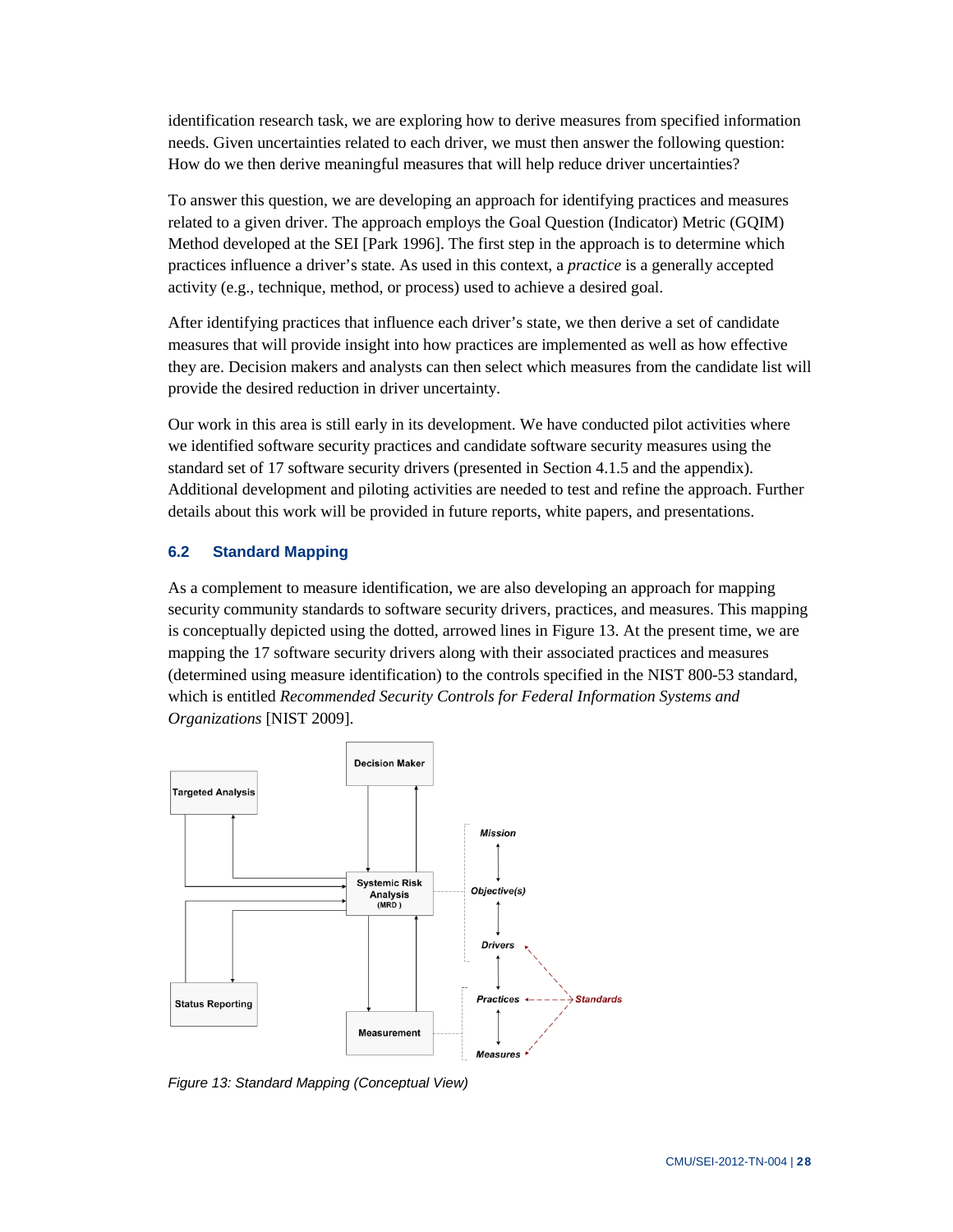By mapping security standards to software security drivers, practices, and measures, we can link mission-based measurement and analysis (provided by the IMAF) with an organization's security compliance efforts. Decision makers can identify any conflicts between system performance and the organization's compliance efforts. Our work related to this task is in the prototyping stage, and the early results look promising. However, considerable work still remains. Details about additional development related to standard mappings will be provided in future reports, white papers, and presentations.

# **6.3 Driver Modeling**

While conducting our research and development activities, we identified the need for predictive modeling within the discipline of software security. We came to the conclusion that predictive analytics could provide a basis for quantifying the likelihood of occurrence and relationships among security entities, such as drivers. We also determined that predictive analytics had the potential to enable a more compelling and efficient basis for implementing a measurement and analysis approach prescribed by the IMAF.

We identified a variety of modeling approaches that could be employed to quantitatively implement the IMAF. In particular, we believed that these modeling approaches could provide a predictive analytics engine for the MRD. The candidate approaches that we considered include, but are not limited to

- traditional statistical correlation and regression analysis
- systems dynamics modeling
- Monte Carlo simulation modeling
- probabilistic modeling (e.g., Bayesian Belief Networks)

After considering the demands and constraints affecting our reach project, we selected Bayesian Belief Networks (BBNs) as our modeling approach. Figure 14 shows our initial BBN diagram for the 17 software security drivers that we introduced in Section 4.1.5 of this report.

The BBN in the figure will quantitatively confirm the likelihood of occurrence of each driver's state as well as confirm the relationships of "leading indicators" among the drivers. For example, in Figure 14 each of the drivers, represented by the circled nodes, have one or more states. These could be binary states, such as success and failure, or they could use a scale of 1–5. Additionally, each arrow represents a potential cause-and-effect relationship, or leading indicator relationship. For example, the following five security drivers directly influence the status of the security objective, which is represented by the black circled node in Figure 14:

- driver 13, Integrated System Security
- driver 14, Adoption Barriers
- driver 15, Operational Security Compliance
- driver 16, Operational Security Preparedness
- driver 17, Product Security Risk Management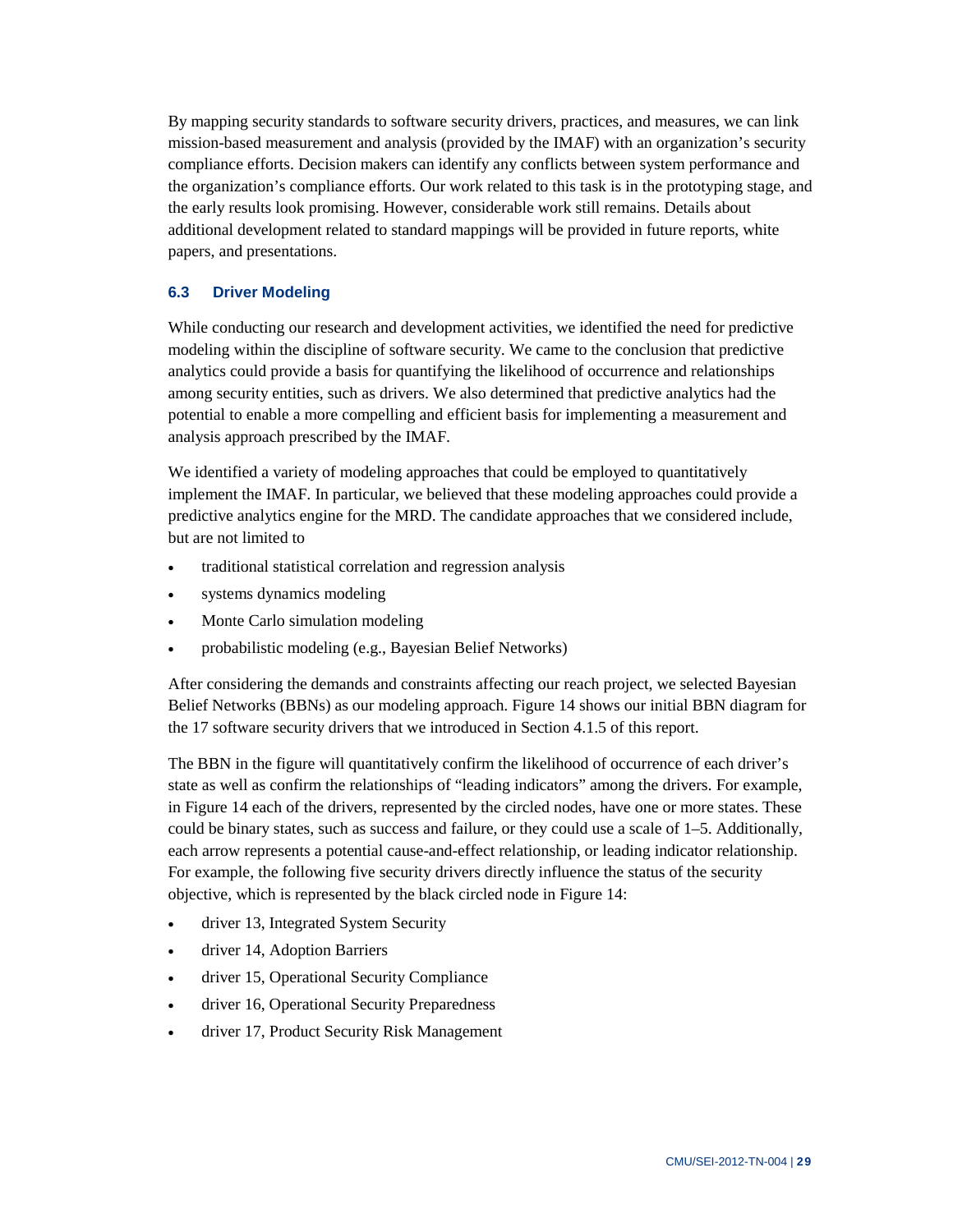

*Figure 14 Driver Model (Bayesian Belief Network)*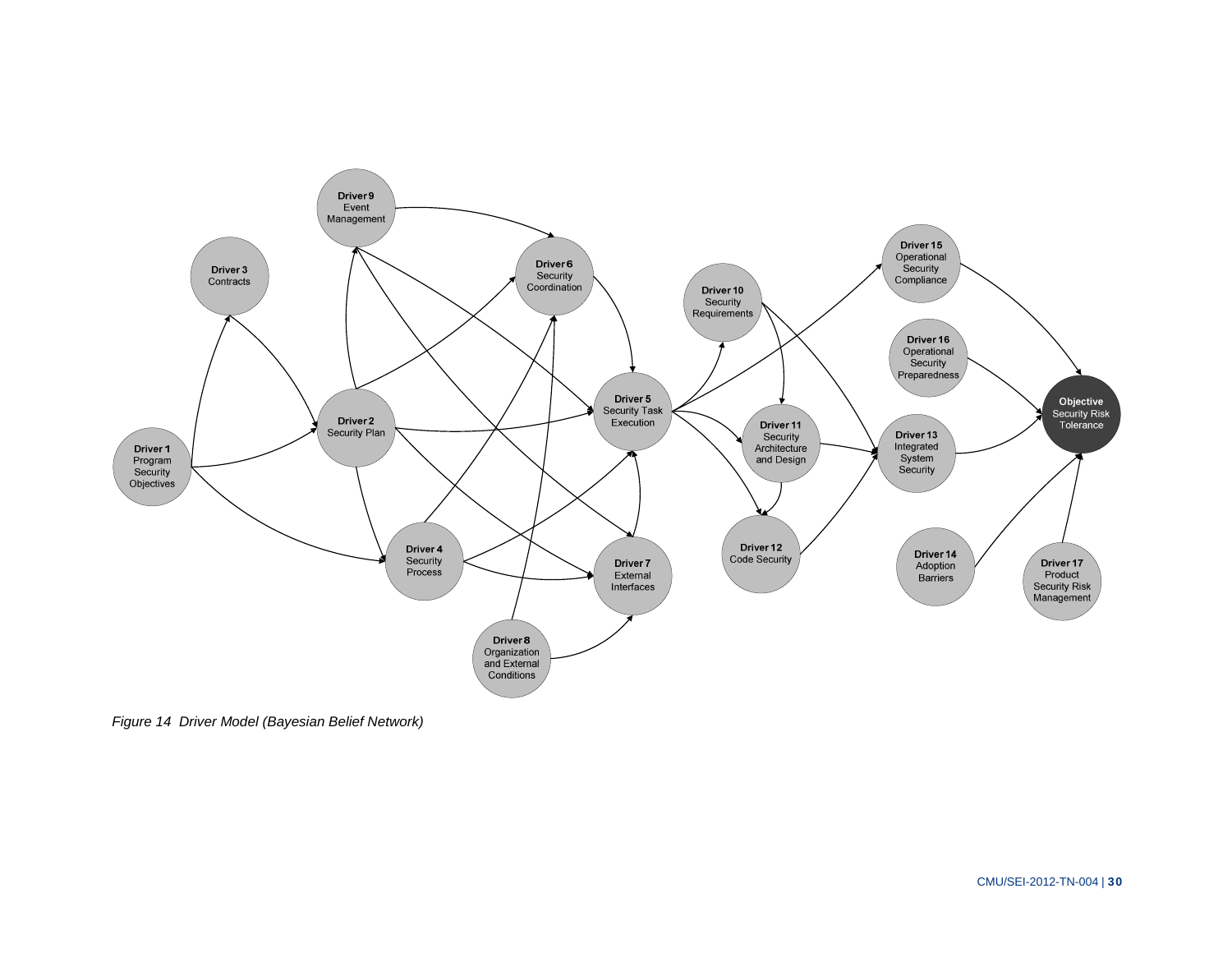Likewise, the status of driver 11 (Security Architecture and Design) may be predicted with knowledge of driver 5 (Security Task Execution) and driver 10 (Security Requirements).

Figure 14 reflects subjective expert opinion regarding the relationships among the drivers. Over time, empirical analysis of the BBN might demonstrate that some relationships based on expert opinion are not significant, while new relationships might also be identified. The results of this empirical analysis might cause the BBN to be modified, where insignificant relationships are removed from the model and newly discovered relationships are added.

Overall, we believe that an operational BBN model that learns from additional experience and data will prove useful for identifying which drivers have the greatest influence on achieving the security objective. As analysts acquire additional objective or subjective security data about drivers and their relationships, the model will learn from this new information. Probabilities associated with drivers will be updated accordingly, and relationships among drivers in the model will also be updated.

Using BBNs to implement the IMAF shows considerable promise for providing decision makers with quantitative measurement data. From a decision maker's perspective, BBNs offer an approach to model real-time observations and update predictions with the latest knowledge, thereby providing decision makers with current and comprehensive information before making critical decisions. Additional details about this work will be provided in future reports, white papers, and presentations.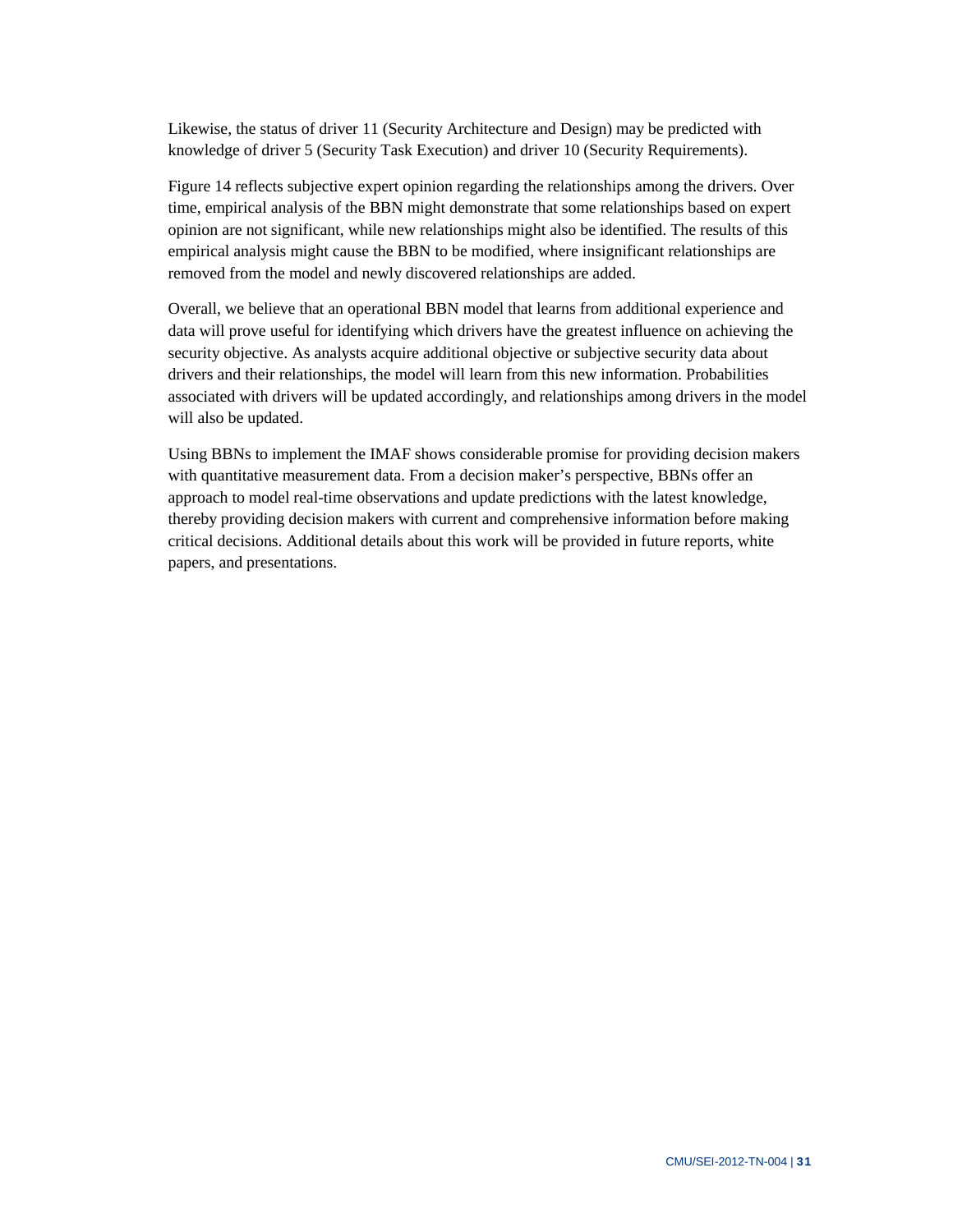# **7 Summary and Next Steps**

For several years, the software engineering community has been working to identify practices aimed at developing more secure software. Although some foundational work has been performed throughout the community, efforts to measure software security assurance have yet to materialize in any substantive fashion. As a result, decision makers (e.g., development program and project managers, acquisition program offices) lack confidence in the security characteristics of their software-reliant systems.

In September 2009, the SEI CERT<sup>®</sup> Program chartered the SSMA Project to advance the state-ofthe-practice in software security measurement and analysis. The SSMA Project is researching and developing frameworks, methods, and tools for measuring and monitoring the security characteristics of interactively complex software-reliant systems across the life cycle and supply chain.

The SSMA Project builds on the CERT Program's core competence in software and information security as well as the SEI's work in software engineering measurement and analysis. The main purpose of this project is to address the following two questions:

- 1. How do we establish, specify, and measure justified confidence that interactively complex software-reliant systems are sufficiently secure to meet operational needs?
- 2. How do we measure at each phase of the development or acquisition life cycle that the required/desired level of security has been achieved?

This report primarily focuses on answering the first research question. It presents a risk-based approach for establishing, specifying, and measuring justified confidence that interactively complex software-reliant systems are sufficiently secure to meet operational needs.

# **7.1 The IMAF and the MRD**

The main conceptual framework developed under the SSMA project is the Integrated Measurement and Analysis Framework (IMAF), which is depicted in Figure 15. The IMAF employs systemic risk analysis to integrate subjective and objective data from a variety of sources, including targeted analysis, status reporting, and measurement, to provide decision makers with a consolidated view of the performance of interactively complex software-reliant systems.

In general, targeted analysis, status reporting, and measurement activities provide very detailed data about a system's critical components. For interactively complex systems, decision makers often have trouble "connecting the dots" among the very detailed, disparate data available to them. As a result, decision makers can find it difficult to understand a system's macro-level behavior based on available information. The IMAF is designed to bridge this gap by integrating performance data for individual components to provide insight into the system's behavior. It can also highlight where additional data need to be collected based on uncertainties in the integrated data set.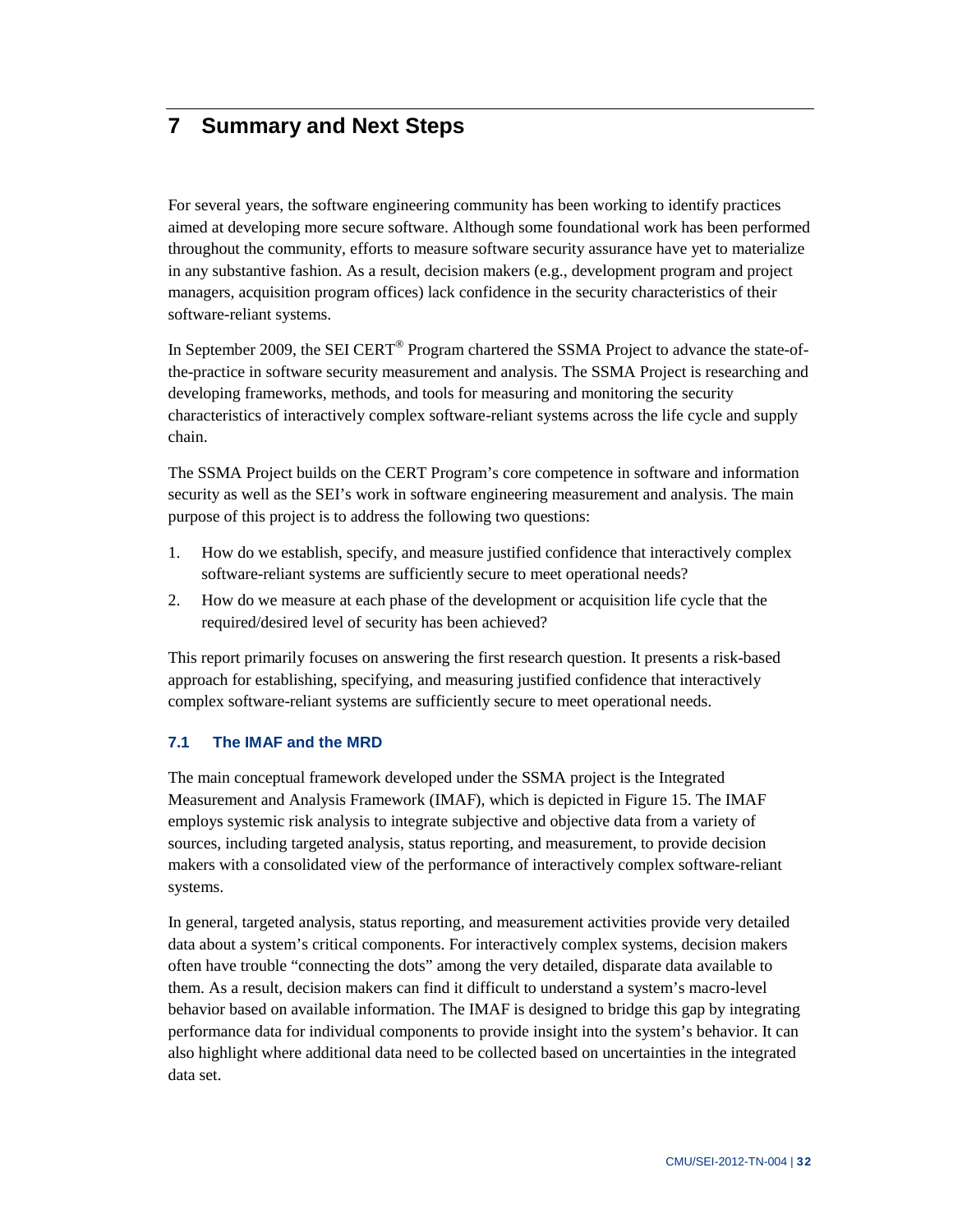The centerpiece of the IMAF is a systemic risk analysis approach that examines the aggregate effects of multiple conditions and events on a system's ability to achieve its mission. Systemic risk analysis is conducted to support decision making based on defined information needs and is used within the IMAF to direct measurement, analysis, and reporting activities. The SSMA project is developing the Mission Risk Diagnostic (MRD) to enable systemic analysis as prescribed by the IMAF.



*Figure 15: The IMAF Revisited* 

The MRD comprises two main tasks: driver identification and driver analysis. The main goal of driver identification is to establish a set of factors, called drivers, that can be used to measure performance in relation to a program's mission and objectives. Once the set of drivers is established, analysts then employ driver analysis to evaluate each driver in the set.

Driver analysis enables analysts to evaluate the current state of each driver (i.e., how it is affecting current performance) and establish a driver profile for the mission. The purpose of the driver profile is to establish a snapshot of the degree of systemic risk currently affecting the mission (i.e., a snapshot of mission risk). The driver profile enables the decision maker to identify actions intended to increase the probabilities of specific drivers being in their success states, which, in turn, mitigates mission risk.

The decision maker must also consider uncertainties related to each driver. These uncertainties often reflect circumstances where there are known gaps in the underlying data or where the data collected are not fully trusted. They tend to influence a driver's probability toward the middle (i.e., equally likely to be in its success and failure states). Uncertainties provide decision makers an opportunity to collect additional information (via targeted analysis, status reporting, and measurement) in order to refine the analysis of a driver. Over time, the reduction in uncertainty resulting from new data that are collected and analyzed should provide decision makers with more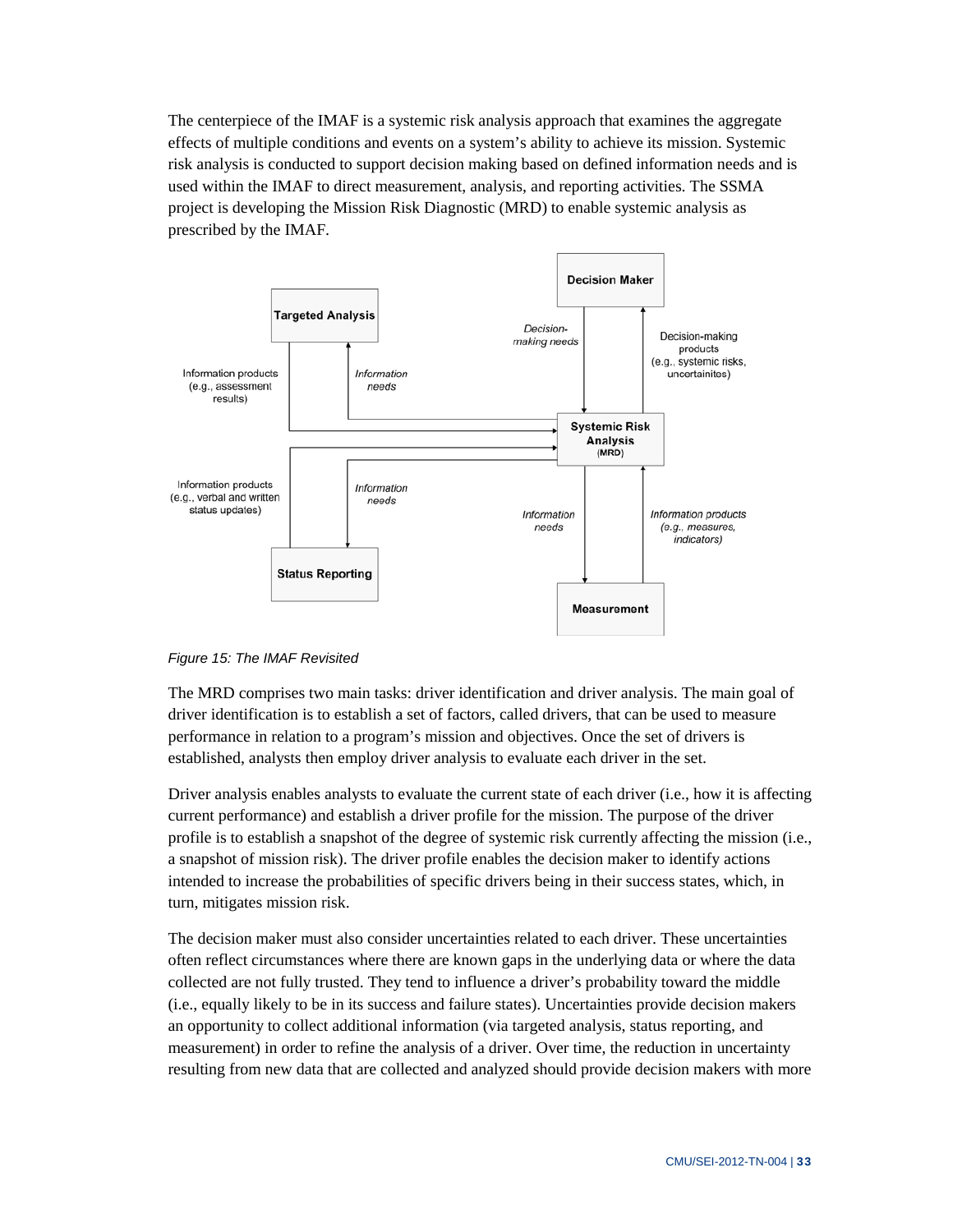clarity regarding system performance and, as a result, enable better decision making based on more objective data.

Early versions of the MRD have been piloted in a variety of areas, including software acquisition and development programs, cyber security processes, and business portfolio management. We are currently looking to pilot the IMAF and the MRD in a software security context. The goal is to assess software security during a system's acquisition and development and help decision makers identify software security measures that will help them reduce systemic risk and uncertainty.

# **7.2 Additional Research**

The IMAF and the MRD serve as the foundation for SSMA research and development activities. Building upon this foundation, we have pursued the following three additional research and development tasks during the past two years:

- *measure identification*—an approach for identifying practices and measures related to a given driver
- *standard mapping*—a means of mapping community standards to drivers, practices, and measures
- *driver modeling* an approach for using predictive analytics as a quantitative basis for implementing the IMAF

Although each of the above tasks is early in its development, early results look promising.

# **7.3 Next Steps**

This report concludes our initial phase of research and development related to software security measurement and analysis. We have established a basis for future measurement and analysis activities though our work in the following areas:

- definition of a measurement and analysis framework (the IMAF)
- development of a method for performing systemic analysis of interactively complex systems (the MRD)
- identifying meaningful measures (measure identification)
- mapping standards to drivers, practices, and measures (standard mapping)
- applying predictive analytics to software security using BBNs (driver modeling)

The main emphasis of our early research and development activities has been the development of the IMAF and the MRD, which have been presented in this report. The goals of our next phase are to (1) pilot and refine the IMAF and the MRD in a software security context and (2) continue research and development activities related to measure identification, standard mapping, and driver modeling. We believe that our work in software security measurement and analysis holds considerable promise for the future. We hope to build on the foundational work described in this report in the years to come.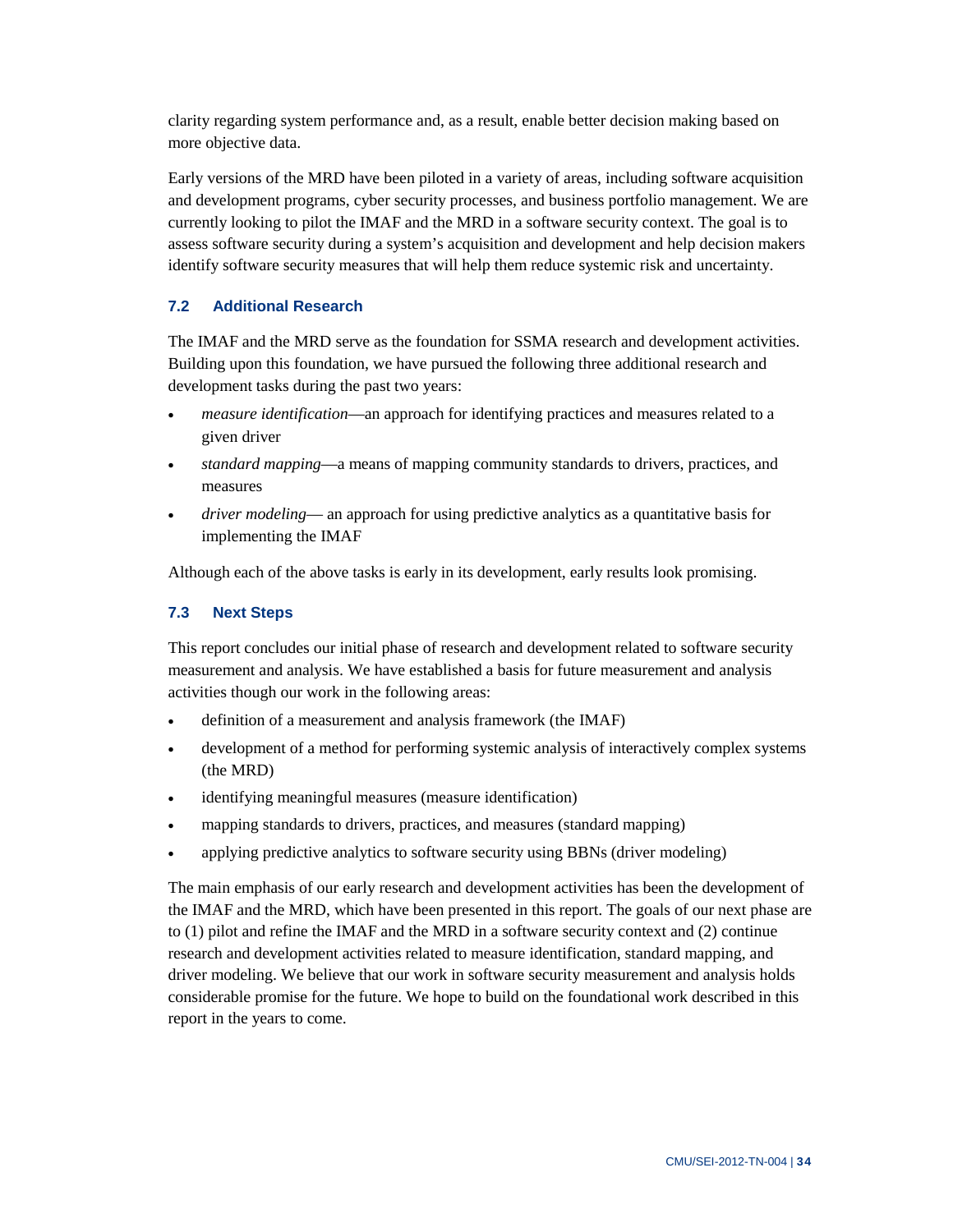# **Appendix: Standard Set of Drivers for Software Security**

This appendix provides a prototype set of driver questions for assessing software security as described in Section 4.1.5. This set of drivers is derived from the following software security objective: *When the system is deployed, security risks to the deployed system will be within an acceptable tolerance*.

At this point in time, the set of drivers has not been validated through the SEI's field-piloting activities. The next step in the development of the drivers is to validate them through field testing. Once the set of drivers is validated, it can serve as an archetype that analysts can use for tailoring purposes.

### **Programmatic Drivers**

- 1. **Program Security Objectives**: Are the program's security objectives realistic and achievable?
- 2. **Security Plan**: Does the plan for developing and deploying the system sufficiently address security?
- 3. **Contracts**: Do contract mechanisms with partners, collaborators, subcontractors, and suppliers sufficiently address security?
- 4. **Security Process**: Does the process being used to develop and deploy the system sufficiently address security?
- 5. **Security Task Execution**: Are security-related tasks and activities performed effectively and efficiently?
- 6. **Security Coordination**: Are security activities within the program coordinated appropriately?
- 7. **External Interfaces**: Do work products from partners, collaborators, subcontractors, or suppliers meet security requirements?
- 8. **Organizational and External Conditions**: Are organizational and external conditions facilitating completion of security tasks and activities?
- 9. **Event Management**: Is the program able to identify and manage potential events and changing circumstances that affect its ability to meet its software security objectives?

#### **Product Drivers**

- 10. **Security Requirements**: Do requirements sufficiently address security?
- 11. **Security Architecture and Design**: Do the architecture and design sufficiently address security?
- 12. **Code Security**: Does the code sufficiently address security?
- 13. **Integrated System Security**: Does the integrated system sufficiently address security?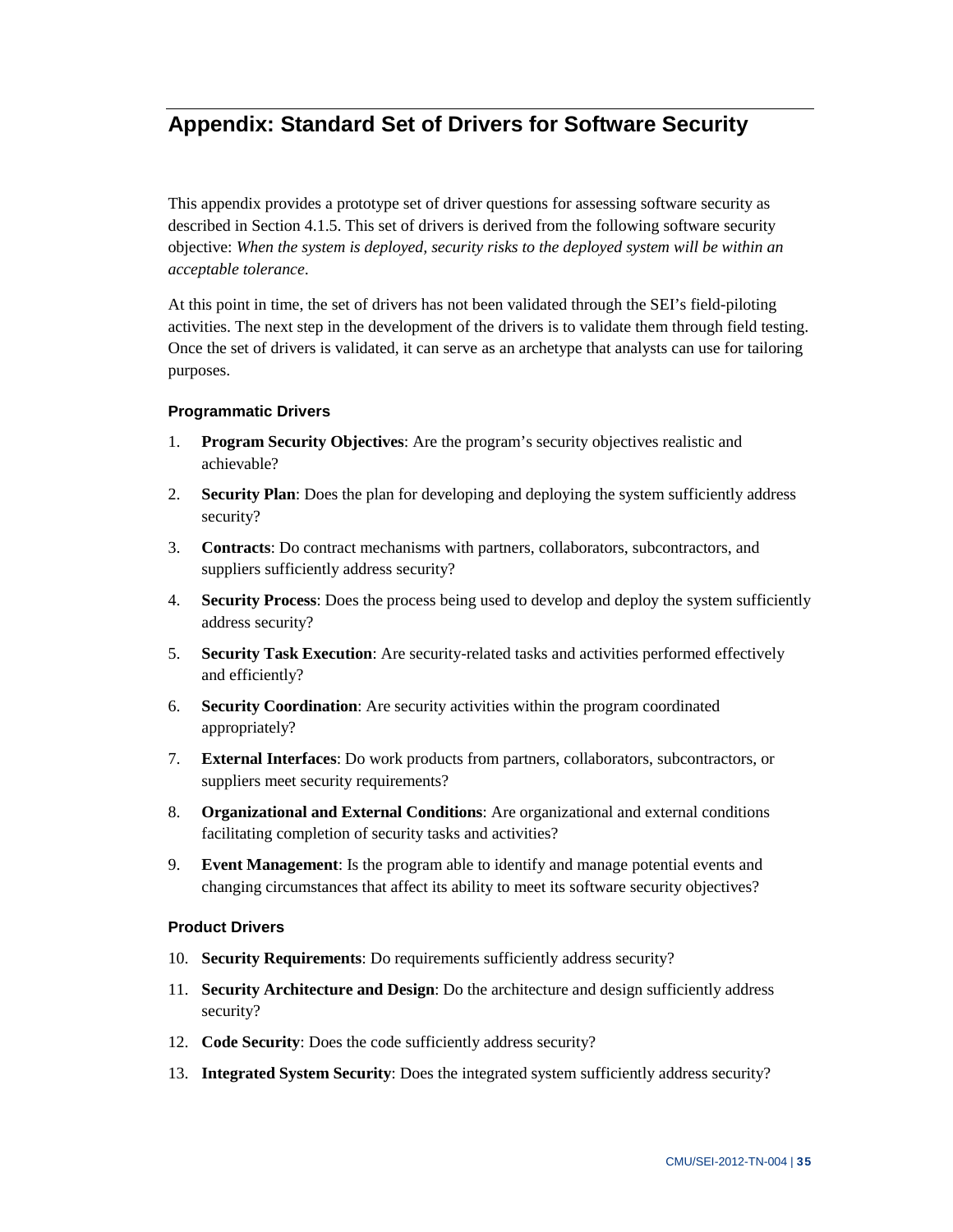- 14. **Adoption Barriers**: Have barriers to customer/user adoption of the system's security features been managed appropriately?
- 15. **Operational Security Compliance**: Will the system comply with applicable security policies, laws, standards, and regulations?
- 16. **Operational Security Preparedness**: Are people prepared to maintain the system's security over time?
- 17. **Product Security Risk Management**: Is the approach for managing product security risk sufficient?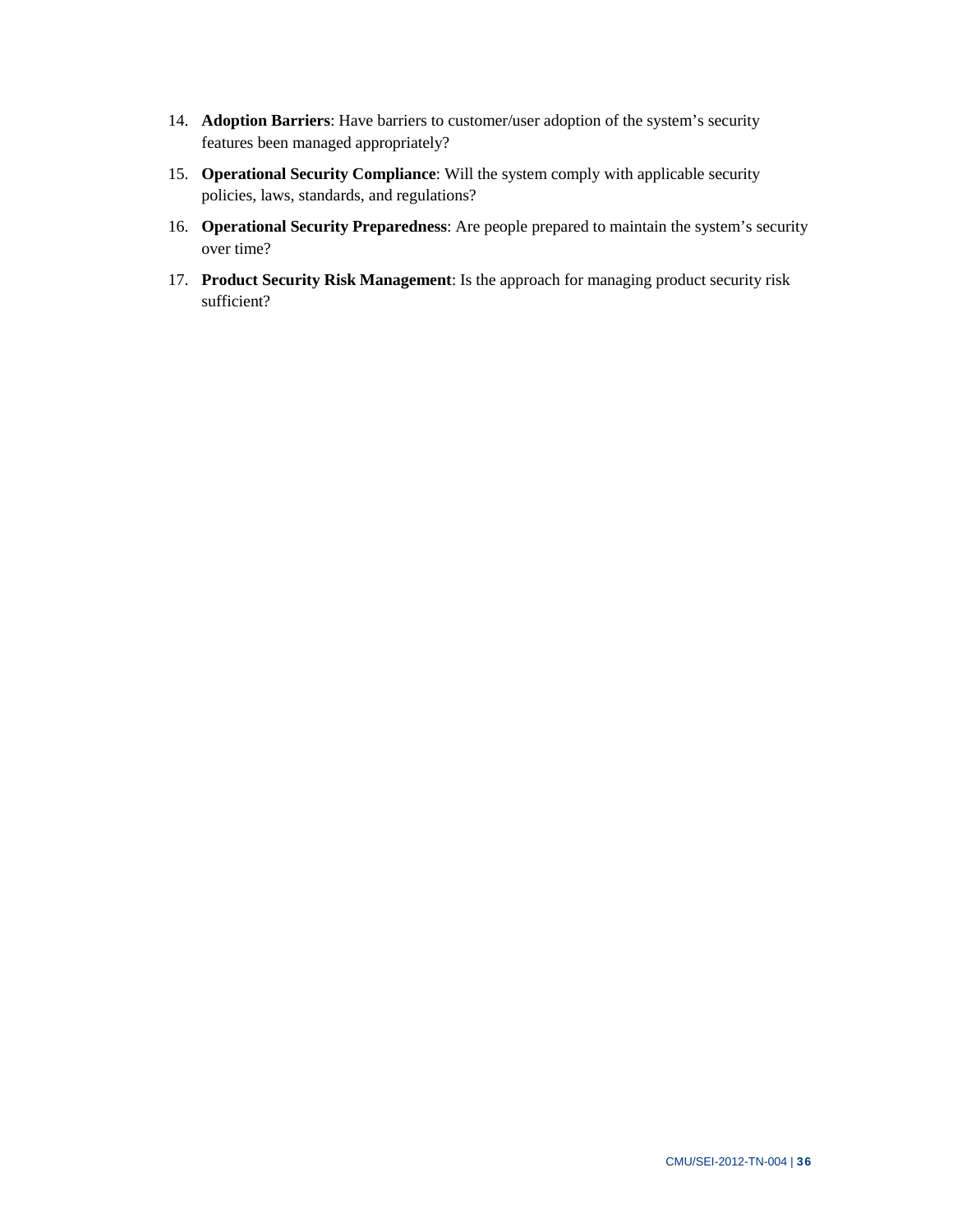#### **Driver 1: Program Security Objectives**

Are the program's security objectives realistic and achievable?

Considerations:

- 1. Tradeoffs between security, performance, and other objectives
- 2. Funding allocated to developing security features and controls
- 3. Schedule allocated to developing security features and controls
- 4. Maturity of technology used and implications for security
- 5. Resources dedicated to security tasks and activities
- 6. Availability of staff with security experience and expertise
- 7. Appropriate security credentials of staff
- 8. Compliance with security policies, laws, standards, and regulations
- 9. Schedule, funding and, resources allocated to certification and accreditation activities

#### **Driver 2: Security Plan**

Does the plan for developing and deploying the system sufficiently address security?

- 1. Security-related tasks and activities in the program plan
- 2. Funding allocated to developing security features and controls
- 3. Schedule allocated to developing security features and controls
- 4. Resources dedicated to security tasks and activities
- 5. Availability of staff with security experience and expertise
- 6. Appropriate security credentials of staff
- 7. Security-related training
- 8. Definition of security roles and responsibilities
- 9. Compliance with security policies, laws, standards, and regulations
- 10. Schedule, funding and, resources allocated to certification and accreditation activities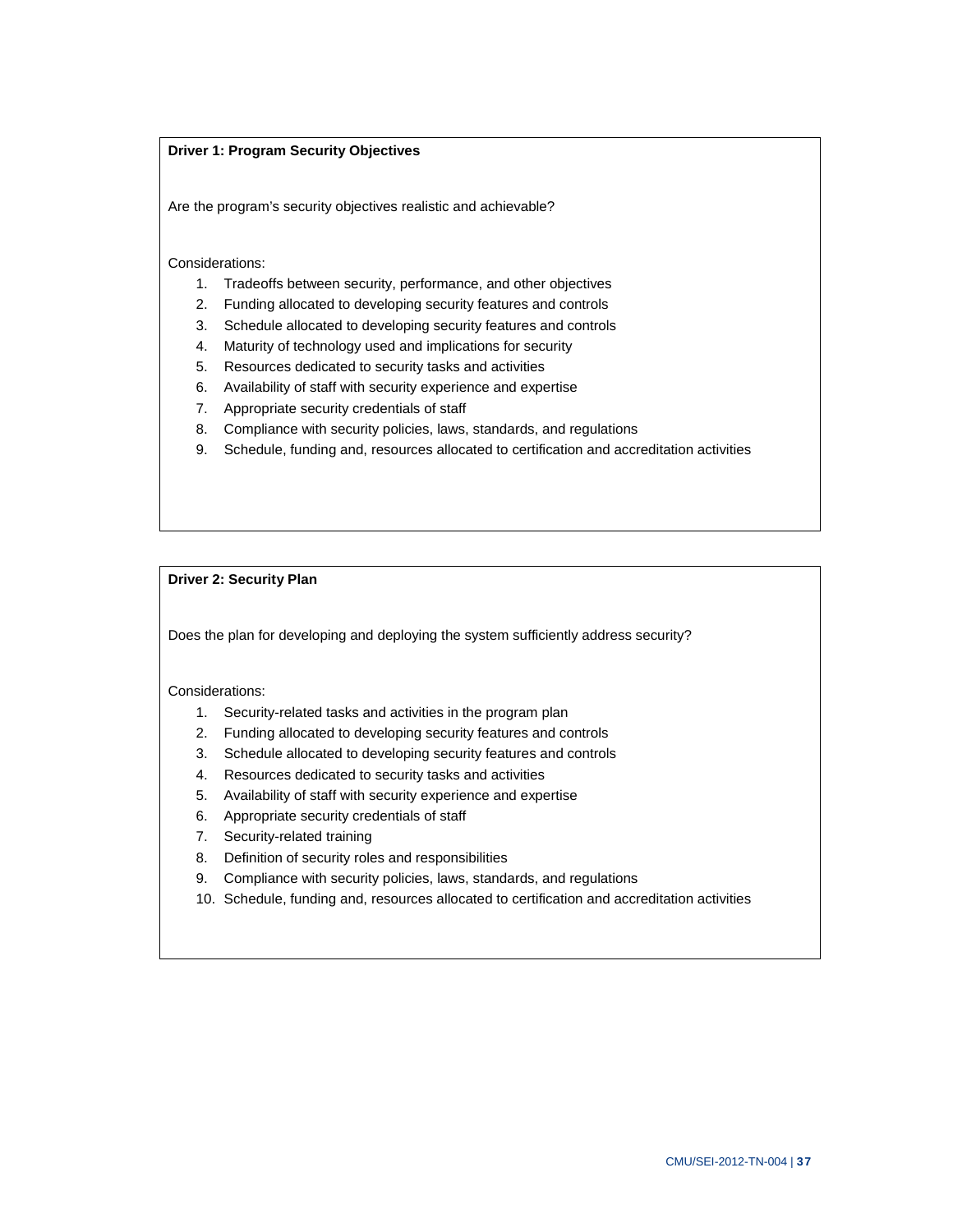#### **Driver 3: Contracts**

Do contract mechanisms with partners, collaborators, subcontractors, and suppliers sufficiently address security?

Considerations:

- 1. Contracts with each partner, collaborator, subcontractor, and supplier
- 2. Alignment among the contracts of all partners, collaborators, subcontractors, and suppliers
- 3. Security-related tasks and activities outlined in contracts
- 4. Partner or collaborator resources dedicated to security tasks and activities
- 5. Mechanisms for ensuring compliance with the terms and conditions of contracts
- 6. Contingency or business continuity plans to deal with significant non-compliance issues
- 7. Compliance with security policies, laws, standards, and regulations

#### **Driver 4: Security Process**

Does the process being used to develop and deploy the system sufficiently address security?

- 1. Security-related tasks and activities in the program workflow
- 2. Conformance to security process models
- 3. Measurements and controls for security-related tasks and activities
- 4. Process efficiency and effectiveness
- 5. Software security development life cycle
- 6. Security-related training
- 7. Compliance with security policies, laws, and regulations
- 8. Security of all product-related information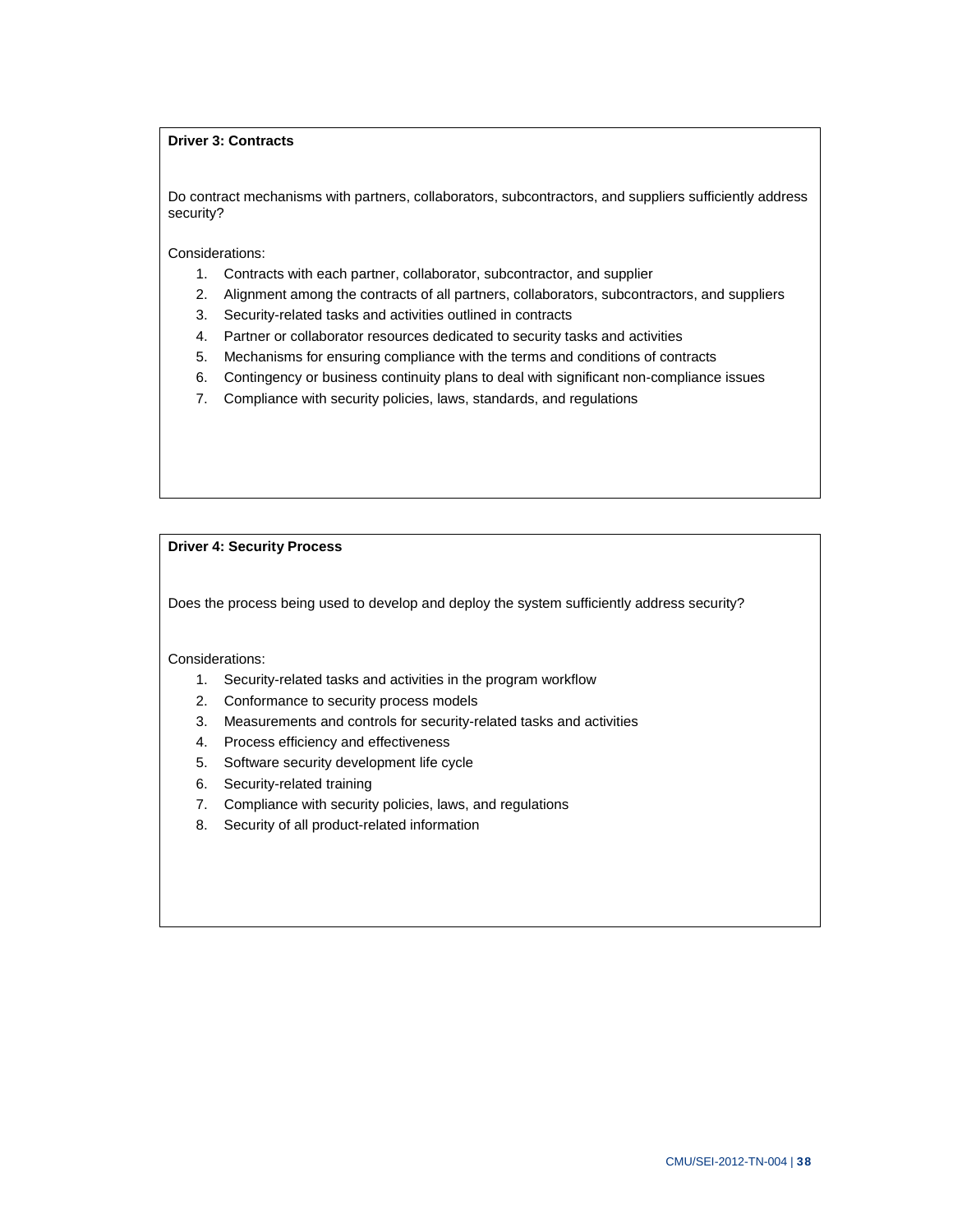#### **Driver 5: Security Task Execution**

Are security-related tasks and activities performed effectively and efficiently?

Considerations:

- 1. Experience and expertise of management and staff
- 2. Availability of staff with security experience and expertise
- 3. Staff knowledge of software security methods, tools, and technologies
- 4. Security-related training
- 5. Experience with the software security development life cycle
- 6. Methods, tools, and technologies supporting secure development
- 7. Compliance with security policies, laws, standards, and regulations

#### **Driver 6: Security Coordination**

Are security activities within the program coordinated appropriately?

- 1. Communication of security information
- 2. Dependencies of security tasks and activities
- 3. Relationships among partners, collaborators, subcontractors, and suppliers
- 4. Alignment of security roles defined in contracts
- 5. Alignment of security plans across all participants
- 6. Interoperability of security processes across all participants
- 7. Interoperability of security methods, tools, and technologies across all participants
- 8. Compliance with security policies, laws, standards, and regulations
- 9. Programmatic complexity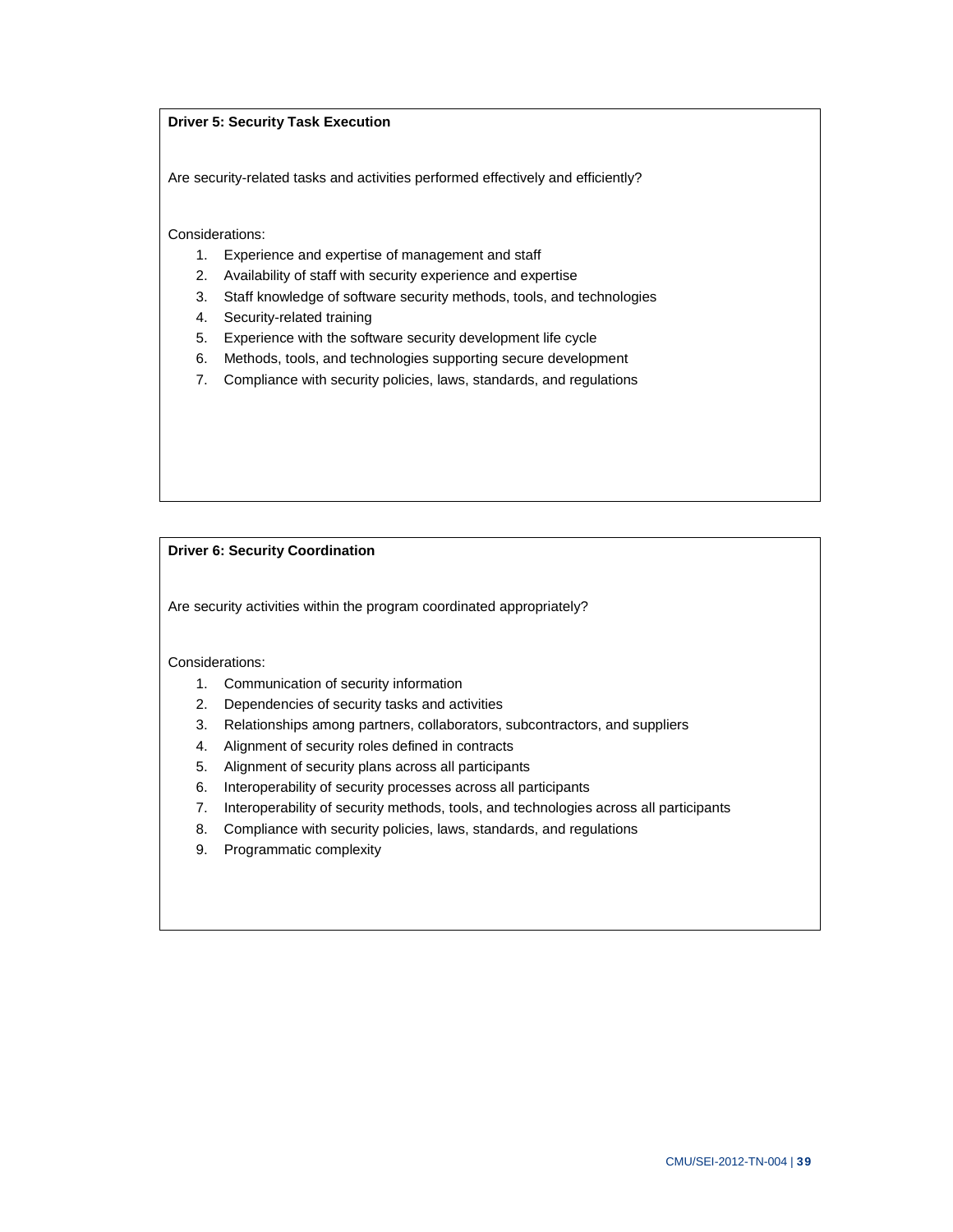### **Driver 7: External Interfaces**

Do work products from partners, collaborators, subcontractors, or suppliers meet security requirements?

Considerations:

- 1. Security of applications
- 2. Security of software
- 3. Security of systems or sub-systems
- 4. Security of hardware
- 5. Risk of malicious code in work products
- 6. Risk of vulnerabilities in work products
- 7. Potential for realization of security risks in deployed system
- 8. Compliance with security policies, laws, standards, and regulations

#### **Driver 8: Organizational and External Conditions**

Are organizational and external conditions facilitating completion of security tasks and activities?

- 1. Stakeholder sponsorship of software security (e.g., sponsors, funders, developers, customers, users)
- 2. Strategies and actions of upper management related to software security
- 3. Effect of policies, laws, standards, and regulations on security
- 4. Effects of relationships with partners, collaborators, subcontractors, and suppliers on security
- 5. Effects of external (world, marketplace) conditions (technological, environmental, economic, political) on security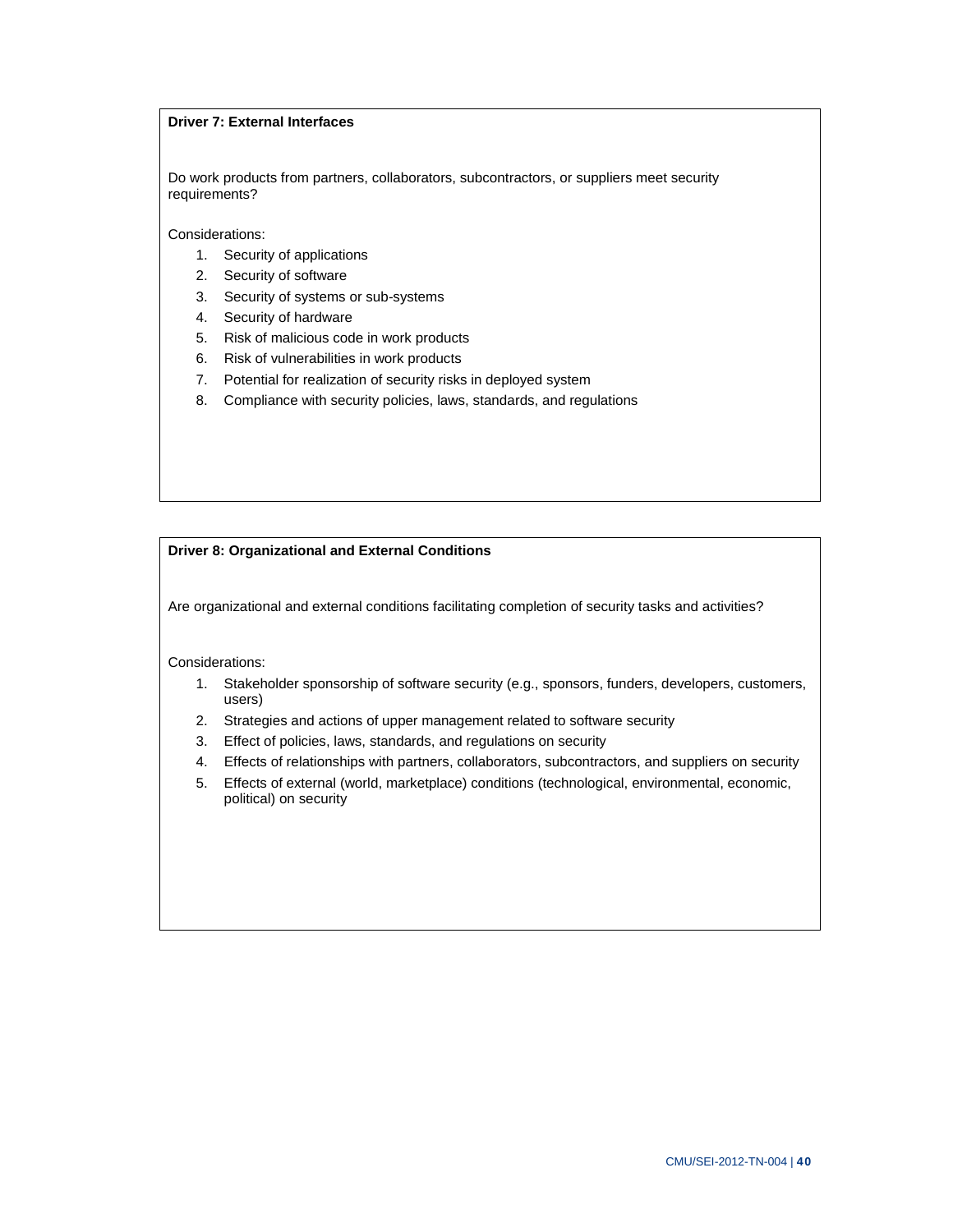#### **Driver 9: Event Management**

Is the program able to identify and manage potential events and changing circumstances that affect its ability to meet its software security objectives?

Considerations:

- 1. Expected and unexpected potential events and changing circumstances
- 2. Changes in security requirements
- 3. Changes in security architecture
- 4. Changes in security methods, tools, standards, or technologies
- 5. The effects of staff or supplier changes on security
- 6. The effects of changes in partnerships, agreements, or contracts on security
- 7. Schedule slack for developing security features and controls
- 8. Funding reserve for developing security features and controls
- 9. Risk management plan, process, and tools
- 10. Risk mitigation plans
- 11. Program continuity, disaster, and contingency plans

#### **Driver 10: Security Requirements**

Do requirements sufficiently address security?

- 1. Process for developing and coordinating security requirements
- 2. Customer, user, and stakeholder security requirements and needs
- 3. Tradeoffs between security, performance, and other quality attributes
- 4. Operational security requirements
- 5. Information security requirements
- 6. Maturity of technology used and implications for security requirements
- 7. Relevant policies, standards, guidelines, and regulations
- 8. Results of risk analysis of security requirements
- 9. Analysis of security threats as they affect security requirements (using methods such as misuse/abuse cases, threat models, and attack patterns)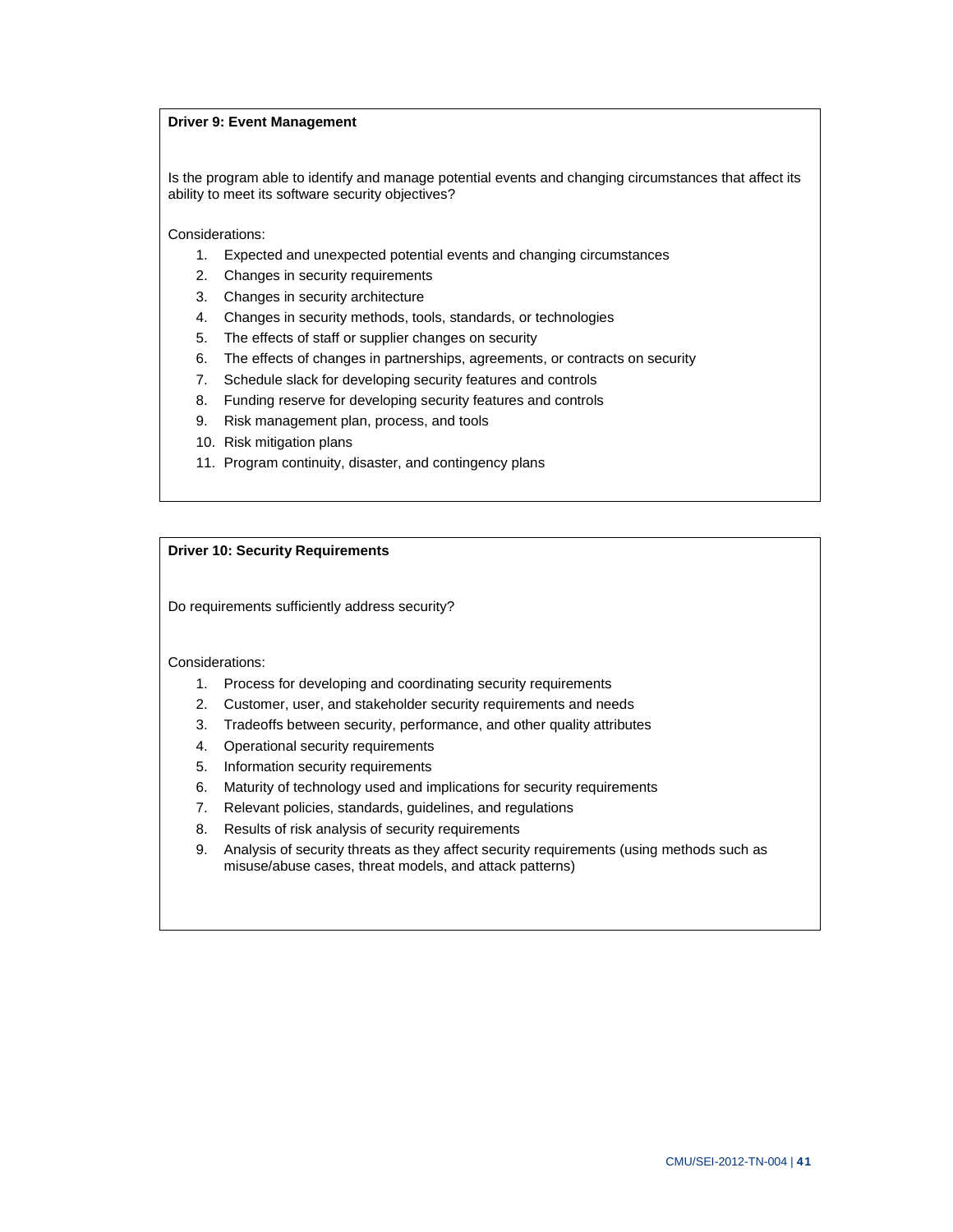#### **Driver 11: Security Architecture and Design**

Do the architecture and design sufficiently address security?

Considerations:

- 1. Software and system architecture
- 2. Tradeoffs between security, performance, and other quality attributes
- 3. Maturity of technology used and implications for security architecture and design
- 4. Security of commercial off-the-shelf software (COTS), government off-the-shelf (GOTS), and open-source products
- 5. Security requirements including information and operational security requirements
- 6. Analysis of security threats as they affect architecture and design (using methods such as misuse/abuse cases, threat models, and attack patterns)
- 7. Results of risk analysis of the security architecture and design
- 8. Results of security vulnerability analysis
- 9. Process for addressing security as part of software/system architecture and design
- 10. Architecture and design reviews
- 11. Relevant policies, standards, guidelines, and regulations

### **Driver 12: Code Security**

Does the code sufficiently address security?

- 1. Security requirements
- 2. Security architecture and design
- 3. Secure coding standards, guidelines, and practices
- 4. Analysis of common vulnerabilities
- 5. Source code reviews
- 6. Static code analysis
- 7. Software security testing
- 8. Code interfaces and dependencies as they affect security
- 9. Process for secure coding
- 10. Analysis of security threats as they affect code (using methods such as misuse/abuse cases, threat models, and attack patterns)
- 11. Analysis of common weaknesses
- 12. Complexity of code
- 13. Results of risk analysis of the secure code
- 14. Security of legacy, COTS, GOTS, and open-source software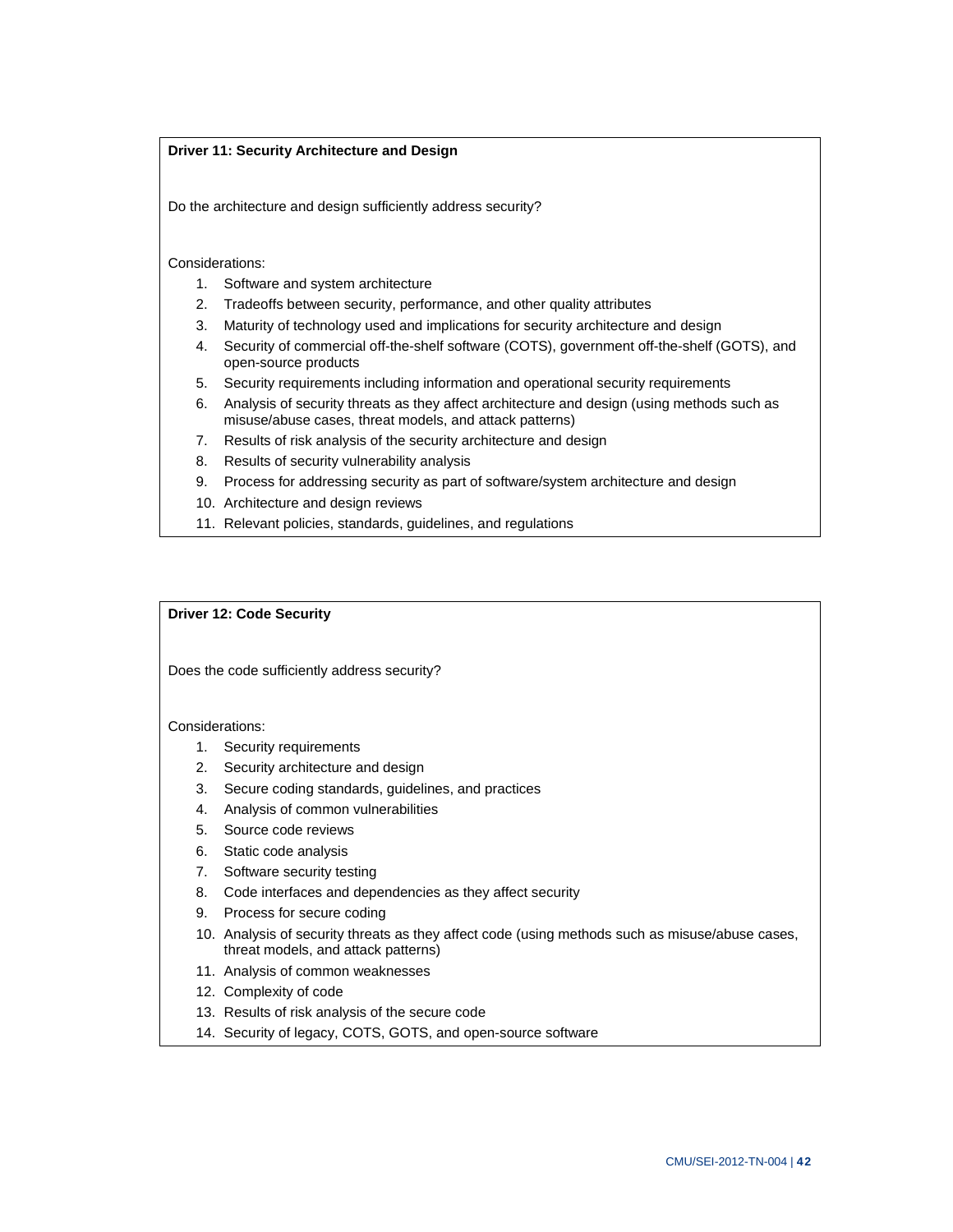#### **Driver 13: Integrated System Security**

Does the integrated system sufficiently address security?

Considerations:

- 1. Operational security requirements
- 2. Vulnerability analysis
- 3. Security risk analysis
- 4. Software security testing
- 5. Penetration testing
- 6. Effectiveness of security features and controls
- 7. Security issues addressed during integration testing
- 8. Security of legacy systems
- 9. Security of COTS, GOTS, and open-source software
- 10. Disaster recovery, contingency and business continuity plans

#### **Driver 14: Adoption Barriers**

Have barriers to customer/user adoption of the system's security features been managed appropriately?

- 1. Stakeholder sponsorship of security
- 2. Changes to operational workflows
- 3. Tradeoffs between performance and security
- 4. Effect on user productivity
- 5. Effect on system usability
- 6. Training provided to users, operators, and maintainers
- 7. Support provided to users, operators, and maintainers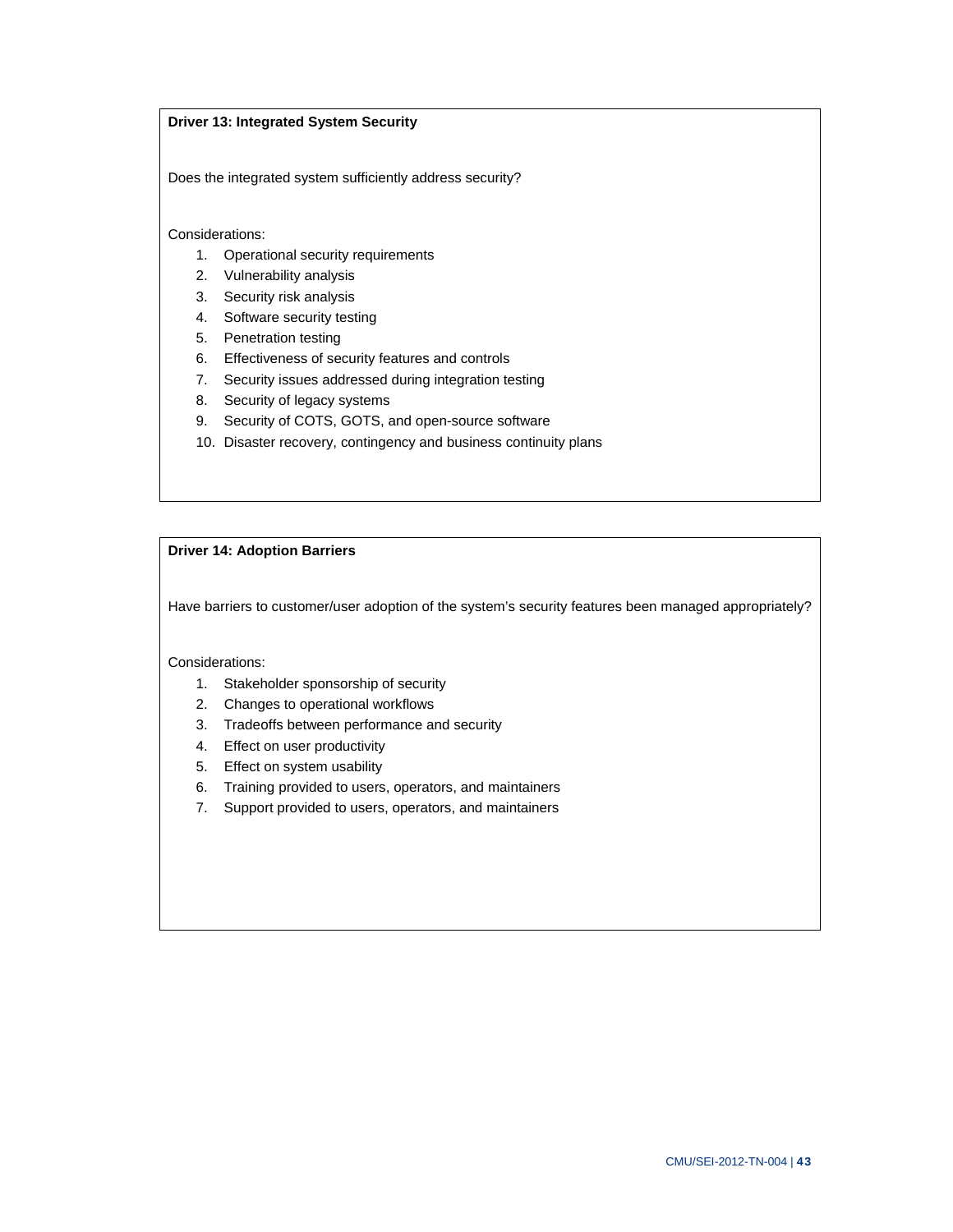#### **Driver 15: Operational Security Compliance**

Will the system comply with applicable security policies, laws, standards, and regulations?

Considerations:

- 1. Security-related policies affecting the operational environment
- 2. Security-related laws affecting the operational environment
- 3. Security-related regulations affecting the operational environment
- 4. Security-related standards of care affecting the operational environment

#### **Driver 16: Operational Security Preparedness**

Are people prepared to maintain the system's security over time?

- 1. Patching and upgrades
- 2. Supplier support for security features and controls in custom software
- 3. Supplier support for COTS, GOTS, and open-source software
- 4. Supplier support for legacy systems
- 5. Degree of anticipated changes to the system
- 6. Unanticipated use of the system
- 7. Documented operational policies, practices, and procedures for maintaining operational systems over time
- 8. Operational staffing levels
- 9. Experience and expertise of operators, maintainers, customers, and users
- 10. Security-related training for operators, maintainers, customers, and users
- 11. Physical security in operational environment
- 12. Ongoing mitigation of operational security risks
- 13. Periodic vulnerability analysis and penetration testing
- 14. Use of operational security tools and techniques (intrusion detection systems, filters, etc.) needed to maintain system security
- 15. Disaster recovery, contingency and business continuity plans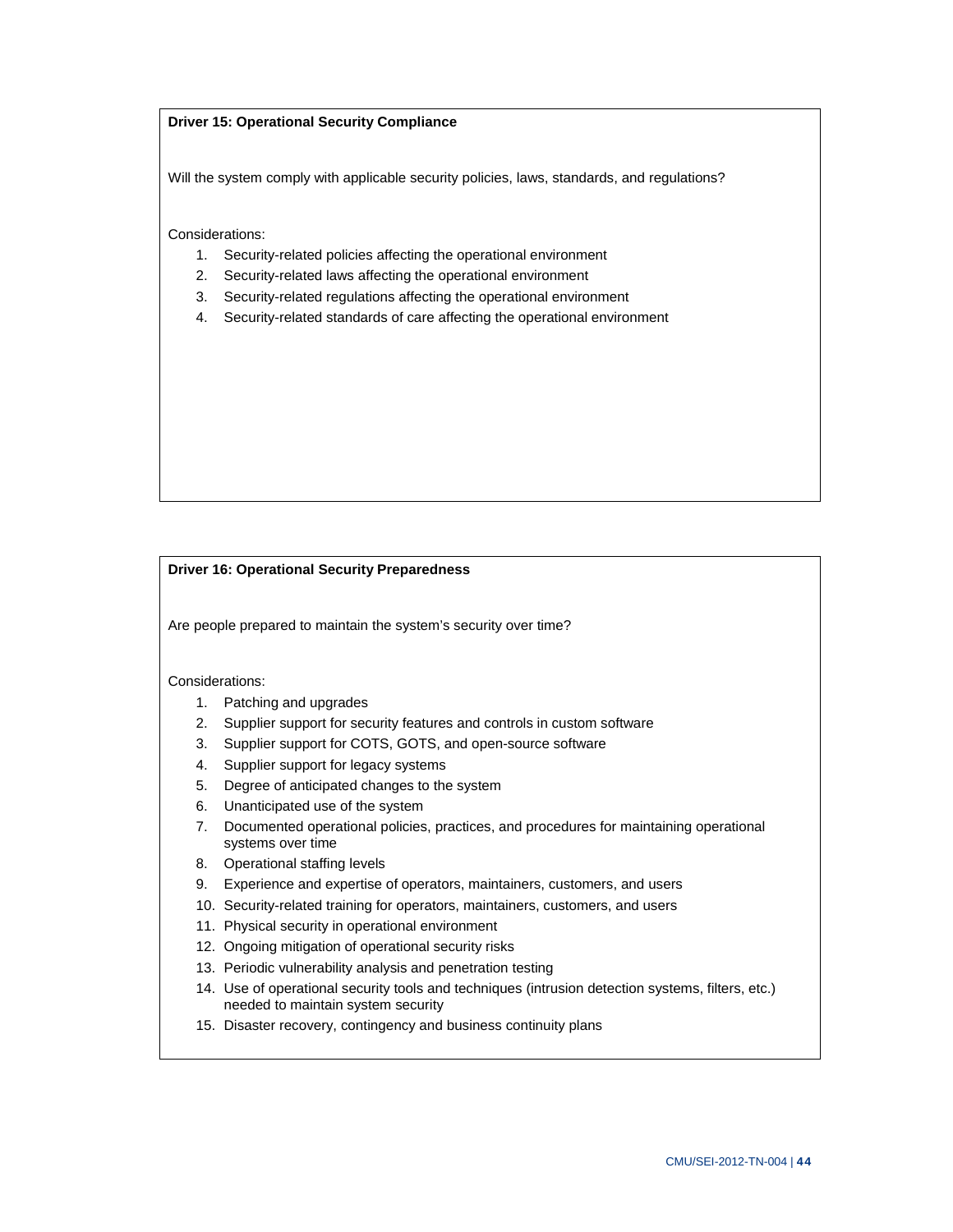#### **Driver 17: Product Security Risk Management**

Is the approach for managing product security risk sufficient?

- 1. Process for managing product security risks (identify, analyze, mitigate)
- 2. Articulation of what constitutes an acceptable (or unacceptable) level of risk
- 3. Training in the product security risk management approach
- 4. Compliance with security policies, laws, standards, and regulations
- 5. Product certification activities
- 6. Focus on managing product security risks across the life cycle (including requirements, architecture and design, coding, integration, testing, deployment)
- 7. Consideration of operational (i.e., post deployment) security policies, practices, and procedures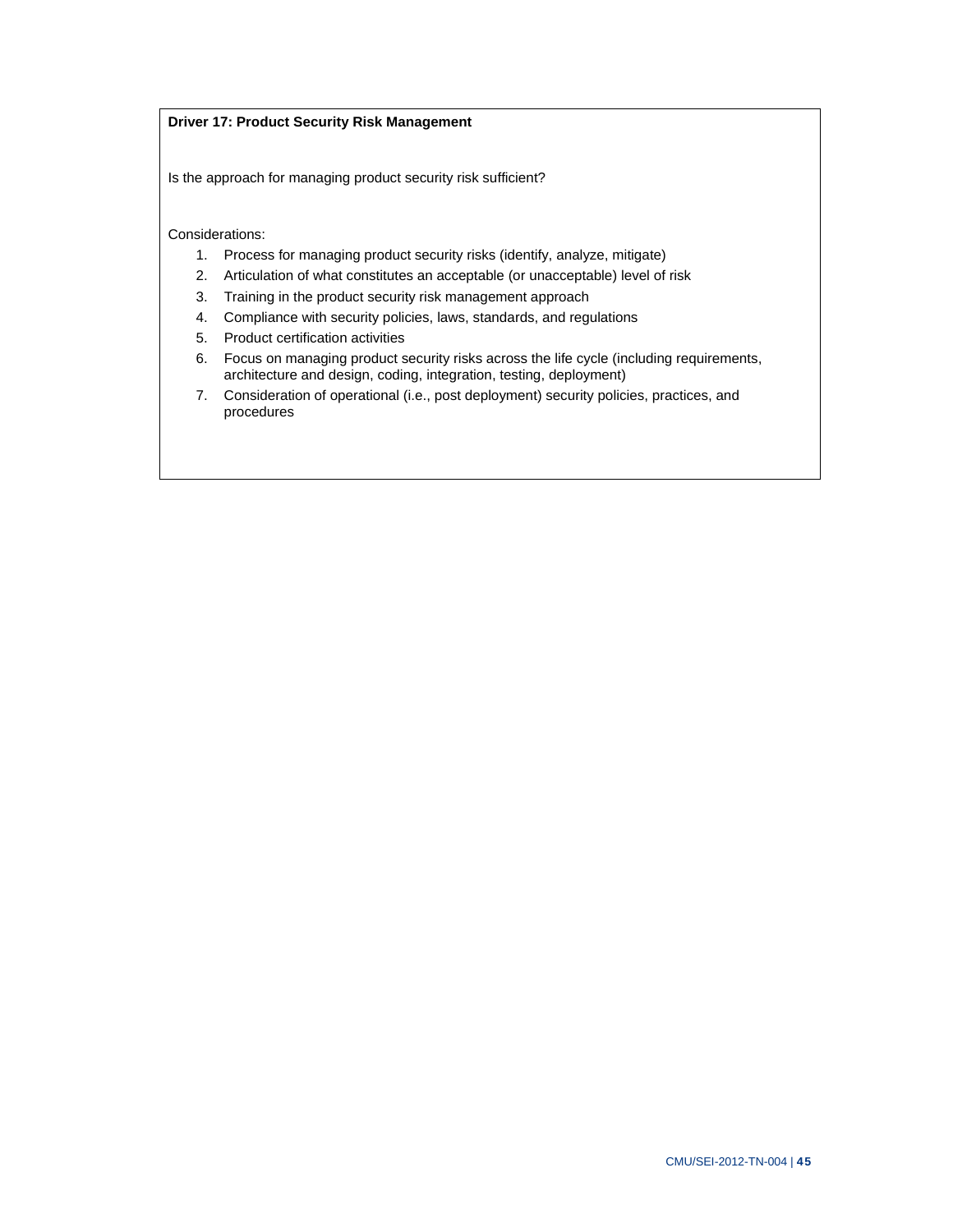# **Glossary**

#### **condition**

the current state of being or existence; conditions define the current set of circumstances that have an impact on system performance

### **driver**

a factor that has a strong influence on the eventual outcome or result (i.e., whether or not objectives will be achieved)

#### **driver analysis**

a task of the Mission Risk Diagnostic that establishes a set of factors, called drivers, that can be used to measure performance in relation to a program's mission and objectives

#### **driver identification**

a task of the Mission Risk Diagnostic that determines how each driver is influencing the objectives

#### **driver profile**

a visual summary of the current values of all drivers relevant to the mission and objectives being assessed

#### **interactive complexity**

the presence of unplanned and unexpected sequences of events in a system that are either not visible or not immediately understood

#### **interactively complex system**

a system whose components interact in relatively unconstrained ways

#### **measure**

a variable to which a value is assigned as the result of measurement; a generally accepted technique, method, or process used to complete a task

#### **measurement**

a set of observations that reduce uncertainty where the result is expressed as a quantity

#### **mission**

the fundamental purpose of the system that is being examined

### **mission risk**

the probability of mission failure (i.e., not achieving key objectives); the probability that a driver is in its failure state

#### **objective**

a tangible outcome or result that must be achieved when pursuing a mission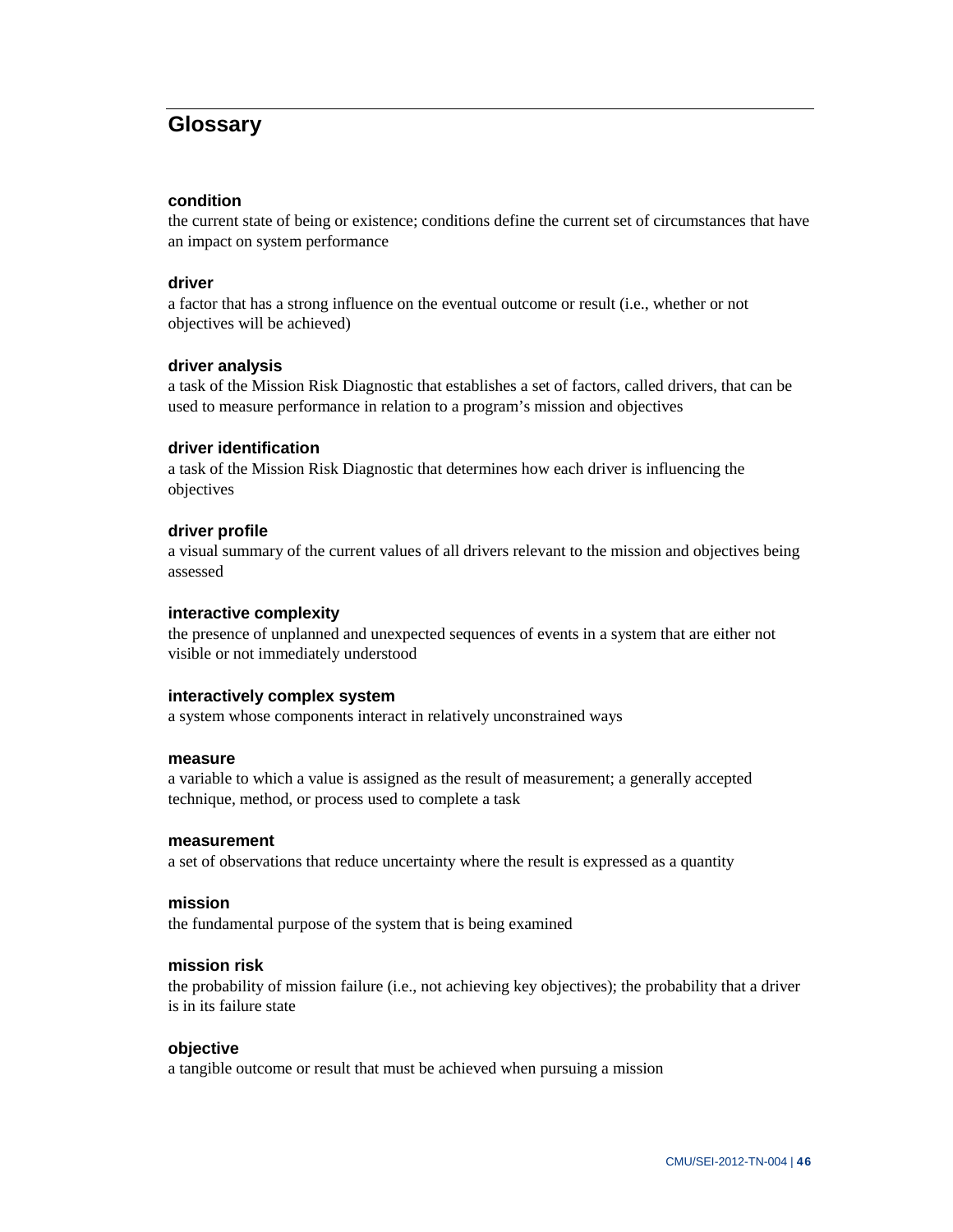#### **potential event**

an occurrence or happening that alters current conditions and, as a result, changes a system's performance characteristics

#### **practice**

a generally accepted activity (e.g., technique, method, or process) used to achieve a desired goal

#### **product driver**

a driver that provides insight into the product that is being acquired, developed, and deployed

#### **program**

a group of related projects managed in a coordinated way to obtain benefits and control not available from managing them individually; programs usually include an element of ongoing activity

#### **programmatic driver**

a driver that provides insight into how well a system (e.g. an acquisition program) is being managed

#### **project**

a planned set of interrelated tasks to be executed over a fixed period of time and within certain cost and other limitations

#### **risk**

the probability of suffering harm or loss

#### **socio-technical system**

interrelated technical and social elements (e.g., people who are organized in teams or departments, technologies on which people rely) that are engaged in goal-oriented behavior

#### **software security assurance**

justified confidence that software-reliant systems are adequately planned, acquired, built, and fielded with sufficient security to meet operational needs, even in the presence of attacks, failures, accidents, and unexpected events

#### **software-reliant system**

a socio-technical system whose behavior (e.g., functionality, performance, safety, security, interoperability, and so forth) is dependent on software in some significant way

#### **system decomposition and event analysis**

an analysis approach in which a socio-technical system's critical components are evaluated for potential failures

#### **systemic risk**

the probability of mission failure (i.e., not achieving key objectives)

#### **systemic risk analysis**

a risk analysis that examines the aggregate effects of multiple conditions and events on a system's ability to achieve its mission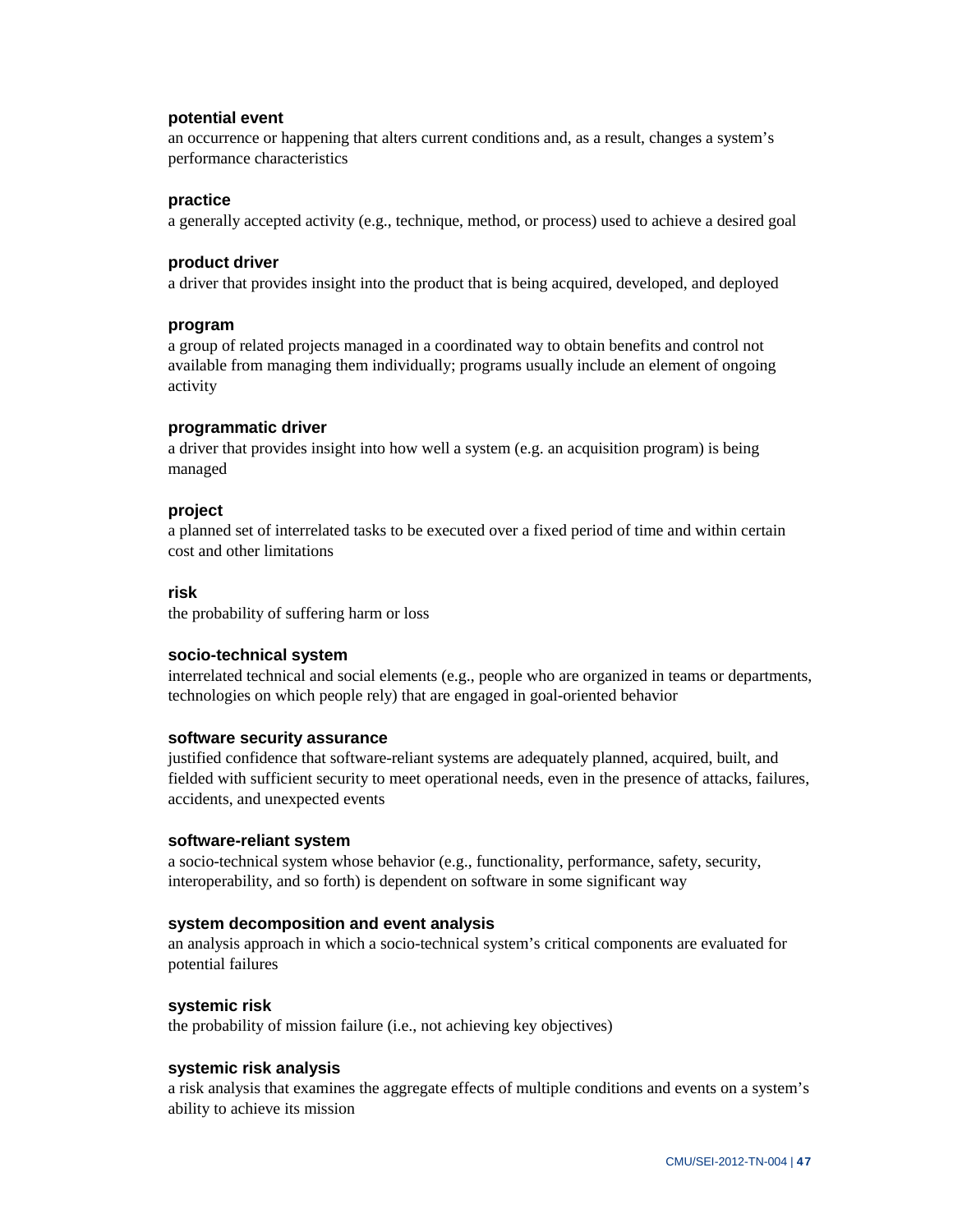# **tactical risk**

the probability that an event will lead to a negative consequence or loss

# **tactical risk analysis**

a risk analysis (based on the principle of system decomposition and component analysis) that evaluates a system's components for potential failures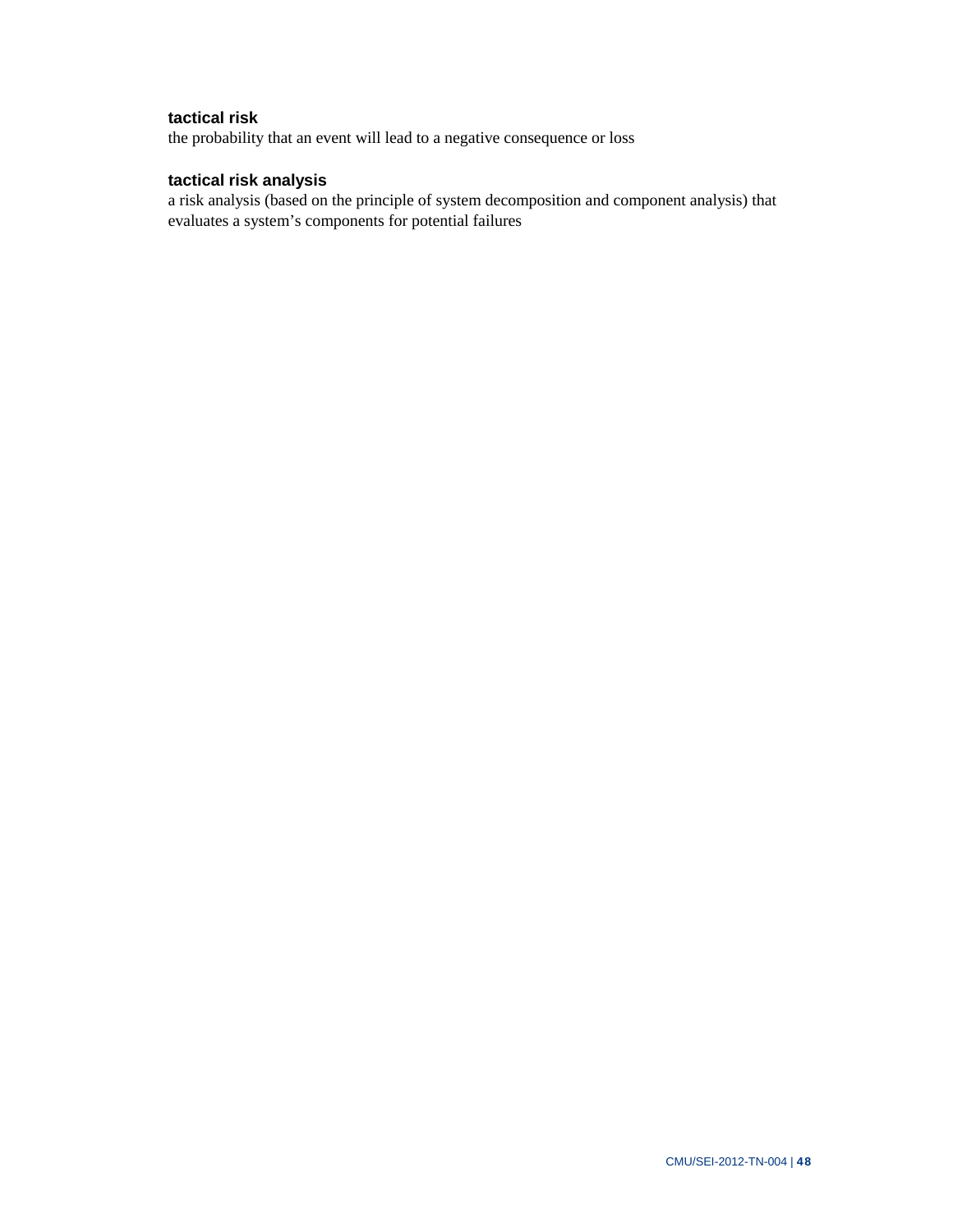# **References**

*URLs are valid as of the publication date of this document.* 

# **[Alberts 2009]**

Alberts, Christopher & Dorofee, Audrey. *A Framework for Categorizing Key Drivers of Risk* (CMU/SEI-2009-TR-007). Software Engineering Institute, Carnegie Mellon University, 2009. <http://www.sei.cmu.edu/library/abstracts/reports/09tr007.cfm>

# **[Alberts 2010]**

Alberts, Christopher; Allen, Julia; & Stoddard, Robert. *Integrated Measurement and Analysis Framework for Software Security* (CMU/SEI-2010-TN-025), Software Engineering Institute, Carnegie Mellon University, 2010.<http://www.sei.cmu.edu/library/abstracts/reports/10tn025.cfm>

# **[Bergey 2009]**

Bergey, John K. *A Proactive Means for Incorporating a Software Architecture Evaluation in a DoD System Acquisition* (CMU/SEI-2009-TN-004). Software Engineering Institute, Carnegie Mellon University, 2009. <http://www.sei.cmu.edu/library/abstracts/reports/09tn004.cfm>

# **[Dorofee 2008]**

Dorofee, Audrey; Marino, Lisa; & Alberts, Christopher. *Lessons Learned Applying the Mission Diagnostic* (CMU/SEI-2008-TN-004). Software Engineering Institute, Carnegie Mellon University, 2008. <http://www.sei.cmu.edu/library/abstracts/reports/08tn004.cfm>

# **[Hubbard 2007]**

Hubbard, Douglas W. *How to Measure Anything: Finding the Value of "Intangibles" in Business*. John Wiley & Sons, 2007.

# **[ISO 2007]**

International Organization for Standardization. *ISO/IEC 15939:2007, Systems and Software Engineering – Measurement Process,* 2nd ed. ISO, 2007.

# **[Leveson 2004]**

Leveson, Nancy. "A New Accident Model for Engineering Safer Systems." *Safety Science 42*, 4 (April 2004): 237-270. <http://sunnyday.mit.edu/accidents/safetyscience-single.pdf>

# **[McGarry 2002]**

McGarry, John; Card, David; Jones, Cheryl; Layman, Beth; Clark, Elizabeth; Dean, Joseph; & Hall, Fred. *Practical Software Measurement: Objectives for Decision Makers*. Addison-Wesley, 2002.

# **[NIST 2009]**

National Institute of Standards and Technology. *Recommended Security Controls for Federal Information Systems and Organizations*, (NIST Special Publication 800-53). U.S. Department of Commerce, 2009. [http://csrc.nist.gov/publications/nistpubs/800-53-Rev3/sp800-53-rev3](http://csrc.nist.gov/publications/nistpubs/800-53-Rev3/sp800-53-rev3-final_updated-errata_05-01-2010.pdf) [final\\_updated-errata\\_05-01-2010.pdf](http://csrc.nist.gov/publications/nistpubs/800-53-Rev3/sp800-53-rev3-final_updated-errata_05-01-2010.pdf)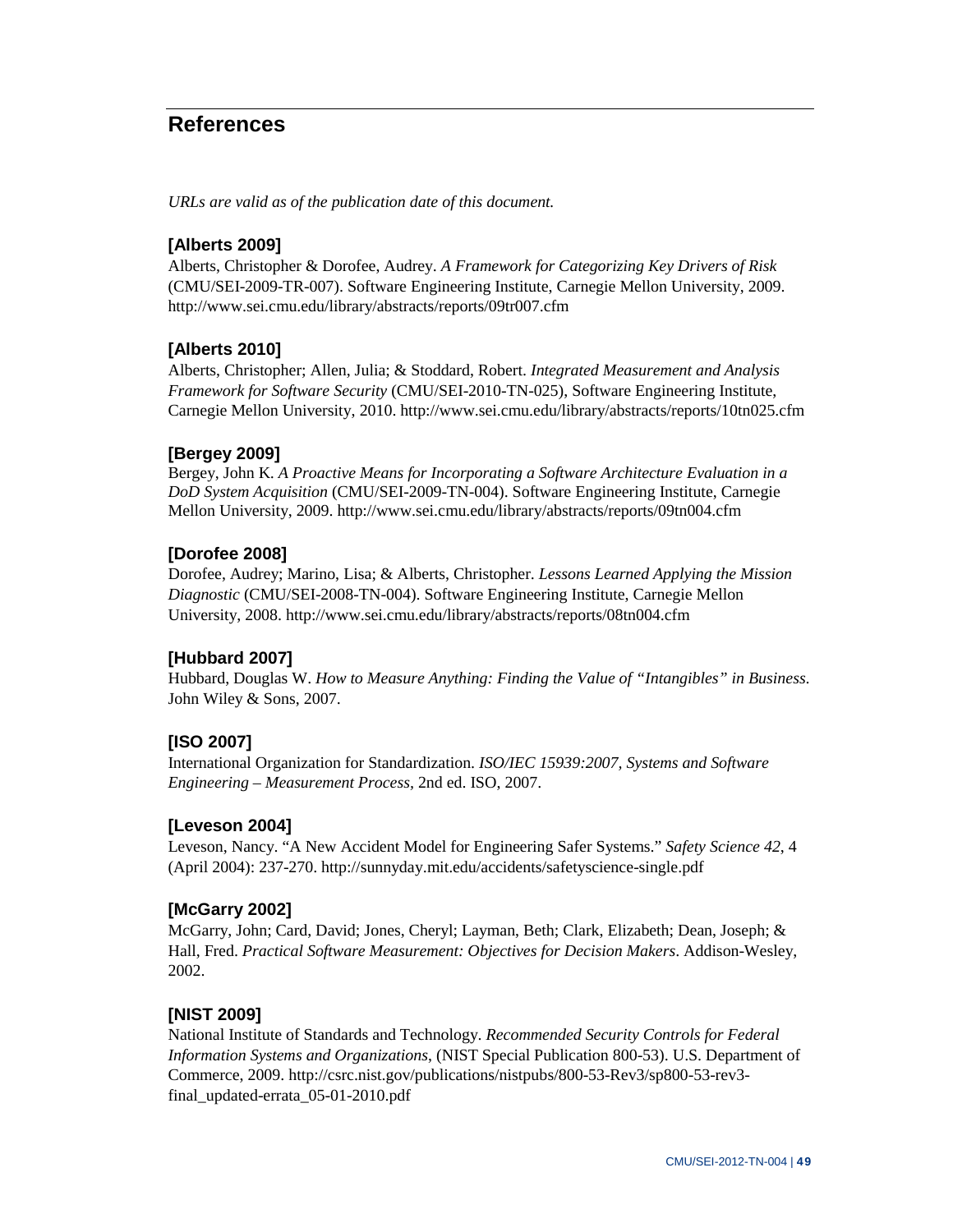# **[Park 1996]**

Park, Robert; Goethert, Wolfhart; & Florac, William. *Goal-Driven Software Measurement —A Guidebook* (CMU/SEI-96-HB-002). Software Engineering Institute, Carnegie Mellon University, 1996. <http://www.sei.cmu.edu/library/abstracts/reports/96hb002.cfm>

# **[Perrow 1999]**

Perrow, Charles. *Normal Accidents: Living with High-Risk Technologies*. Princeton University Press, 1999.

# **[SEI 2010]**

Software Engineering Institute. *Measurement & Analysis*. <http://www.sei.cmu.edu/measurement> (2010).

# **[SEMA 2009]**

Software Engineering Measurement and Analysis (SEMA) Group. *Measurement and Analysis Infrastructure Diagnostic (MAID) Evaluation Criteria, Version 1.0* (CMU/SEI-2009-TR-022). Software Engineering Institute, Carnegie Mellon University, 2009. <http://www.sei.cmu.edu/library/abstracts/reports/09tr022.cfm>

# **[Stamatis 2003]**

Stamatis, D. H. *Failure Mode and Effect Analysis: FMEA from Theory to Execution*, 2nd revised and expanded ed. ASQ Quality Press, 2003.